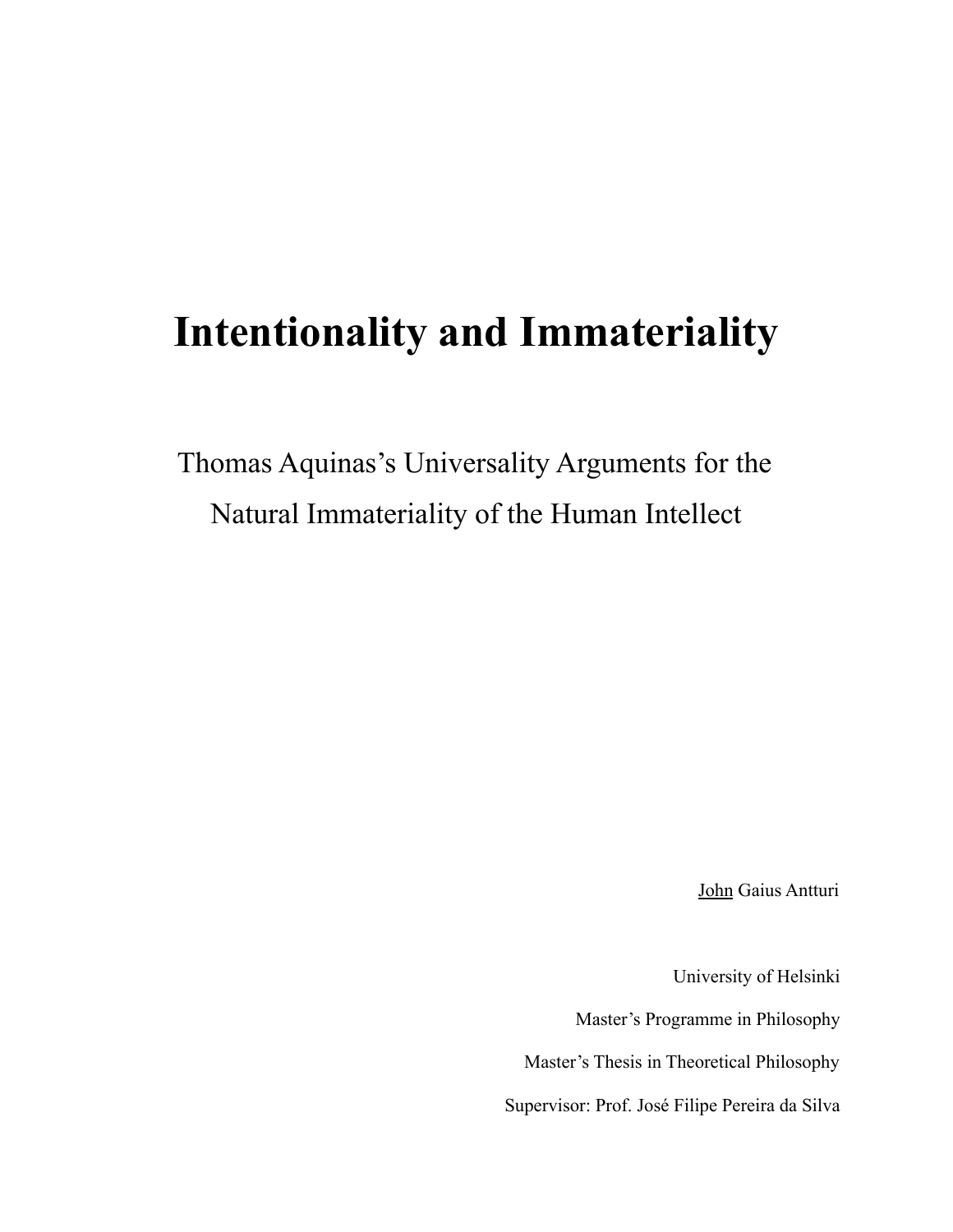## Tiivistelmä

**Tiedekunta**: Valtiotieteellinen

**Koulutusohjelma**: Filosofian maisteriohjelma

**Opintosuunta**: Teoreettinen filosofia

**Tekijä**: John Gaius Antturi

**Työn nimi**: Intentionality and Immateriality – Thomas Aquinas's universality arguments for the natural immateriality of the human intellect

**Työn laji**: Maisterintutkielma

**Kuukausi ja vuosi**: Maaliskuu 2022

**Sivumäärä**: 70

**Avainsanat**: keskiajan filosofia, Tuomas Akvinolainen, ymmärtäminen, universaalisuus, yleiskäsitteet mentaalinen toiminta, mentaaliset objektit, sielu, kuolemattomuus, moodit (abstrakti), intentionaalisuus, materialismi, abstraktit objektit, abstraktisuus, aristotelismi

**Ohjaaja tai ohjaajat:** José Filipe Pereira da Silva

**Säilytyspaikka**: Keskustakampuksen kirjasto

#### **Muita tietoja**:

**Tiivistelmä**: In this work, I argue that there is a non-trivial historical-theoretical context in which a sound, deductive argument for the immateriality of the human intellect can be given entirely based on Thomas Aquinas's philosophical framework. Aquinas presents several arguments for the immateriality of the human intellect. His preferred arguments for this conclusion are sometimes known as the two universality arguments, because they are based on the universal aspects of human intellectual cognition. According to the argument from the universal scope of intellectual cognition, the intellect must be immaterial because it is capable of knowing the natures or essences of all material substances, which nothing material could do. According to the argument from the universal mode of human intellectual cognition, the intellect must be immaterial because nothing material could cognize its objects in the abstract, universal mode of the intellect.

These two arguments have recently received critical scholarly attention. The scope argument is considered unsuccessful by nearly all of Aquinas's recent commentators, whereas the mode argument has been frequently defended in the literature. However, the mode argument has also been criticized for an allegedly unjustified inference known as the "content fallacy": just because something represents universally and thus immaterially, it does not follow that it is ontologically immaterial itself, unless further argumentation is provided.

Several replies have been given to the "content fallacy" objection, but these leave the matter inconclusive at best in my opinion. I think the content fallacy can be overcome, but this requires taking into consideration Aquinas's views on how the intellect actively causes or abstracts the cognitive representations of the essences it cognizes. The resulting argument, which I call the causal universality argument, is nowhere found in Aquinas's works in a dialectically satisfying form. However, it is an argument entirely based on Aquinas's theoretical framework. Thus, even if it is an argument Aquinas never intended to make, it is an argument he could have coherently given without adding anything new to his philosophy.

Demonstrating the immateriality of the human intellect is important to Aquinas for several reasons. For example, it is a part of Aquinas's larger project of trying to philosophically establish the incorruptibility and immortality of the human soul, which makes the resurrection of the human being at least a coherent possibility from a philosophical point of view. If the causal universality argument is sound relative to its proper theoretical context as I argue, then Aquinas has a good basis on which to argue for these further claims.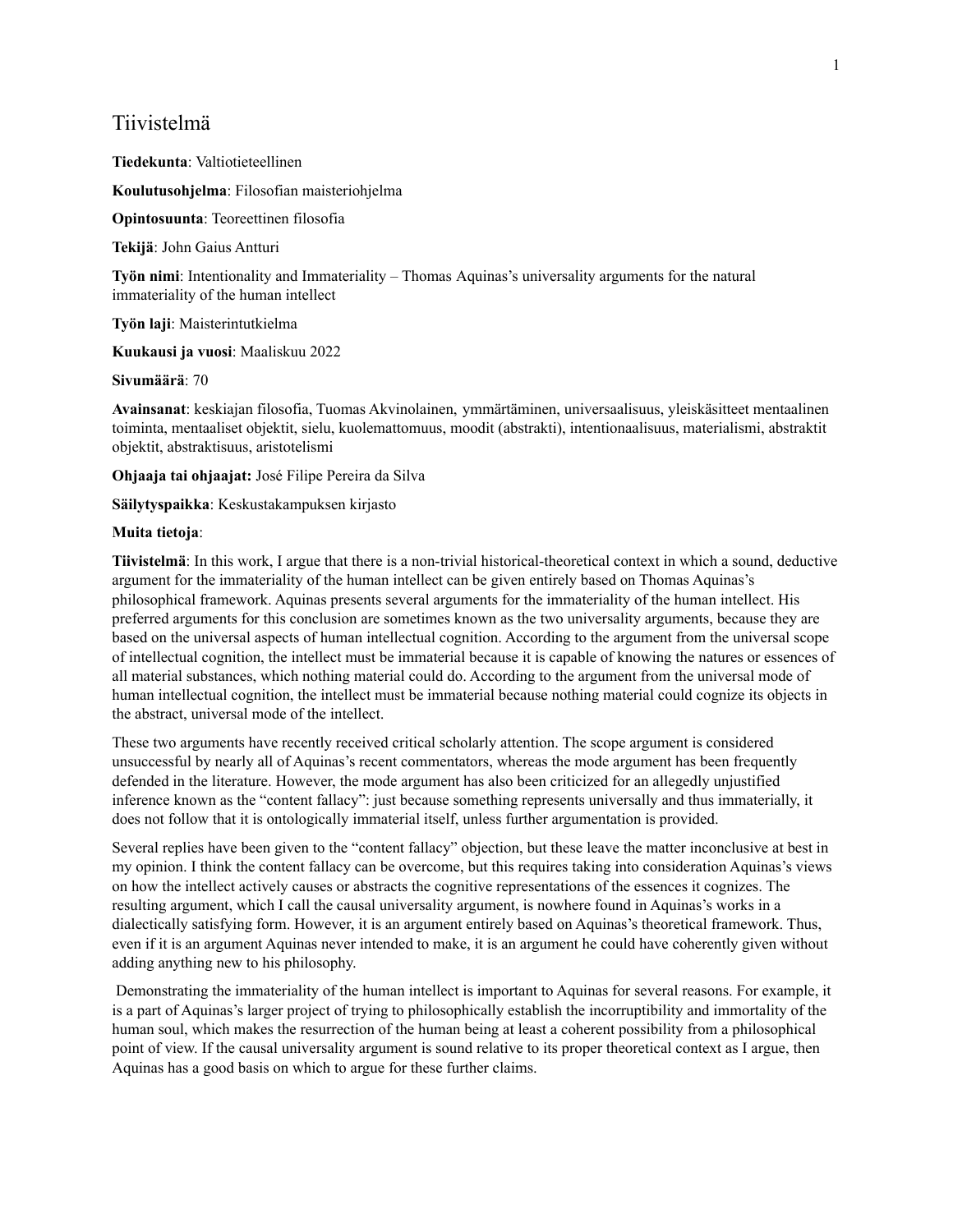# Table of contents

| <b>Abbreviations</b>                                             |                |
|------------------------------------------------------------------|----------------|
| 1. Introduction                                                  | 3              |
| 1.1 The aim of this work                                         | $\mathfrak{Z}$ |
| 1.2 Thomas de Aquino, OP                                         | 8              |
| 2. The theoretical context of the universality arguments         | 11             |
| 2.1 Some features of Aquinas's ontological framework             | 11             |
| 2.1.1 Types of being                                             | 11             |
| 2.1.2 Types of change                                            | 15             |
| 2.1.3 Types of causation                                         | 17             |
| 2.2 Aquinas's theory of cognition: cognition as a type of change | 18             |
| 2.3 Aquinas's theory of cognition: abstraction                   | 25             |
| 2.3.1 The need for abstraction                                   | 25             |
| 2.3.2 The "extraction model" reading                             | 26             |
| 2.3.3 The "active principle model" reading                       | 27             |
| 3. Aquinas's universality arguments                              | 31             |
| 3.1 On the arguments in general                                  | 31             |
| 3.2 The scope argument (SA)                                      | 32             |
| 3.3 The mode argument (MA)                                       | 36             |
| 3.4 Some attempts to overcome the "content fallacy" objection    | 42             |
| 4. The causal universality argument (CA)                         | 48             |
| 5. Conclusion                                                    | 58             |
| 5.1 Dialectical issues                                           | 58             |
| 5.2 Interpretive issues                                          | 60             |
| <b>References</b>                                                | 63             |
| Original works by Aquinas                                        | 63             |
| Translations used                                                | 63             |
| Secondary literature                                             | 64             |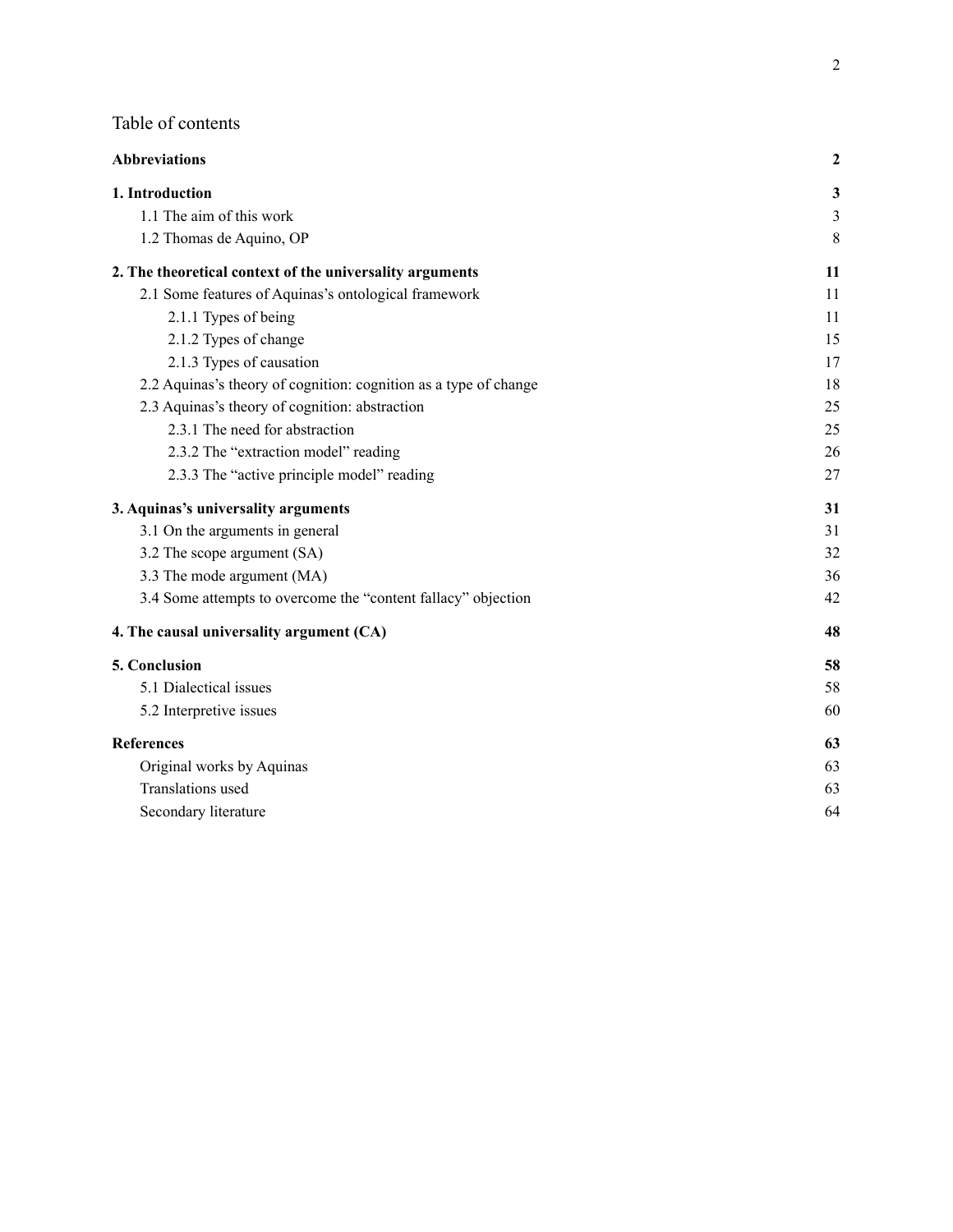# <span id="page-3-0"></span>**Abbreviations**

The following abbreviations are used for Aquinas's original works. Translations are mine unless otherwise indicated.

| CT         | Compendium theologiae                                      |
|------------|------------------------------------------------------------|
| DEE        | De ente et essentia                                        |
| <b>DPN</b> | De principiis naturae                                      |
| DU         | De unitate intellectus contra Averroeistas                 |
| In DA      | Sentencia libri De anima                                   |
| In DSS     | Sentencia libri De sensu et sensato                        |
| $In\,DT$   | Expositio super librum Boethii De trinitate                |
| In Meta.   | In duodecim libros Metaphysicorum Aristotelis expositio    |
| In Phys.   | In VIII libros Physicorum                                  |
| In Sent.   | Scriptum super libros Sententiarum magistri Petri Lombardi |
| QDA        | Quaestiones disputatae de anima                            |
| QDSC       | Quaestio disputata de spiritualibus creaturis              |
| QDV        | Quaestiones disputatae de veritate                         |
| QQ         | Questiones quodlibetales                                   |
| SCG        | Summa contra Gentiles                                      |
| ST         | Summa theologiae                                           |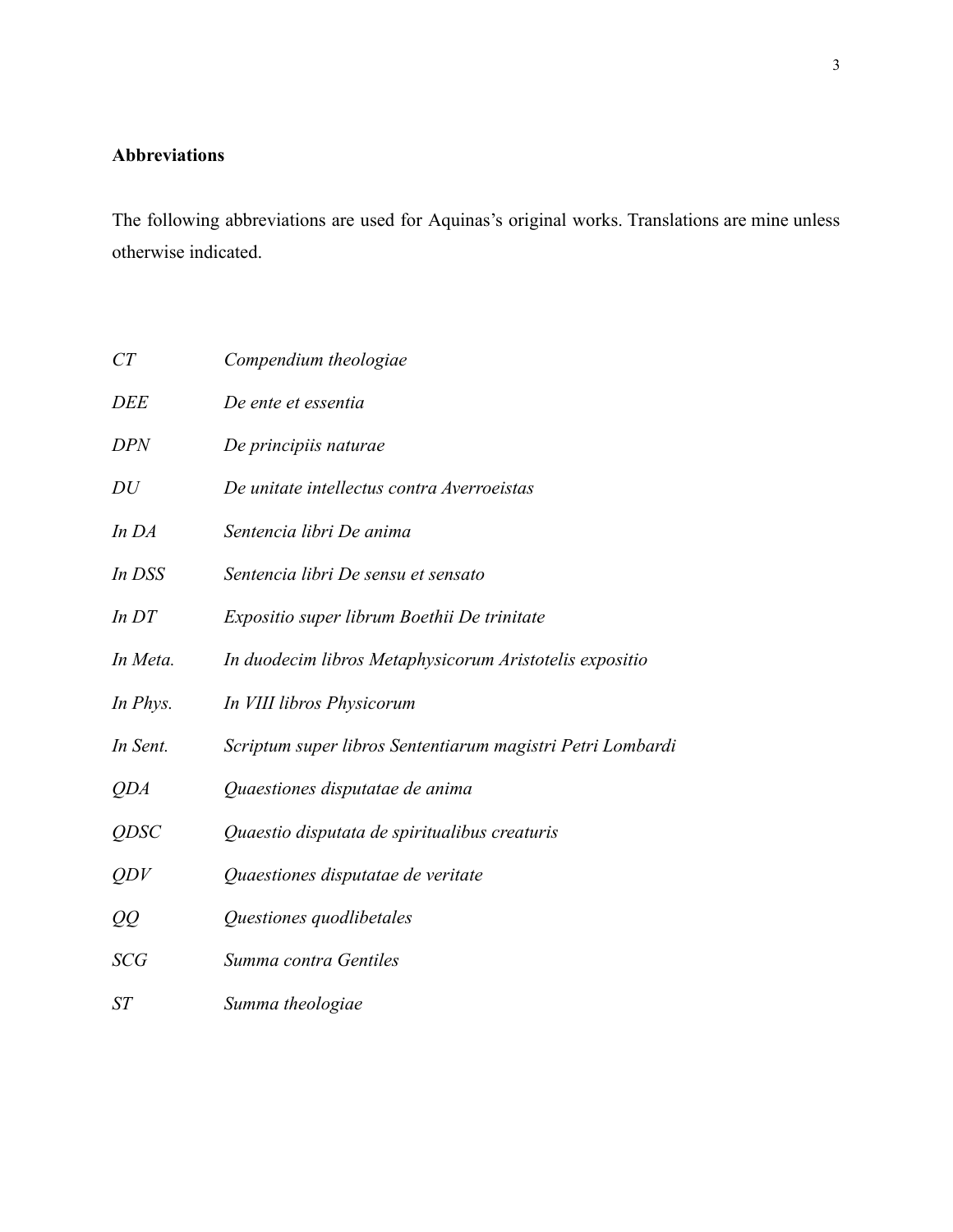#### <span id="page-4-0"></span>**1. Introduction**

#### <span id="page-4-1"></span>1.1 The aim of this work

The primary aim of this work is to demonstrate that there is a non-trivial historical-theoretical context in which a sound, deductive argument for the immateriality of the human intellect<sup>1</sup> can be given entirely based on Thomas Aquinas's philosophical framework. This is in keeping with his view, expressed in the *Summa Contra Gentiles* (II.49.1), that the immateriality of any intellectual substance can be demonstrated.<sup>2</sup> Aquinas's preferred arguments for this conclusion are sometimes known as the two *universality arguments*, because they are based on the universal aspects of human intellectual cognition.<sup>3</sup> Demonstrating the immateriality of the human intellect is important to Aquinas for several reasons. To mention just one: it is a part of Aquinas's larger project of trying to philosophically establish the incorruptibility and immortality of the human soul, which makes the resurrection of the human being at least a coherent possibility from a philosophical point of view.

The *argument from the universal scope of human intellectual cognition* or the *scope argument* (SA) is a universality argument derived more or less directly from Aristotle and his

<sup>1</sup> Roughly, the intellect is a capacity of the human soul for abstract cognition. Aquinas uses the terms "mind" (*mens*) and "intellect" (*intellectus*) synonymously (see e.g. *ST* Ia.64.1 co, 75.2 co), so the concept of the mind is a narrower one for him than for modern philosophers, for whom it typically also includes the capacity to perceive. Thus, "Aquinas' philosophy of mind" would be a misnomer for Aquinas's overall theory of cognition. On the general differences between medieval theories of cognition and modern philosophy of mind, including the mind-body problem, see King 2007.

<sup>&</sup>lt;sup>2</sup> For Aquinas and his contemporaries, a demonstration is a deductive argument in the form of a syllogism through which one arrives at scientific explanatory knowledge (see Longeway 2021: Sect. 1). For present purposes it suffices to say that any argument hoping to recapture Aquinas's reasoning for the immateriality of the intellect should be a deductive one, and not say, an inference to the best explanation.

<sup>&</sup>lt;sup>3</sup> Aquinas's other arguments for the same conclusion are usually considered either much weaker or simply variations of SA and MA (see Kretzmann 1999 for a critical discussion of the arguments of *SCG* II.49–51. See also Wood 2019: Ch. 5). However, there is one other argument worth mentioning. Briefly, it is based on the intellect's self-reflexivity, i.e. its capacity to know itself completely in one act, which is supposedly not possible for any material being. This argument, which also remains beyond the scope of my discussion, appears twice in Aquinas's works: first, in his commentary on Peter Lombard's *Sentences* alongside his universality arguments; second, in his commentary on the *Liber de causis*. Recently, a reconstruction of this argument has been positively appraised by Therese Cory (2013). See also Adam Wood's (2019: 214–223) discussion of the argument and of Cory's interpretation.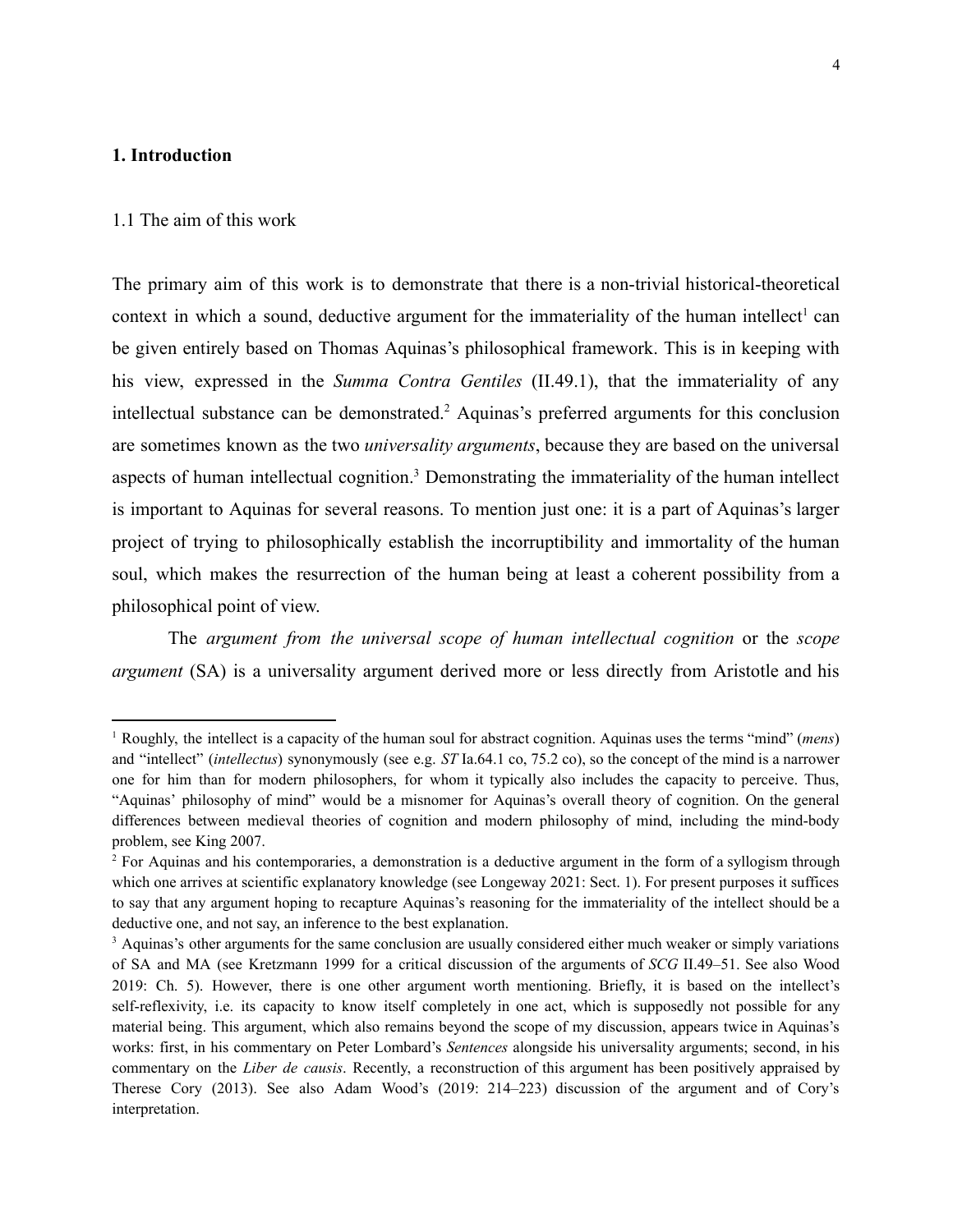commentators. Briefly, according to SA, the intellect must be immaterial because nothing material would be capable of knowing the natures or essences<sup>4</sup> of *all* material substances, and to know the essence of material things is the proper object of the intellect – the distinctive feature of the intellect as a cognitive power and of human beings as cognitive subjects. Almost all of Aquinas's contemporary English-language commentators regard SA as unsuccessful, even in the context of Aquinas's own theory of cognition. As far as I can tell, Gyula Klima (2001a, 2001b) and David P. Lang (2003) are the only recent commentators who have attempted to defend a reconstruction of it as an independent line of argument. I do not have much to add to the existing literature on SA, so I will keep my treatment of it brief in this work. I agree with Kendall Fisher (2017a) that the main issue with SA appears to be that it ignores Aquinas's own distinction between the passive nature of the senses versus the active nature of the intellect. But more on that later.

The other universality argument, the *argument from the universal mode of human intellectual cognition* or the *mode argument* (MA) is an argument that appears in Aquinas's works more frequently than any other argument for the immateriality of the intellect – even more frequently than SA. For Aquinas, the senses grasp only individuals, whereas only the intellect can grasp universals.<sup>5</sup> Now according to MA, the intellect must be immaterial because nothing material could cognize its objects in the abstract, universal mode of the intellect. Recent commentators such as David Foster (1991), Gyula Klima (2001a, b; 2009), John Haldane (2006), Christian Bruegger (2008), Edward Feser (2013), James Madden (2013), Kendall Fisher (2017), Blaise Blain (2018) and Adam Wood (2019) consider MA promising at the very least and quite possibly sound. I agree that there is something to be said for MA. Its appeal (at least to me) is easiest to show with the following kinds of considerations given by Aquinas:

"[T]he intellect grasps the universal, which is virtually infinite in its scope, because it contains individuals which are potentially infinite." (*SCG* II.49.6, trans. Anderson)

<sup>&</sup>lt;sup>4</sup> I treat "essence" and "nature" as interchangeable terms in this work.

<sup>&</sup>lt;sup>5</sup> Aquinas actually holds a stronger view: for him, the intellect, properly speaking, *only* cognizes universals, and not individuals. However, intellectual judgment also concerns individuals, as when we apply a definition to an individual. For Aquinas's complex account of how this is possible, see South (1996). For present purposes, however, the weaker claim in the main text suffices: that the intellect *at least* cognizes universally, whereas the senses do not, is all that is needed for MA.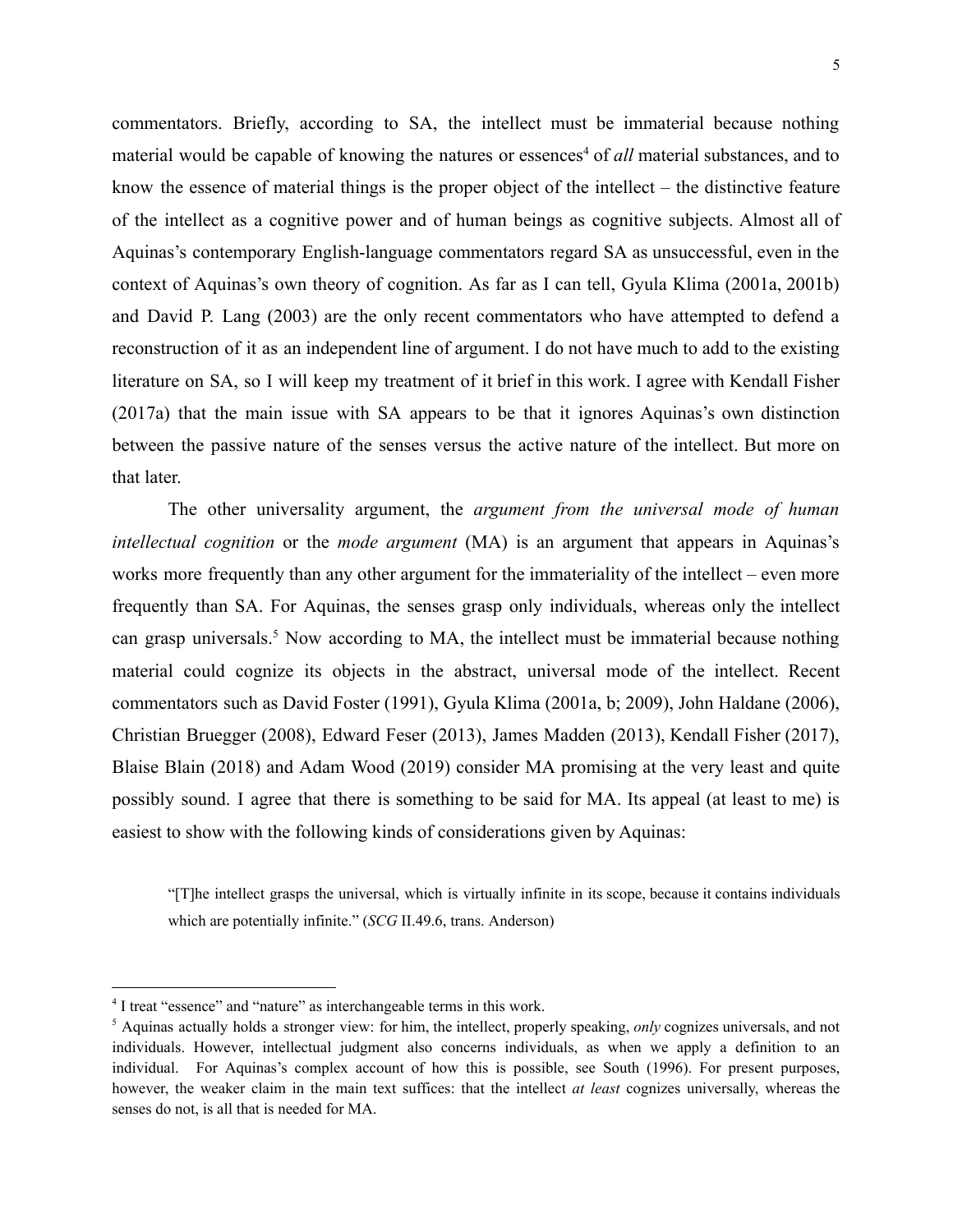There really is something mysterious in the way that a human being  $-$  a frail, material animal (or a limited created being, as Aquinas might put it) – can put itself in touch with a potential infinity of things through a universal, truth-functional cognitive relation.<sup>6</sup> When we grasp the essence of say, Didi the dog, it is her *dogness* that we grasp. For Aquinas, this dogness is something Didi shares with a potential infinity of dogs – it is *universal*. <sup>7</sup> However, Aquinas vehemently denies that there are universals anywhere except in the intellect. The only dog essences in mind-independent reality are the ones found in individual material dogs. However, the intellect of a human being is able to see, in principle, what is common not only to all the individual dogs that the human being has cognized but all dogs everywhere and even merely possible dogs. In such an act, there does seem to be something that overcomes, not just our own animal limitations, but the limitations of the entire material world. Aquinas's term for a universal intellectual representation required for the formation of concepts, the basic ingredient for all properly intellectual activity, if you will, is what he calls an *intelligible species*. That a species exists in the cognizer is the explanatory principle for a cognitive act but species are ordinarily "that by" (*id quo*) which we cognize and not the objects of cognition themselves, unless we reflect on our cognitive representations of things.<sup>8</sup> Because the species is immaterial, Aquinas argues, therefore the intellect which receives it must be immaterial as well.

Joseph Novak (1987) and Robert Pasnau (1998, 2001, 2002), however, claim that MA suffers from a fatal flaw, known as the "content fallacy." Just because something represents universally and thus immaterially, it does not follow that it is ontologically immaterial itself, unless further argumentation is provided by Aquinas. In Aquinas's own terminology, it is the apparently fallacious inference he himself makes from a claim about the *intentional* immateriality of the intelligible species or the possible-intellect-in-act to a claim about its *natural* immateriality.<sup>9</sup> Many of the above defenders of MA have responded to the content fallacy

<sup>&</sup>lt;sup>6</sup> In speaking this way, I do not suggest that cognition should be understood in terms of bridging a mind-word gap for Aquinas (see Cory 2020 for a criticism of this view). The metaphor of "putting in touch" should be understood as a mere placeholder for whatever it is we do when we cognize.

<sup>7</sup> In a derivate sense, accidents such as *redness* also have universal essences

<sup>&</sup>lt;sup>8</sup> Rather, the proper objects of cognition in the case of the human intellect are the universal essences of things external to the human mind.

<sup>&</sup>lt;sup>9</sup> The intentional-natural distinction in Aquinas is difficult to define because I do not think the distinction is definable in general terms that apply to all cases univocally (in my view, Aquinas recognizes at least five types of intentional being and four types of natural being in the relevant sense. See 2.2). However, it is easy to give an example: a stone that exists mind-independently "out there" by itself exists naturally, or as Aquinas says it, "in natural being" (*in esse naturali*), or "according to natural being" (*secundum esse naturale*). The stone "has" natural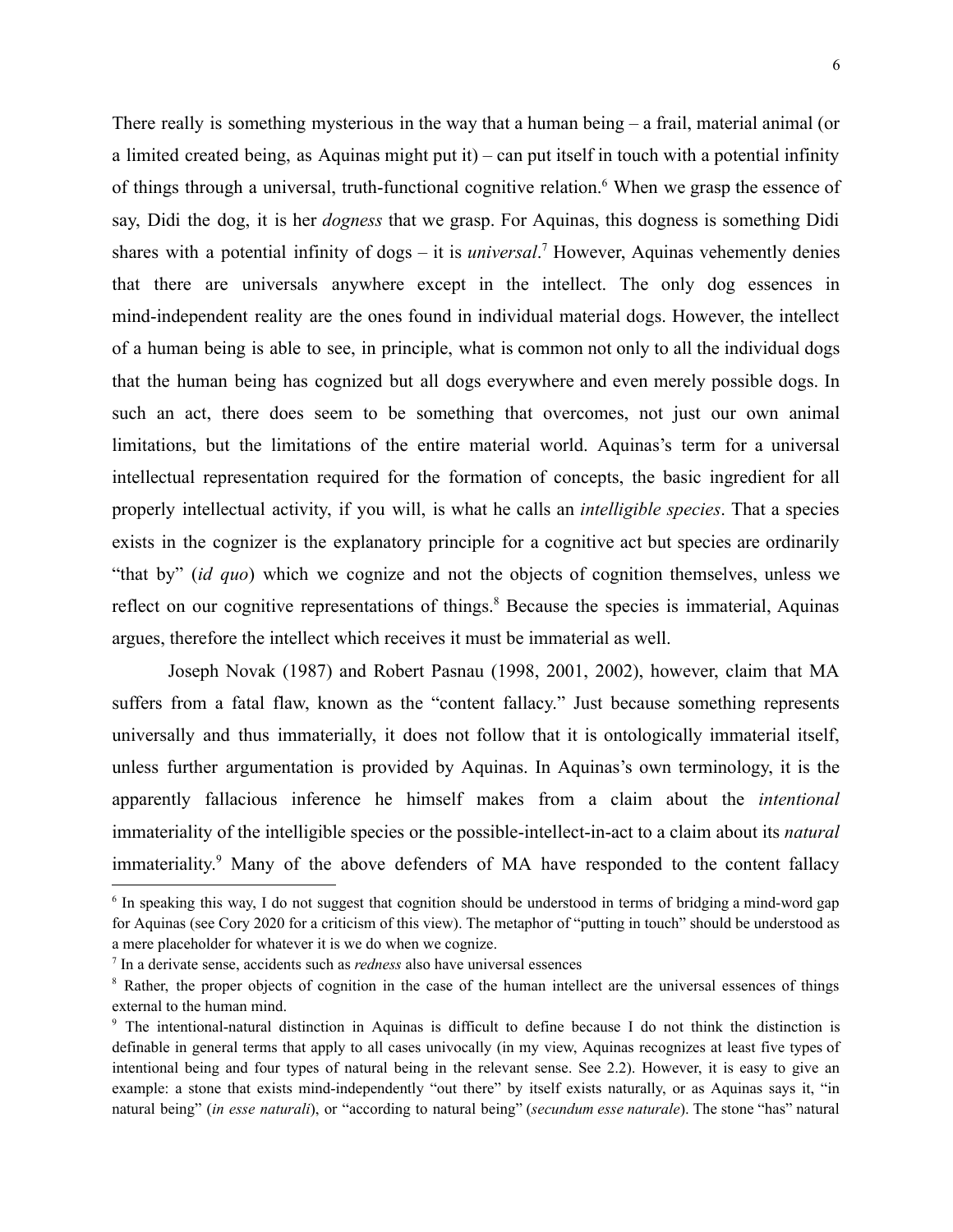objection, but no reply has been successful in my opinion. While the main aim of this work is not to review this debate (because I believe that has been adequately done already), I will critique some of the most recent responses to Novak and Pasnau which have not yet been commented on as far as I know. 10

If critics of both universality arguments are right, the arguments cannot be used independently, or together, to establish the conclusion that the intellect is immaterial even in Aquinas's theoretical context. It is simply something that must be *assumed* in Aquinas's metaphysical model of human cognition, in addition to all of the other features of the model.

However, I contend that once certain things about the theoretical context of the arguments are understood, at least one sound argument for the natural immateriality of the intellect can be extracted from Aquinas's model. I call this argument the *causal universality argument* (CA). Briefly, according to CA, the human intellect must be naturally immaterial because it is capable of causing intentionally universal and thus intentionally immaterial species, which no material capacity or power could do. While CA's soundness (if I am right) counts as a kind of victory for Aquinas's theory of cognition, the theoretical context in which CA is sound turns out to be quite a specific and controversial one, and keeping this in mind should curtail the careless employment of CA outside of that context.<sup>11</sup>

Aquinas distinguishes between an active, distinctively human intellectual capacity, that "makes all things," i.e. abstracts a likeness of the universal essence of a given material substance, and a passive intellectual capacity capable of receiving that likeness and, in a way, becoming the thing cognized.<sup>12</sup> The distinction originates from Aristotle's *De Anima* III, and had spawned a millennium and a half's worth of commentaries and interpretive disagreements by Aquinas's time. Aquinas takes these two aspects of the individual human to be necessary because of the following reasons. Firstly, he accepts the principle that something only goes from potentiality to

being. This is in contrast to the way that the same stone can exist intentionally (or has intentional being, or *in esse intentionali*, or *secundum esse intentionale*), for example, in a cognitive subject, either in a sense power where it is represented as singular, or in an intellectual power where it is represented as universal.

<sup>&</sup>lt;sup>10</sup> Adam Wood's (2019) recent book-length treatment of the universality arguments is the most comprehensive review of all the replies to Novak and Pasnau. Wood criticizes the replies of Klima, Haldane, Feser, Bruegger, and others (see also O'Callaghan (2015) for a critique of Haldane (2006)). I agree with Wood that all of the replies so far leave the matter inconclusive at best. Wood also proposes his own solution, which I critique in 3.3.

<sup>&</sup>lt;sup>11</sup> Trying to see how much the theoretical context in which CA is sound (assuming it is sound at all) can be expanded (in both a theoretical and historical sense) would be an interesting continuation of the present project.

<sup>&</sup>lt;sup>12</sup> As Novak (1987) and Pasnau (1998, 2001, 2002a) argue, the qualification "in a way" makes all the difference.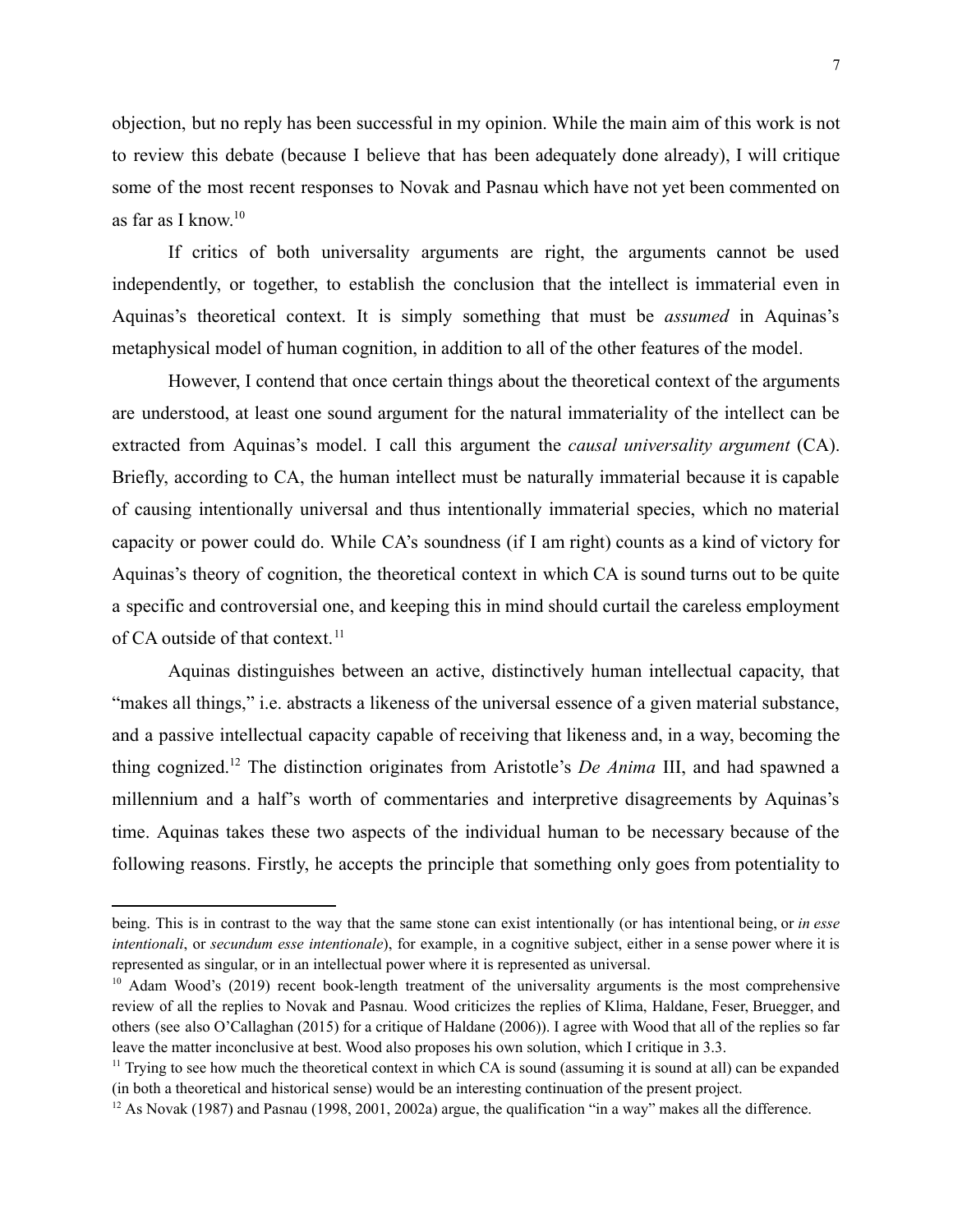actuality by means of something already in actuality. Secondly, the essences of material objects are only potentially but not actually intelligible for us. Therefore, we can only come to understand the essences of those objects if they are made actually intelligible by something already in actuality. As for how this happens, Aquinas says that the active intellectual capacity "illuminates" the *phantasms* (our sensory representations of singular material objects) so that it can abstract the intelligible species (the intellectual representation of an essence) from the phantasm by making what is potentially intelligible in the phantasm actually intelligible in the intelligible species. The active capacity is what Aquinas calls the *agent intellect* (*intellectus agens*), whereas the passive capacity is what he calls the *possible intellect* (*intellectus possibilis*). Aquinas takes these two aspects of the individual human soul necessary because of the principle that something only goes from potentiality to actuality by means of something already in actuality – and that the phantasm is not actually intelligible but intelligible in potentiality. Now, Aquinas explicitly presents SA and MA as arguments for the immateriality of the possible intellect, $13$  whereas I think Aquinas is actually entitled, in his theoretical context, to the conclusion that the agent intellect is immaterial (therefore, CA is an argument for that conclusion). Once the immateriality of the agent intellect is established, the immateriality of the possible intellect follows from its consubstantiality with the agent intellect, which gets precisely the result Aquinas wants for his larger project.

Still, to present an argument Aquinas nowhere explicitly presents understandably raises questions about what I am trying to accomplish. The orientation of my project is as much historical as it is problem-centered or thematic, because it concerns a problem (and proposes a solution) in a specific historical framework of philosophical thought. I do not present CA *merely* as a philosophical possibility but as a purely philosophical argumentative strategy available to Aquinas, considering his body of work as a whole, had he been pressed on the apparent mistakes contained in SA and MA. Aquinas's philosophy as a whole can be attacked from a all kinds of directions, of course, but I take it that recent scholarly criticism of SA and MA (which, CA, by implication, has to avoid) consists of a more specific criticism, which judges these arguments unsatisfying even if we grant, for argument's sake, the more general philosophical assumptions which Aquinas has in mind when he presents his universality arguments. My goal is to present CA as an argument that is sound if these general assumptions are granted, which commits me to

<sup>13</sup> See, e.g. *In DA* III.7.681.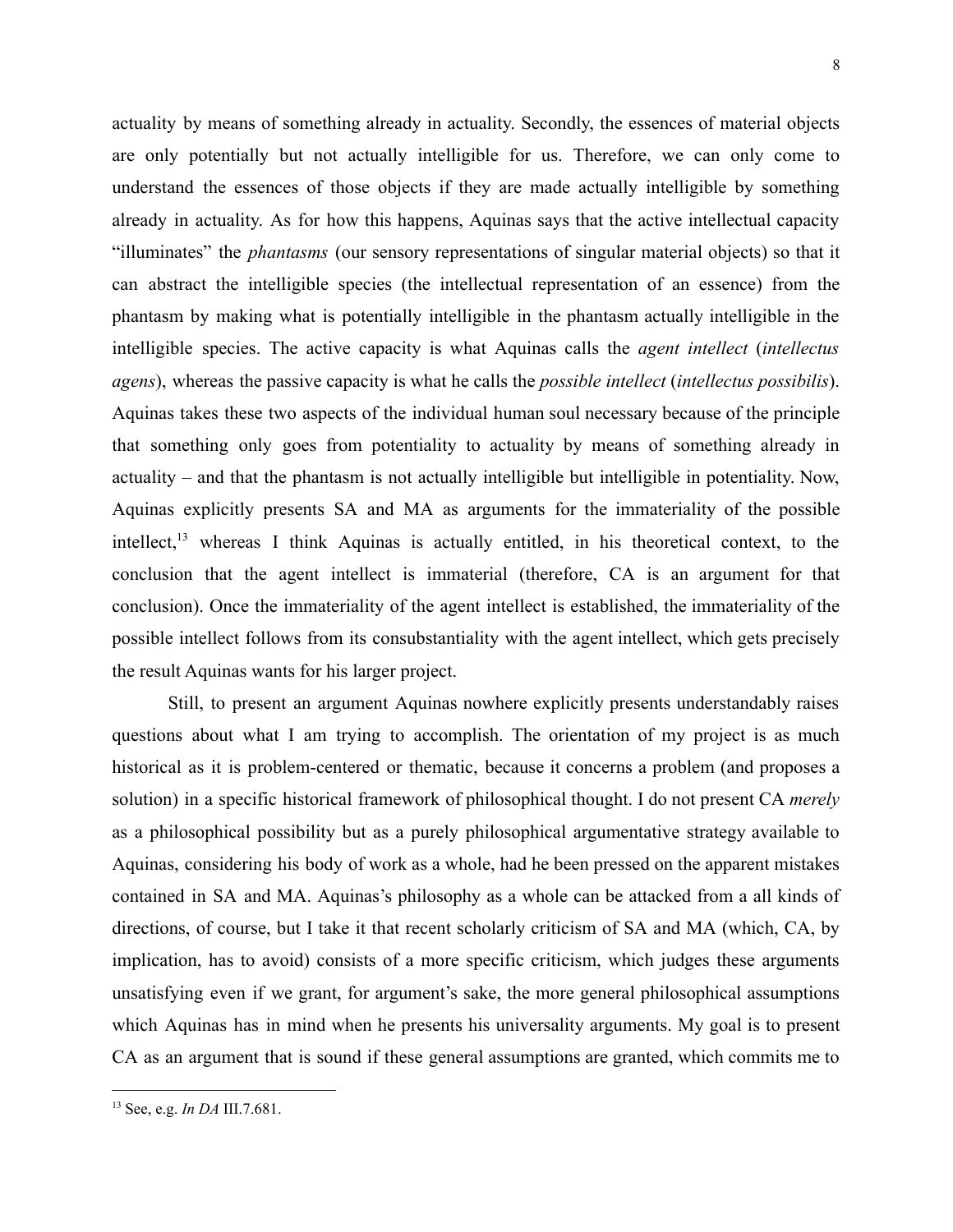certain readings of Aquinas, which, in turn, obligates me to provide some kind of theoretical, textual and historical plausibility for reading Aquinas in that way.

This is especially important when it comes to presenting Aquinas's model of abstraction, which I argue is key to understanding his reasoning in the universality arguments. Of course, this must be done in a way that does not assume those features of the model which are currently subjected to methodical doubt. That is to say, I cannot assume that the human intellect is an immaterial power, but as far as I can see, I am free to assume other features of the model (such as the need for an *active* abstractive power and the types of being involved in cognition).<sup>14</sup> I will have something to say for the plausibility and implausibility of those other features in the broader 13th century Scholastic context in which Aquinas writes, but my task is not to justify Aquinas's model as a whole. Instead, my goal is to show that the immateriality of the human intellect follows, without additional assumptions, from these other features of Aquinas's model of abstraction, which recent critics of either SA or MA would also accept for the sake of the argument.

#### <span id="page-9-0"></span>1.2 Thomas de Aquino, OP

Thomas Aquinas (*Thomas de Aquino* (literally "Thomas of Aquino")) (c. 1225–1274) is perhaps the most famous philosopher of the later medieval period – or at least he is the most famous philosopher from that period to a 21st century philosophical audience. While Aquinas was a kind of celebrity in his own time, his intellectual dominance over his contemporaries as a philosopher or as a theologian has been greatly exaggerated in modern popular histories of medieval philosophy. Robert Pasnau (2014: 38), for instance, thinks that it would be more appropriate to think of Aquinas in relation to 13th century European philosophy in a way that is broadly similar way to way we tend to think of Descartes in relation to 17th century European philosophy – a formidable figure, no doubt, but controversial, and not one who attracted many followers among his contemporaries and immediate successors.<sup>15</sup> Aquinas's unparalleled fame among 13th century thinkers is a more recent phenomenon, and is mostly due to the intellectual efforts that

<sup>&</sup>lt;sup>14</sup> And of course, those features of the model must not be assumed simply on the grounds that the intellect must be immaterial. See 5.1.

<sup>&</sup>lt;sup>15</sup> Apart from other Dominicans in Aquinas's case (Pasnau 2014: 38).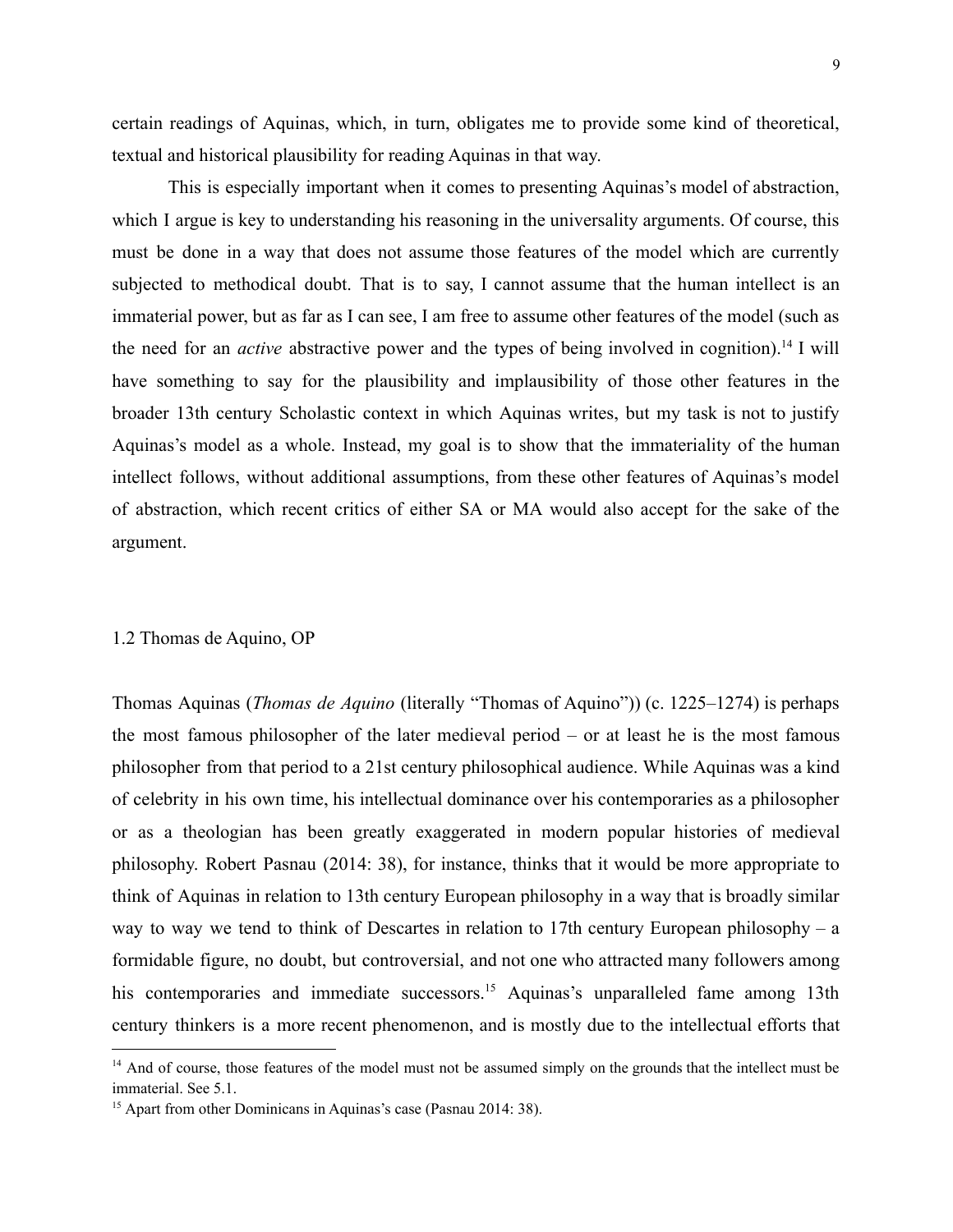followed Pope Leo XIII's 1879 publication of the encyclical *Aeterni Patris*, in which he recommended the study of Aquinas's thought to all theologians and philosophers.

Thomas was born circa 1225 in Roccasecca, about halfway between Naples and Rome. In 1274 he died at the Abbey of Fossanova, located about an hour's drive away (for us) from his birthplace. Between those two events, he studied philosophy and theology at Naples, Cologne and Paris. He joined the Order of Preachers (*Ordo Praedicatorum*), better known as the Dominicans,<sup>16</sup> at a young age and was famously mentored by another Dominican, Albert of Cologne (c. 1200–1280) – better known as Albert the Great (*Albertus Magnus*) – a philosopher-theologian, prelate, and posthumously a canonized saint. Aquinas was Regent Master of Theology at the University of Paris twice, and taught widely in the Papal States and elsewhere in Italy. His written works total 8.5–11.5 million words, depending on which works are considered authentic. He was canonized in 1323.<sup>17</sup>

Apart from general biographical facts, a few specific things about Aquinas's career are also worth mentioning, because they inform the context of the universality arguments. Aquinas was committed to the view that the intellect (and thus the human soul) is immaterial for both philosophical and religious reasons, but arguing for that conclusion on purely philosophical grounds does seem to have been a priority for him. There is a probable reason for this: in Aquinas's thirteenth century European intellectual milieu, materialism with regard to the human soul was unheard of as a living philosophical option.<sup>18</sup> It is possible that the only philosophical contact to materialism that Aquinas had was of the remotely historical kind, and filtered through the writings of Aristotle.<sup>19</sup> (See Wood 2019: 194–195)

However, several competing views on the nature of the human soul and its relation to the body were advanced by both philosophers and theologians at the University of Paris and

<sup>&</sup>lt;sup>16</sup> The Order of Preachers (OP), better known as the Dominicans, who have existed uninterruptedly to the present day, were a then newly founded mendicant (i.e. beggar) religious order founded by Saint Dominic in 1216. Dominic had been canonized already by the time Aquinas joined the Order (see Weisheipl 1983: 20–27).

<sup>&</sup>lt;sup>17</sup> This biographical mini-sketch is a distillation of the one provided by Torrell (1996). For the most recent updates on the authenticity of works of dubious provenance, see Porro 2016.

<sup>&</sup>lt;sup>18</sup> However, already in the first half of the 14th century, John Buridan held the view that the Aristotelian universality arguments are not conclusive. See 5.1.

<sup>&</sup>lt;sup>19</sup> Various pre-Socratic philosophers had proposed that *nous* must be constituted of whichever element they considered the most fundamental. In the *Summa Contra Gentiles* (II.49.12), Aquinas does also mention "an opinion which some have endeavored to introduce into the Christian faith by saying that the soul is the effigy of the body, like a body externally represented." (Trans. Anderson) However, he does not provide any arguments given by supporters of this view.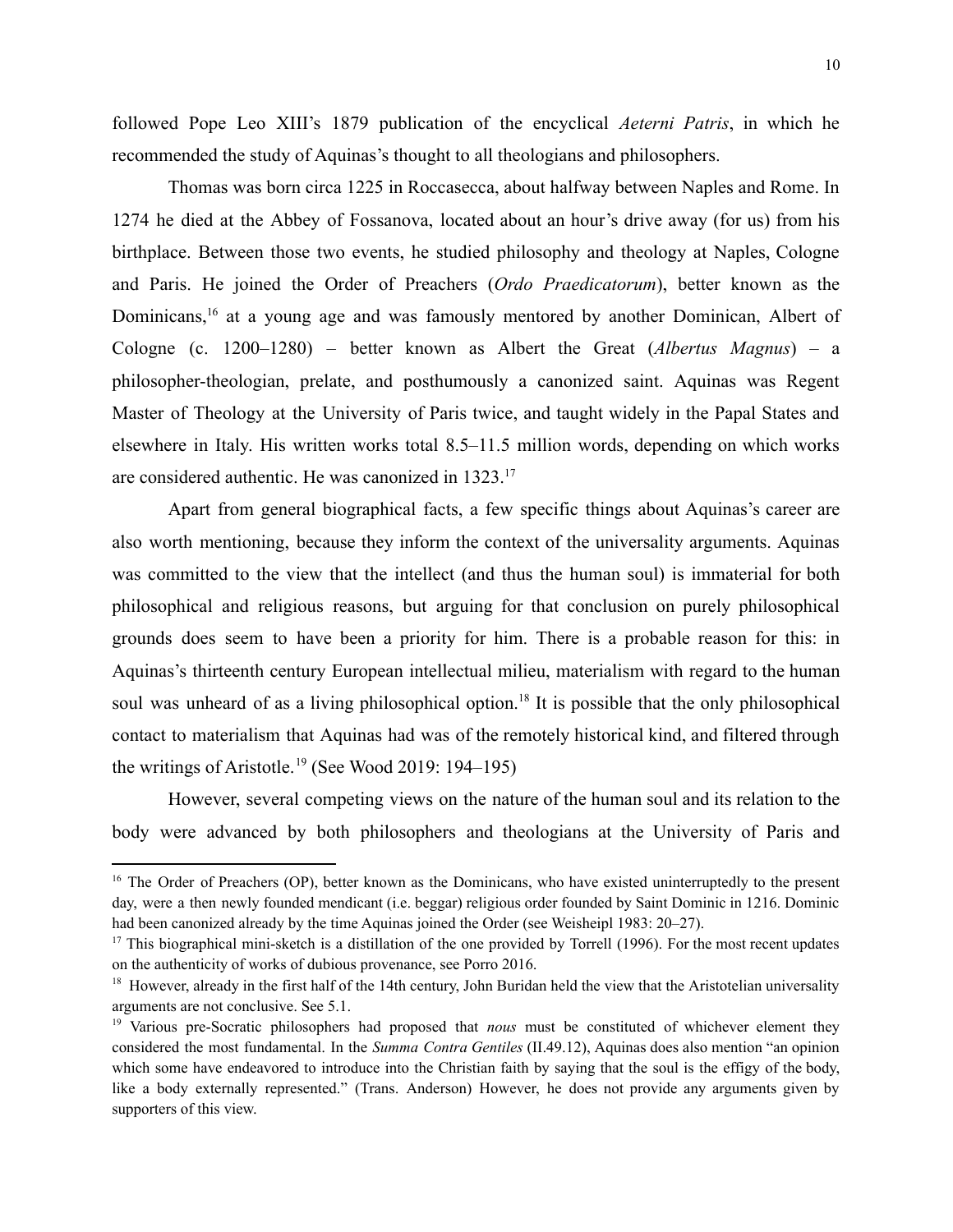elsewhere during the 13th century. One principal disagreement concerned the number of substantial forms a human being possesses. There were two main views. According to *pluralists* the human being has three souls: rational, sensitive and vegetative, where the higher soul supervenes on the lower soul but perfects it rather than corrupts it. According to the *unicity* thesis, the second main view, the number of substantial forms a being can possess is precisely one because this is what gives it being and unity (Silva 2012: 98). There were also efforts to combine *universal hylomorphism*<sup>20</sup> with both an unitary and pluralist view of the soul. Several competing views on the intellect specifically, and various ways of understanding the distinction between agent and possible intellect, which was sometimes confused by Augustine  $(354-430<sup>21</sup>)$ and Avicenna's (Ibn-Sina, c. 970–1037<sup>22</sup>) discussion of the two faces of the soul, as well as Augustine's talk of the uncreated light as the sole source of certain knowledge. Many authors prior to Aquinas held the human soul to be a substance separate from the body. Aquinas on the other hand considers the human soul to be immersed in matter in this life because this is required for its being the coordinating principle of the operation of bodily organs. When the body is destroyed, however, the human soul becomes a substantial form that exists apart from matter (Dales 1995: 2–4).

Given that Aquinas's theory of the soul is one of the aspects of his philosophy that earned him a controversial reputation among his contemporaries, it important to understand that following Aquinas into the proper context of his universality arguments is not to merely accept a certain amount of Aristotelian and Augustinian metaphysics and philosophy of nature, the official teachings of the 13th century Catholic Church, and the resultant "Scholastic" framework. Instead, one has to opt in to a far more specific vision of what a human being is, which entails the rejection of many competing theories (such as universal hylomorphism) that were more popular than Aquinas's own views ever were in the 13th century - *emptor caveat!*

<sup>&</sup>lt;sup>20</sup> Universal hylomorphism is the view that only God is immaterial strictly speaking and everything else consists of matter and form – even angels and the rational human soul. Although angels may be *incorporeal* and thus do not inhere in corporeal matter, according to the universal hylomorphist they do inhere in incorporeal or spiritual matter (Dales (1995: 1–12; Brower 2014: 195). Aquinas rejects universal hylomorphism. For him, a subsistent form such as an angel is marked by its independence from matter – it is immaterial. However, in the context of the universality arguments, for instance, Aquinas often speaks of the incorporeality rather than the immateriality of the intellect (e.g. in *ST* Ia.75.2) to avoid needless engagement with universal hylomorphism when making some other point (Brower 2014: 199). See also note 73 below.

 $21$  Tornau (2020).

 $22$  Gutas (2016).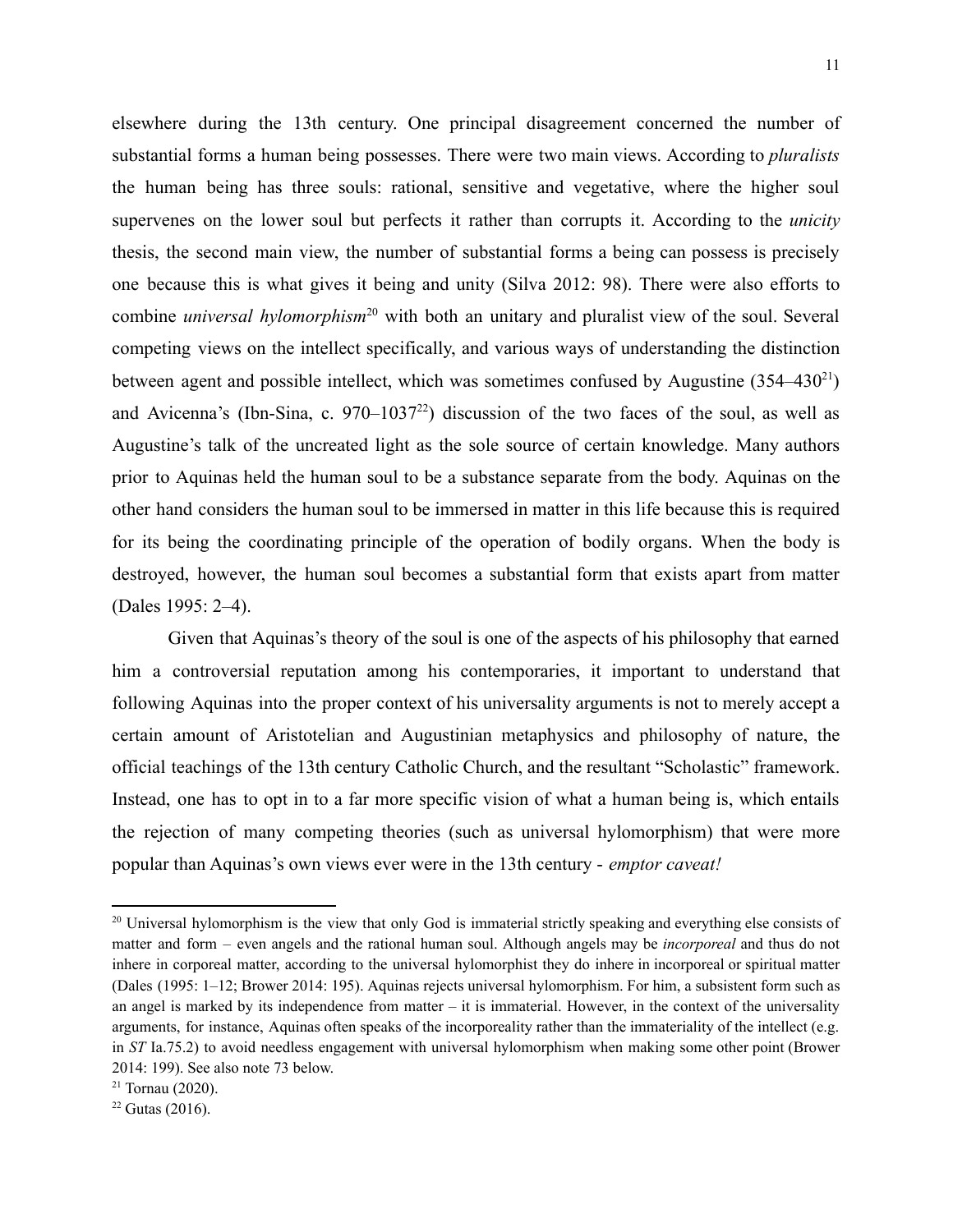#### <span id="page-12-0"></span>**2. The theoretical context of the universality arguments**

#### <span id="page-12-1"></span>2.1 Some features of Aquinas's ontological framework

#### <span id="page-12-2"></span>2.1.1 Types of being

Aquinas's theory of cognition interacts with various other doctrines of his. By these I refer to claims deriving from Aquinas's ontological framework, his philosophy of nature (including the best empirical scientific knowledge available to him), his philosophical theology and philosophical angelology. This interaction works in both directions.

On the one hand, Aquinas's theory of the human soul adds a notable exception to his general metaphysical picture: humans are animals and thus material substances, yet, according to Aquinas, our substantial form becomes an incomplete immaterial substance when the body is destroyed. Likewise, we are the only kind of beings with vegetative, sensory and rational powers (other animals are not rational, and God and angels have no need of the first two types of powers).

On the other hand, Aquinas implicitly and explicitly relies on more fundamental claims regarding metaphysics (such as what categories and modes of being there are) and philosophy of nature in his theory of cognition (e.g. his theory of physical illumination, which is important especially for his analogies between illumination and intellectual understanding). Therefore, I will now attempt to lay out the bare minimum of Thomas's general theoretical framework for the purpose of making his theory of cognition and his universality arguments intelligible.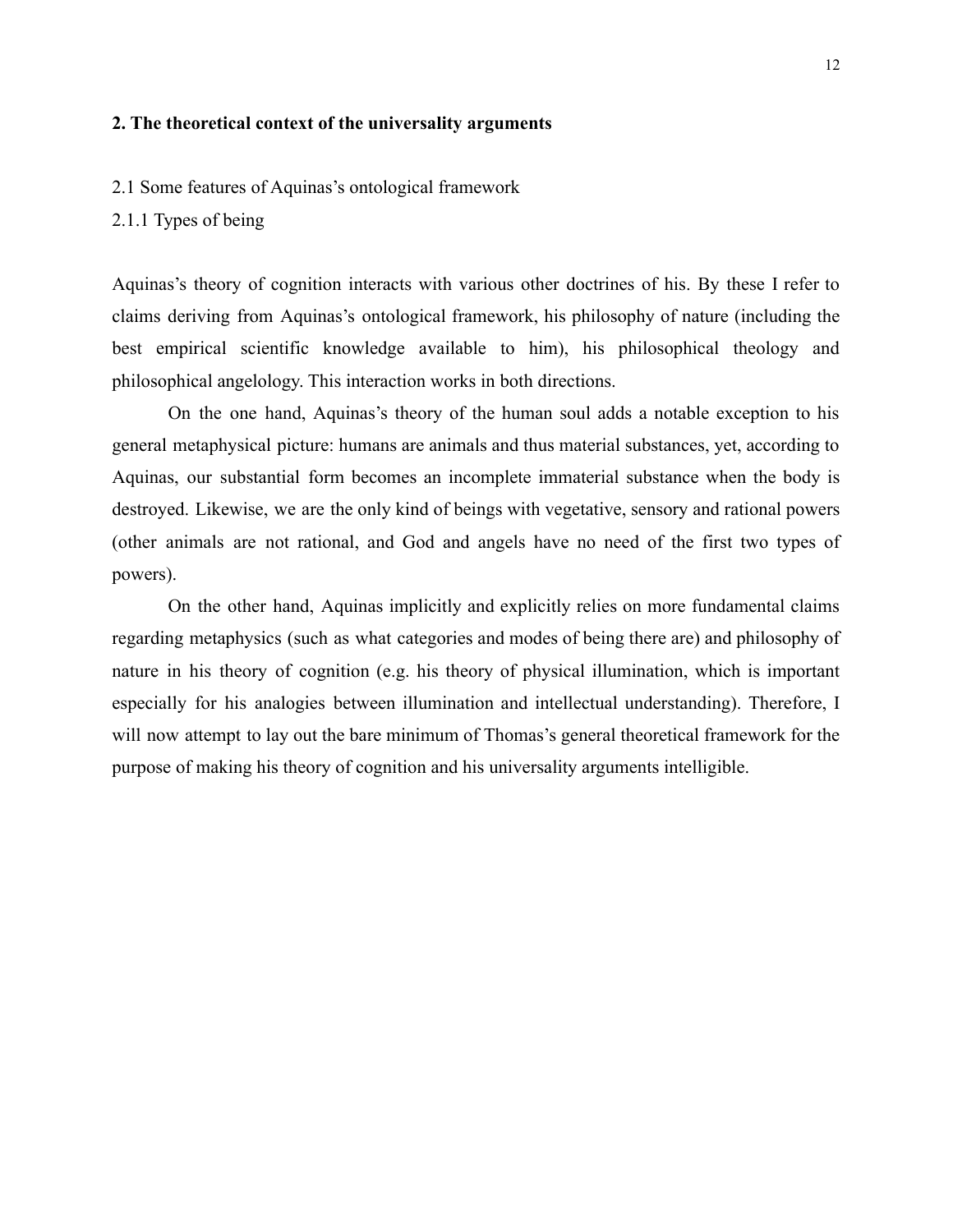Let us begin with the fundamental types of being that Aquinas recognizes.<sup>23</sup> "Type of being" here stands for a notion inclusive of ontological categories or categories of being, as well as the notions of form and matter and, finally, what Aquinas calls *modes of being* (*modi entis*) or *modes of existence* (*modi essendi*). Aquinas – following the Aristotelian tradition – recognizes at least ten fundamental ontological categories: substance and the nine categories of accidents (quantity, quality, relation, action, passion, place, time, position, and habit) (Brower 2014: 206). God, however, does not fall into any of these categories for Aquinas, although he does speak of God as a substance in an analogous sense. Thus, strictly speaking, the category of substance should be divided into two fundamental categories: namely, God and *created* substances (ibid.: 47).

In a certain strict sense, God and created substances are all that fundamentally speaking exists for Aquinas, since accidents *inhering* in created substances are ontologically dependent on these substances, whereas the substances themselves do not ontologically depend on their accidents (ibid.: 3). Substances and their accidents together compose or constitute *accidental unities*, which are the familiar concrete things we encounter in everyday life, such as *that orange cat lying still asleep under the table*, and which go in and out of existence all the time even while the substance itself (in this case, the cat) survives as the *substratum<sup>24</sup>* of those accidental unities (ibid.: 11). This ontological fundamentality of substances has important consequences for what metaphysical explanation consists of for Aquinas. To name one: the actions of their powers and

<sup>&</sup>lt;sup>23</sup> What follows in section 2.1.1 is to a large extent influenced by Jeffrey Brower's (2014) reconstruction of some features of Aquinas's ontology, as Aquinas presents them in his early treatises *De principiis naturae*, *De ente et essentia* and in the first book of *Sententia super Physicam*. To justify my choice of relying on Brower's reconstruction: firstly, it is necessary to rely on a reconstruction, because "[a]ny presentation of Aquinas's ontology must be a reconstruction, for Aquinas did not write a cohesive ontology or metaphysics," as Bruno Niederbacher (2016: 109) has argued and, obviously, an independently justified reconstruction of Aquinas's entire ontology is not possible within the confines of the present work. But why Brower's reconstruction? Firstly, his choice of texts is instructive, since Aquinas sticks to the framework formulated in *DPN* throughout his career (Wood 2019: 8), and secondly, because the basic features as reconstructed by Brower seem uncontroversial enough in exegetical terms for present purposes. For criticisms of some details of Brower's reconstruction, see e.g. Niederbacher 2016 and Cross 2016. In an attempt to remain as neutral as possible in matters of interpretation (unless I explicitly indicate otherwise), I have not included any features of Brower's reconstruction deemed controversial, since nothing in my argument hinges on such differences as far as I can see.

<sup>&</sup>lt;sup>24</sup> As Brower (2014: 38–39) argues, "substratum" should be applied to Aquinas's ontology as a functional concept, since it is a role that can be occupied by what contemporary analytic metaphysicians typically call "stuff" (i.e. prime matter in the material world) as well as by what these philosophers call "things" (i.e. immaterial substances in the case of the immaterial world).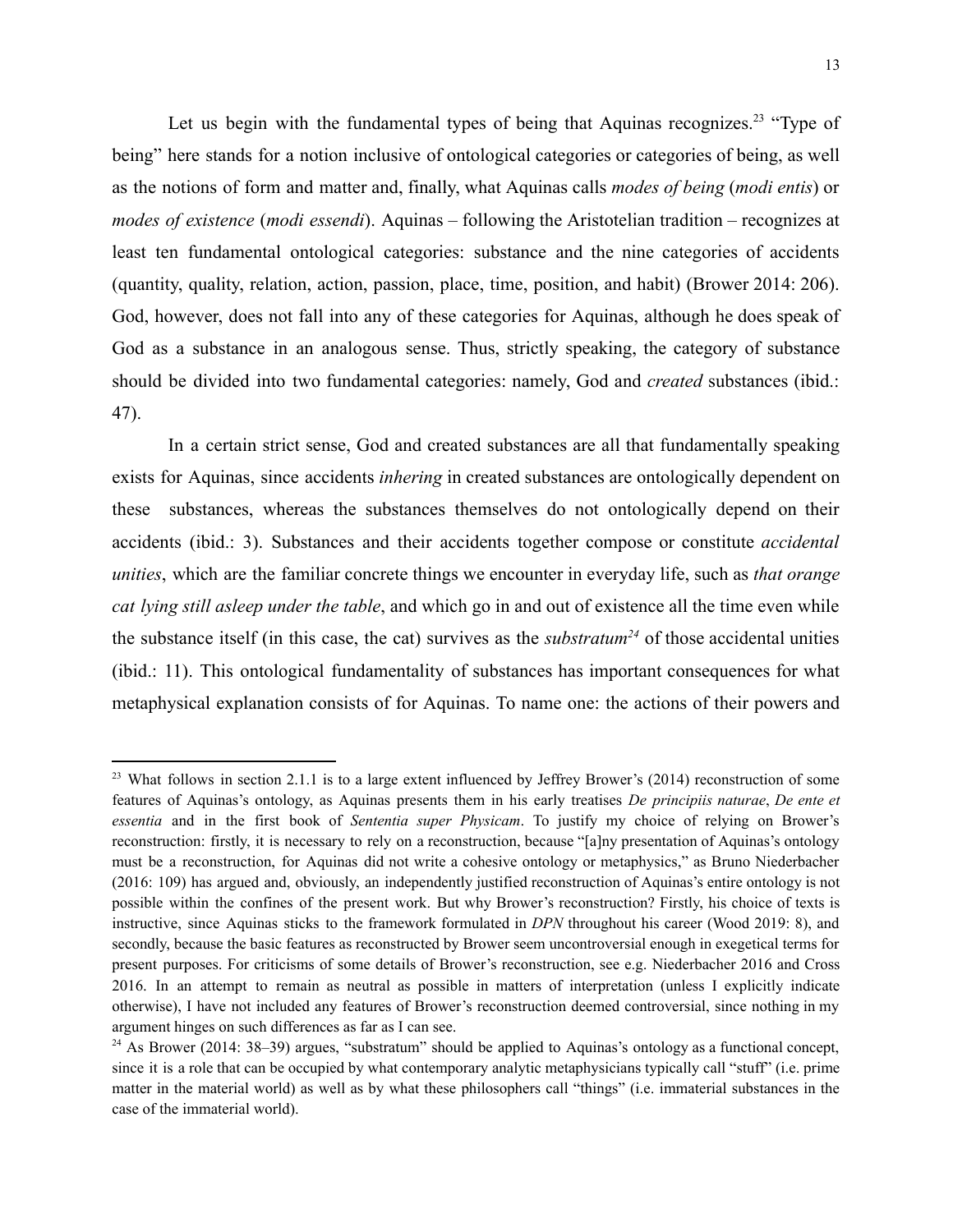proper parts are more appropriately attributed to the whole substance, since substances are fundamental.<sup>25</sup>

In another sense, however, created substances are ontologically dependent on something for their existence: namely, God, who creates and sustains everything else in existence (ibid.: 3–4). Now, whether substances depend ontologically on anything besides God for their existence depends on the type of substance. For Aquinas, angels are immaterial substances that require nothing besides God's creative and sustaining activity to exist.<sup>26</sup> Besides this qualification, then, the composition of their substance is simple. However, knowledge possessed by an angel, for instance, takes the form of an accident in the knowing angel and thus, angelic substances together with their accidents compose accidental immaterial unities (ibid.: 10–14).

Unlike immaterial substances, material substances do depend on something else besides God, and to describe this dependence, the notions of *form* and *matter* must be introduced. For Aquinas, forms are actualities whereas matter in its broadest sense is the principle for any kind of potentiality. Now, whereas an immaterial substance just is a *subsisting* (i.e. an independently existing) *substantial form*, the substantial forms of material substances are "immersed in matter" (*materiae immersae*) <sup>27</sup> and cannot exist without matter (with the exception of the human soul, if Aquinas's arguments are successful). Just as an accident and the substance in which it inheres constitute or compose a type of ontological complex (namely, an accidental unity), the substantial form of a material substance inheres in *prime matter* and these together constitute another type of ontological complex, namely a substance. In the material world, a substance is a *first-order complex* (since prime matter is the ultimate substratum of the material world), whereas an accidental unity is a *second-order complex* (since it is partially constituted by a first-order complex, i.e. a substance). In the immaterial world, in contrast, we find only first-order complexes, since the subsistent angelic substantial form requires no matter to exist,

 $25$  The intellective act of the human soul is an exception to this, as it is most appropriately predicated of the soul rather than the substance of which it is a part. See e.g. *ST* Ia.75.2 co.

<sup>&</sup>lt;sup>26</sup> Several of Aquinas's predecessors in the Aristotelian tradition had posited the necessity of so-called separate substances or intelligences, and Christian theologians likewise accepted the existence of immaterial angels on Scriptural grounds. Aquinas also argues that such creatures must necessarily exist (see Kretzmann 1999 for a critique). I will simply assume their existence for the purposes of my examining the universality arguments, since no critique of these arguments seems to be based on denying their existence (and such a critique might not be historically interesting in the first place), and because some critiques (e.g. Novak and Pasnau's "content fallacy" objection) positively require the consideration of Aquinas's views on divine and angelic cognition for setting up problems of consistency.

<sup>27</sup> See e.g. *SCG* II.68.8.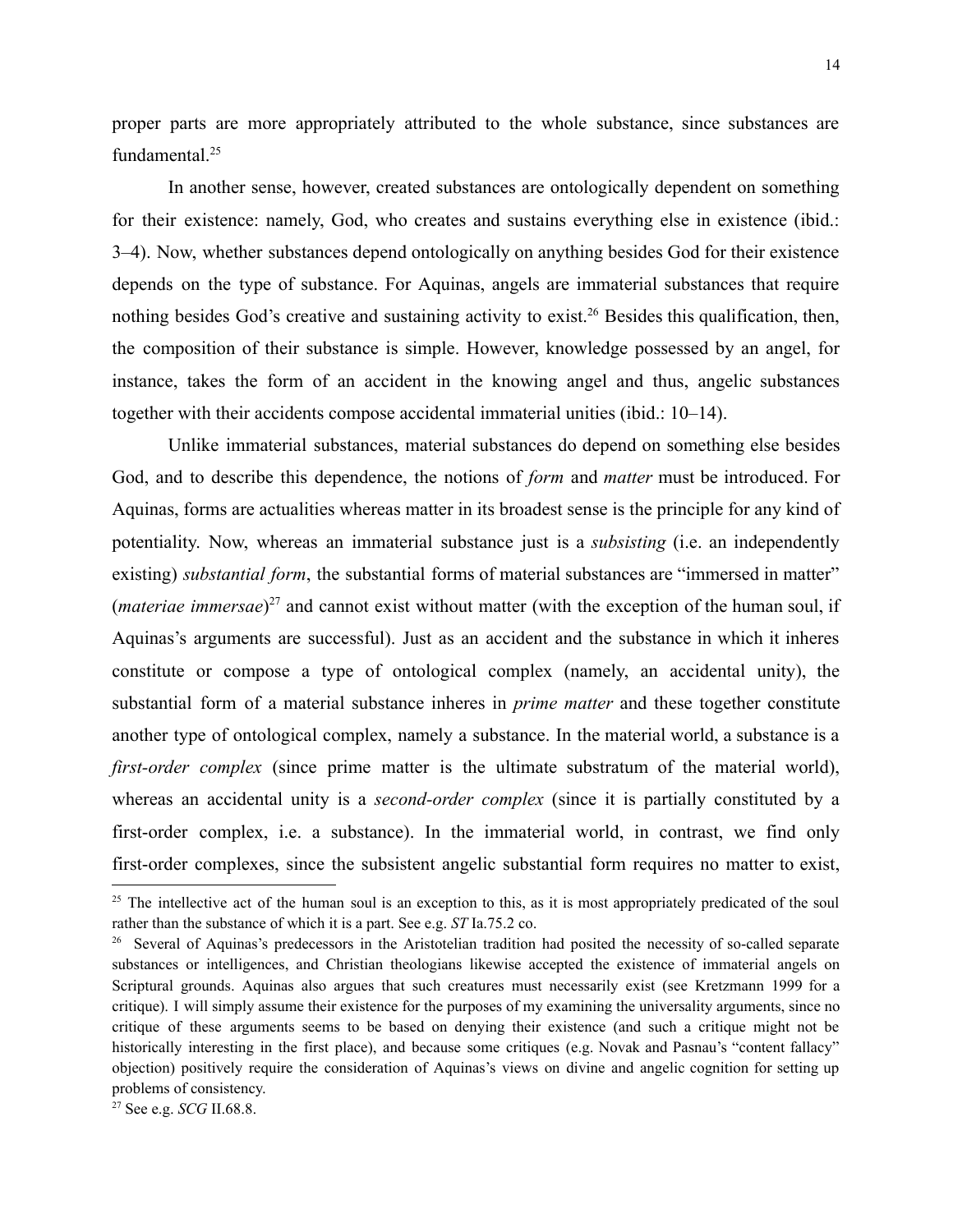and is thus the ultimate substratum of the created immaterial world (ibid.: 14). Finally, God is simple in an absolute sense, requiring no metaphysical parts or any external agent to sustain Him in being. Properly speaking, God is not *a being* among other beings at all, but rather "Subsistent Being Itself,"<sup>28</sup> or the absolutely ultimate ground of all other being (Brower 2014: 3).

Apart from God, created substances, nine types of accidents, form and matter, Aquinas's fundamental ontology also features the notion of modes of being, and the way that these modes relate to each other play a key role in his universality arguments. However, how precisely one should understand this notion in Aquinas is a controversial question, not leastly because in Latin the word *modus* simply means "way," or "manner" and thus, it has not been clear to all commentators whether one should separate a properly metaphysical notion of a *mode* from Aquinas's looser, everyday way of using *modus* (to signify the way that something is or acts, in a loose sense).<sup>29</sup>

What is clear is that Aquinas introduces modes of being as an answer to the Parmenidian challenge of dividing being while maintaining that it is one.<sup>30</sup> Aquinas offers the ten categories themselves to be examples of categorical modes of existing. In addition, he recognizes a predicable division of being according to the various genera and species of things, and thirdly, general modes of being that apply to each and every being. These are expressed by the so-called medieval transcendentals ("one", "true", "good") (*QDV* 1.1, see also Tomarchio 2001, 589). In another context (e.g. *In Meta* 4.2), however, Aquinas offers a four-fold division of modes of existing: modes which accompany no real being, but exist only in the mind (negations and privations), modes which accompany an admixture of real being and no being (generations and corruptions), modes of being conferring a weak existence (qualities, quantities, properties), and modes of being that confer a solid existence (substances) (Tomarchio 2001, 589). Most importantly for present purposes, in the context of his theory of cognition, Aquinas contrasts the intentional mode of being (*esse intentionale*) of representations *qua* representations with the natural mode of being *(esse naturale)* that is had by the external things actually cognized.<sup>31</sup> A proper study of modes in Aquinas would be a book-length project, so I will satisfy myself with a

<sup>28</sup> See e.g. *SCG* III.19.3., *ST* Ia.4.2 co., *QDSC* 1 co.

<sup>30</sup> See e.g. *In Phys.* 1.4.1. <sup>29</sup> See Tomarchio 1998, 1999, 2001 for the view that Aquinas's notion of *mode* is a properly metaphysical one. For the view that Aquinas does not have a properly developed theory of modes, see e.g. Cross 2016.

<sup>31</sup> See e.g. *ST* Ia56.2 ad 3 and what I say in 2.2 below.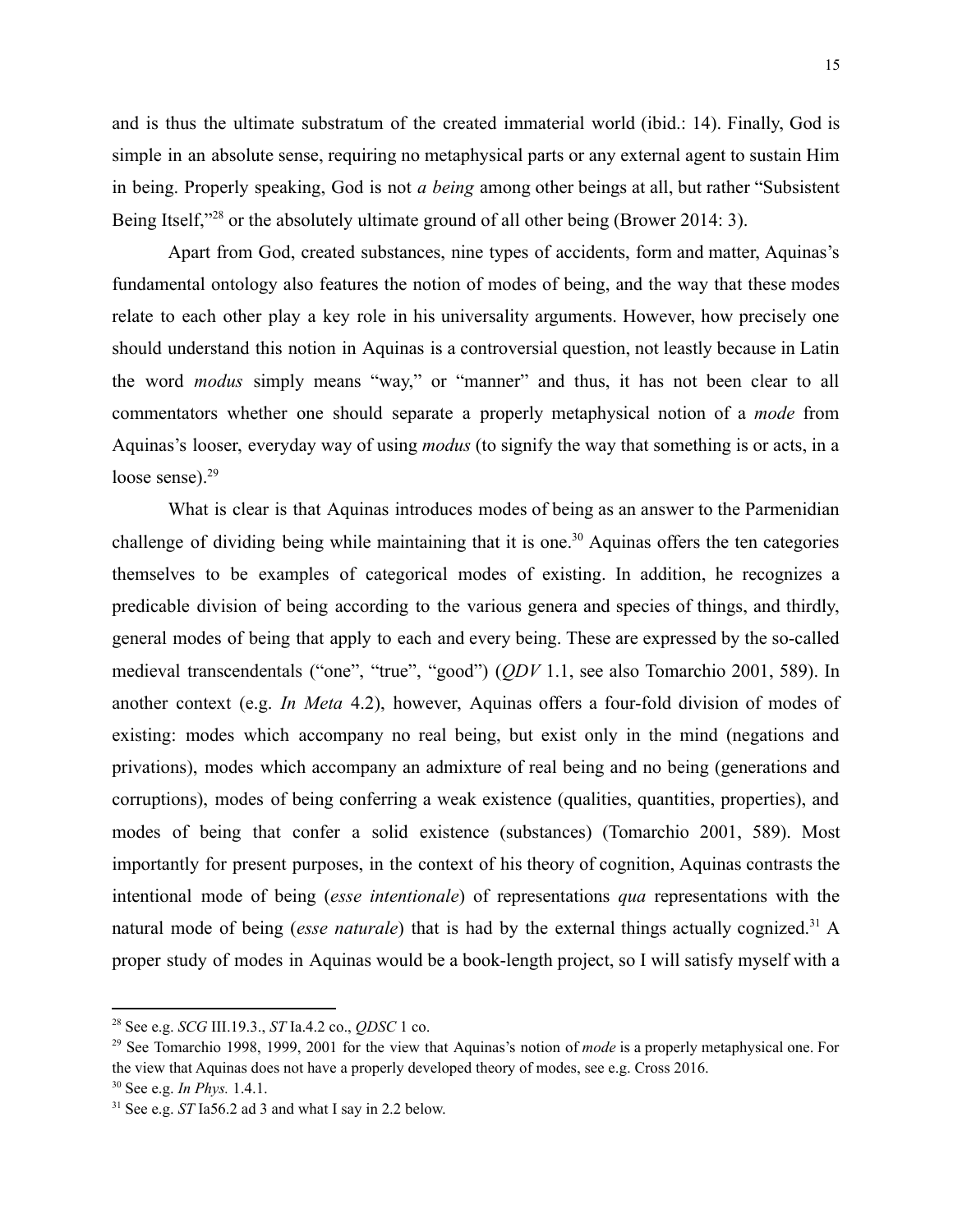bottom-up approach tailored to the present need: while remaining agnostic about Aquinas's general theory of modes (and whether he even has one), the best way to illuminate the relevance of the modes of being to the present project is to simply see what role they play in this theory of cognition, which I will elaborate on from 2.2 onwards.

### <span id="page-16-0"></span>2.1.2 Types of change

Aquinas recognizes two types of change. There is corruptive/generative change in which at least one substance goes out of existence and at least one new substance comes into existence, and then there is accidental change in which a pre-existing substance acquires/loses an accident but remains the same substance before/after (Brower 2014: 57–68). In order to make sense of change, Aquinas not only employs the notions of form and matter but also the closely related notions of *act* and *potency*. These are terms he of course inherits from the Aristotelian tradition.

In *Physics* I.8, in order to solve certain paradoxes about the nature of change and permanence, Aristotle relies on this division of being into *actual being* or *being-in-act*, and *potential being* or *being-in-potency*. <sup>32</sup> Parmenides, for example, had denied the reality of change, because it seemed to lead to a contradiction. For Parmenides, change always consists in the coming-into-being of something that was not before, such an f. But an f cannot come into being from something that is not-f, because then it would come from nothing. Neither can f come into being from something that is already f, because that would not be change. Therefore, there is no change.

This solution of denying the reality of change has a heavy price, because Parmenides (at least as Aristotle presents him) then has to explain away the apparent reality of change as a sensory aspect of reality that is fundamentally divorced from how things are according to reason. Thus, reason and the senses operate in entirely different realms, and it becomes difficult to explain how our rational capacities are nevertheless employed in the sensory realm.

Aristotle's solution is to say that an f comes into being from something that is actually not-f but potentially f, because although being is one as Parmenides claims, it is nevertheless divided into actual being and potential being. Thus, he is able to coherently explain the apparent

<sup>32</sup> This line of reasoning is further elaborated in *Metaphysics* Δ7 and Θ.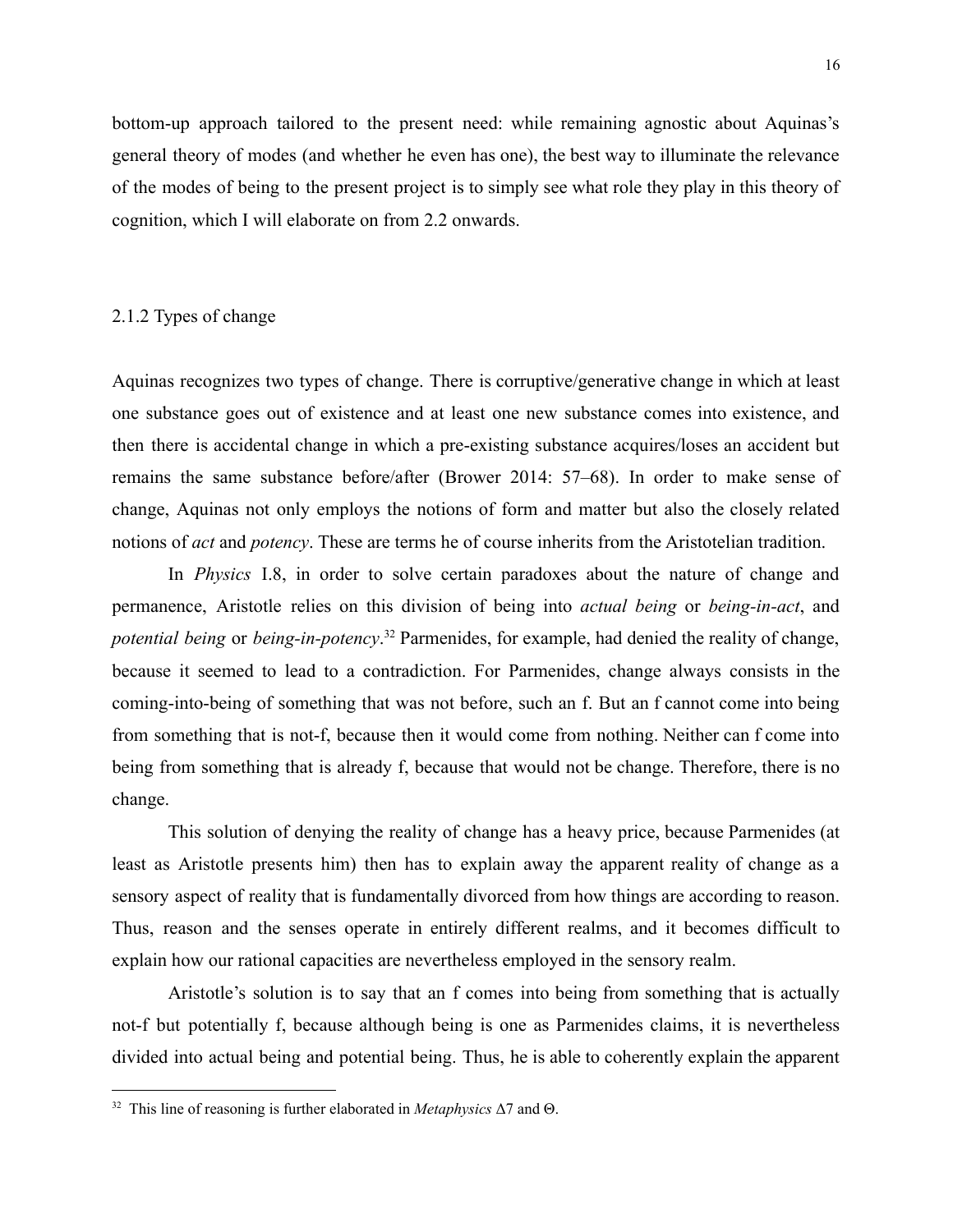reality of change, but in a way that does not divorce the deliverances of the senses and of reason. Whatever the ultimate merits of Aristotle's solution are, Aquinas accepts it and widely employs the resultant principle, i.e. that act and potency are two fundamental aspects of any being that has, or participates in, *both* change *and* permanence. Prime matter, as a kind of limiting case of the pure principle of change, lacks all actuality (Brower 2014: 113–119). God, on the other hand, being completely unchanging, necessary, and the absolutely fundamental foundation of being itself, is purely actual, and lacking any kind of potency for further actualization.

Besides these two special cases, then, genuine understanding regarding any substance x, must take into account both x's ability to change and to remain the same (and the extent of those abilities). A way of doing this is by identifying different ways and degrees in which x is potentially something, say potentially f; and actually something, say actually h. Following Aristotle, Aquinas refers to the substantial form of a substance x as its *first actuality*. <sup>33</sup> This first actuality is the most significant determining principle for what kinds of change and permanence the substance can exhibit (and under what conditions), while remaining that very same (numerically identical) substance. Accidental forms, in contrast, are actualities that a substance can receive or lose without thereby ceasing to exist as the numerically same substance.

A living being, i.e. a living substance, is the paradigm of a genuine substance for Aquinas.<sup>34</sup> The first actuality of a living substance is associated with a special technical term, namely "soul" (*anima*). The term "soul" (*anima*), thus, primarily, for Aquinas, refers to the first actuality of a potentially living body.<sup>35</sup> In contrast to the substantial forms of non-living beings, the substantial form of a living thing, the soul, has the powers or capacities of nutrition and growth (and it has those simply in virtue of being a living being). Powers in general are either active capacities to bring about some kind of change or passive capacities to undergo some kind

<sup>&</sup>lt;sup>33</sup> By *second actuality*, in contrast, Aquinas refers to the actualization or operation of a capacity made possible by the first actuality. *In Sent.* I.7.1.1.2.: "[...] Inter essentiam igitur et habentem essentiam non cadit aliqua potentia media quantum ad actum ipsius essentiae in habentem, qui est esse; sed ipsa essentia dat esse habenti: et iste actus est quasi actus primus. Egreditur etiam ab essentia alius actus, qui est etiam actus habentis essentiam sicut agentis, et essentiae sicut principii agendi: et iste est actus secundus, et dicitur operatio: et inter essentiam et talem operationem cadit virtus media differens ab utroque, in creaturis etiam realiter, in Deo ratione tantum; et talis actus est generare; et ideo, secundum modum intelligendi, natura non est principium ipsius nisi mediante potentia."

<sup>&</sup>lt;sup>34</sup> Although Aquinas also claims a mind-independent status for the substantial forms of non-living material beings, the interpretation of his doctrine regarding those is controversial. See Pasnau (2002a) and Stump (2003) for different sides of the debate.

<sup>&</sup>lt;sup>35</sup> Aquinas follows Aristotle in defining "living body" as "organic body," which means a body constituted by bodily organs. See e.g. *In DA* I.230–234.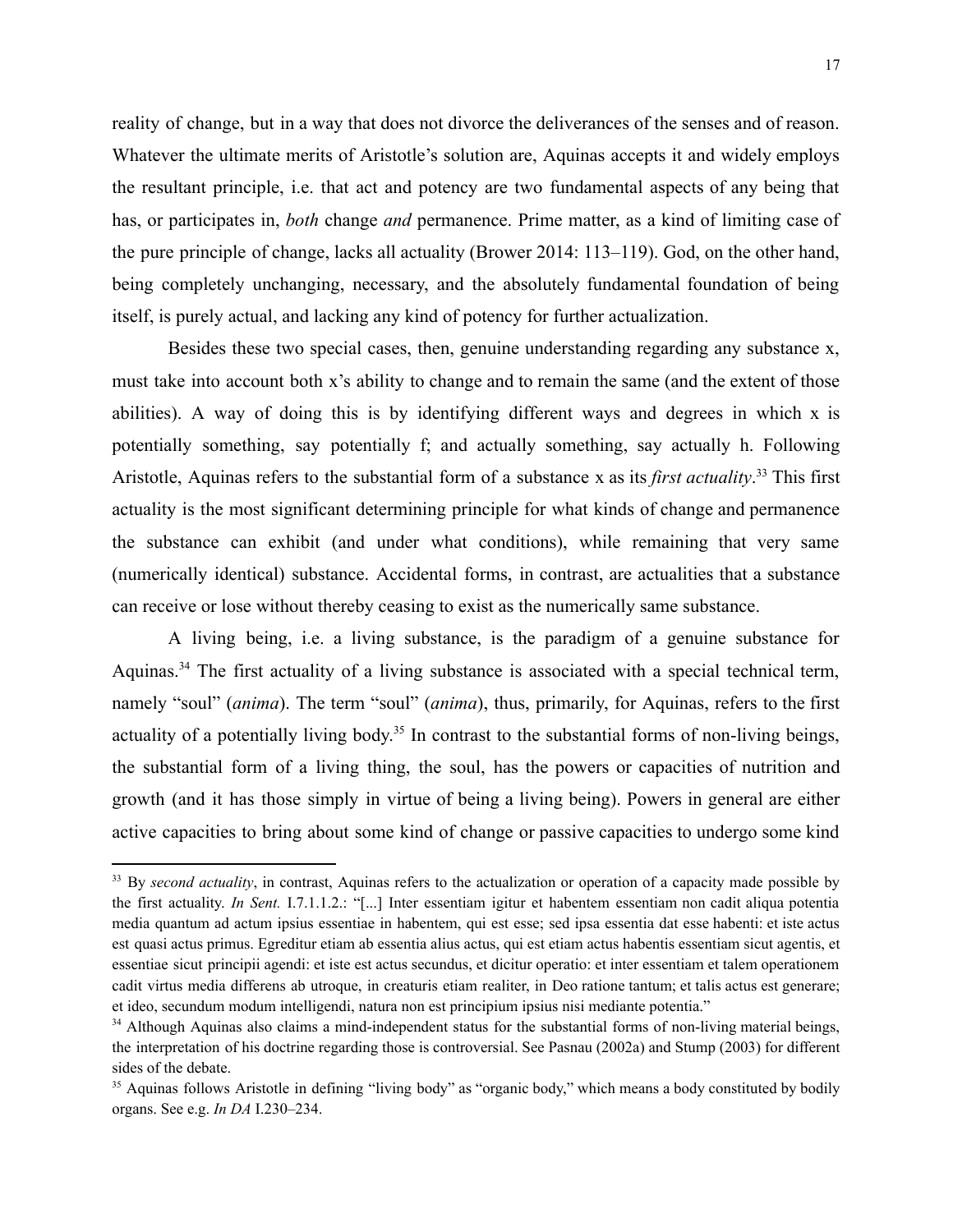of change. Since these powers of nutrition and growth mark the general (i.e. literally pertaining to the real definition of the genus) difference between living and non-living nature, and since their existence is ontologically dependent on the existence of substance with those powers,<sup>36</sup> the type of soul that has those powers deserves its own name: the *vegetative soul*. Some living substances, and only some living substances, namely animals, have the powers of the *sensitive soul*, and a further subset of those, rational animals, also have the powers of the *rational soul*.

These sensitive and rational substances are the proper topic of Aquinas's theory of cognition. That is to say: sensitive and rational substances count as *cognitive substances* or *cognitive subjects* in virtue of a claimed *de re* dependence (an equivalence) between there being cognition, and there being some sensory or rational power-in-act. The account, as presented so far, already eliminates the possibility of there being, in principle, a non-biological yet material cognitive subject, such as a sufficiently advanced digital computer, unlike Pasnau (1997) suggests.<sup>37</sup>

#### <span id="page-18-0"></span>2.1.3 Types of causation

Following the Aristotelian tradition, Aquinas recognizes four types of causes: formal, efficient, material and final, where the material and formal are intrinsic to the thing because they are parts constituting the thing, whereas the efficient and final causes are extrinsic because they are outside the thing (*DPN* 3.42–51; see also Pasnau and Shields 2016: 26–28). These causes are not in competition with each other – rather, they are all explanatory in different ways for Aquinas and by means of them anything can be accounted for. For instance, the efficient or agent cause of a bronze statue is the artisan, whereas the bronze is its material cause, its shape the formal cause and the purpose for which it exists the final cause (*DPN* 4.1–5).

<sup>&</sup>lt;sup>36</sup> Powers or capacities don't float around freely in Aquinas's metaphysical framework – they are always accidents that inhere in a substance, and the substantial form of that substance determines which powers the substance has or can have, in principle (see Brower 2014: 3).

 $37$  Pasnau (1997) claims that either we take seriously the idea that the passive capacity to receive forms intentionally (or rather this passive capacity actualized) is Aquinas's criterion of a cognition, or alternatively we say that Aquinas has no genuinely explanatory criterion of cognition. As far as I can see, the outcome of this issue has no immediate impact on the soundness of the universality arguments, because these arguments rely on a distinction between two types of cognition (sensing and intellection) rather than the distinction between cognition and non-cognition.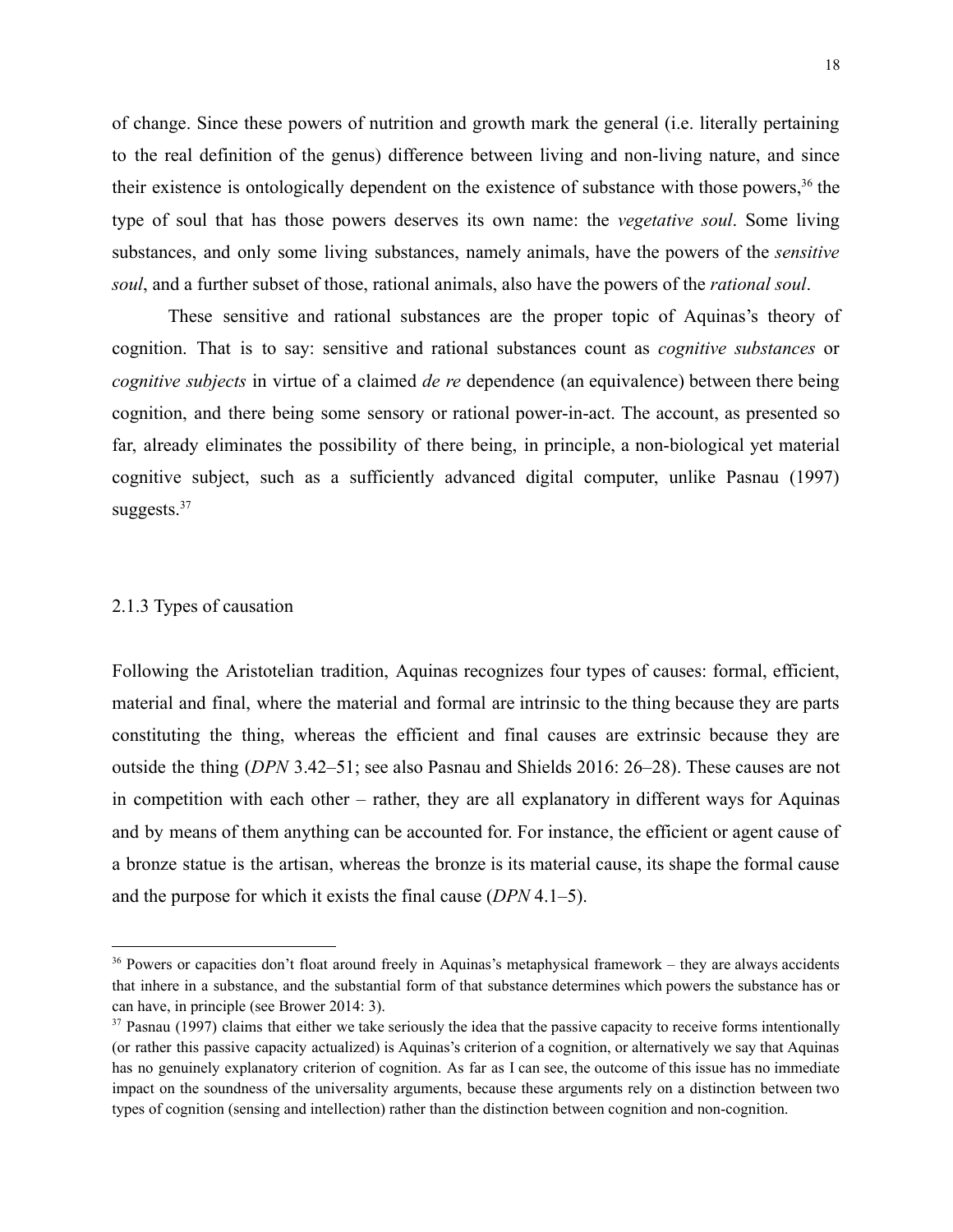Much could be said about Aquinas's views on causation, but one his general principles regarding causation is of special interest in the context of the universality arguments, namely, the principle that that "every agent makes what is similar to itself" ("*omne agens agit sibi simile*").<sup>38</sup> According to Cory (2015b), an important proximate source for this view is Averroes (Ibn-Rushd)  $(1126-1198<sup>39</sup>)$  for whom the principle is ambiguous in an important way: "It could mean that the *agit sibi simile* cause somehow shares *its numerically same form* with its effect, or that it activates a *duplicate form* in the effect, i.e., a form that is "like" or the "same in kind" as that of the cause." (Ibid.: 18–19) An example of the former would be fire giving the very same form of heat it has to a thing that it heats. In such cases, the natural mode of being of the cause is likewise given to the patient, and the patient thus becomes a *natural likeness* of the cause. An example of the latter is the way that a red wall can cause my eye to receive the form of redness. In such cases, since my eye does not become literally red, it is not the numerically same form of redness that inheres in the wall, but merely its *intentional likeness*. To explain what this means, I will next apply the general framework sketched here to Aquinas theory of cognition.

#### <span id="page-19-0"></span>2.2 Aquinas's theory of cognition: cognition as a type of change

"Cognition" (*cognitio*, *cognoscere*) is often taken to be the most general term Aquinas employs for what contemporary philosophers might call *information processing* (se e.g. Foster 1991: 427n35, Pasnau 1997: 12, Stump 2003: 252, Klima 2011: 7–17, Wood 2019: 152).<sup>40</sup> Although this assumption may not be quite so innocent, $4<sup>1</sup>$  it is a useful heuristic, and whatever "cognition" turns out to be for Aquinas, it is, in any case, a reception of a form. Now, following common sense, Aquinas does not think that seeing-Socrates or thinking-Socrates is a numerically different

<sup>38</sup> The precise phrase occurs 28 times in Aquinas's works according to the *Index Thomisticus*. For prominent examples see, *In Sent*. II.14.1.2 arg. 3.; *SCG* II.20.3; *ST* Ia.3.3 arg. 2.

<sup>39</sup> Ben-Ahmed & Pasnau 2021.

<sup>40</sup> Although the common meaning of the Latin verb *cognoscere* is approximately "to know," the term has a technical meaning in Aquinas's usage, because it is distinguished from knowing by that fact that cognition can be false, for example, "when the intellect attributes the definition of one thing to some other thing—for instance, if it should attribute the definition of a circle to a man. Hence, the definition of one thing is false of another thing." (*ST* Ia.17.3 co, trans. Freddoso. See also Pasnau 1997: 12).

<sup>&</sup>lt;sup>41</sup> See Cory 2015b: 59, 2017, 2020 for discussion of the ways in which familiar metaphors may lead us astray in interpreting Aquinas's theory of cognition.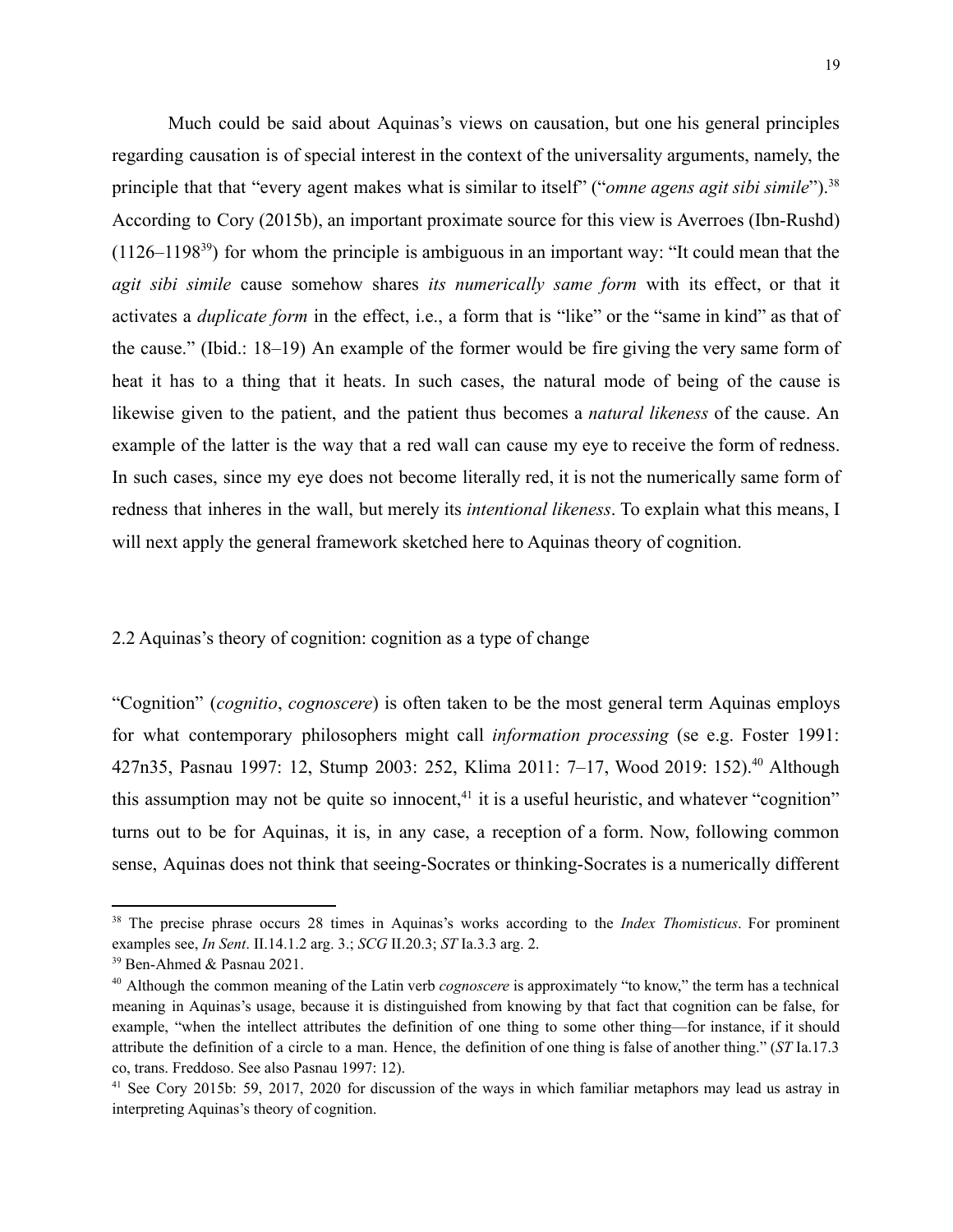substance than heavily-sleeping-Socrates. Thus, cognition is a case of *accidental* (and not substantial) form reception.

The accidental form in its role as an intentional likeness of an extramental object is usually called a *species* to distinguish it from forms when they are discussed in non-cognitive and non-representational contexts. Since Aquinas characterizes animal, human, angelic and even divine cognition in terms of such likenesses, it should be clear that given the radically different natures of the aforementioned kinds of cognizers, we cannot assume such intentional likenesses to constitute an ontologically unified class of beings. Rather, the various ways in which other ontological distinctions "cut across" this class of intentional likenesses marks out their differences, as I will shortly explain.

This picture is further complicated by the fact that a certain type of intentional likeness, a species *in medio*, does not have to inhere in cognitive subject at all.<sup>42</sup> In the material world, such species are continuously propagated by all sensible objects in suitable conditions (i.e. when there is sufficient light, an appropriate medium such as air, and so on). The species can then travel through the medium and be received by a sense organ of an animal cognizer. The internal senses (common sense, memory, imagination and the cogitative power) combine the various *sensible species* (visual, auditory, olfactory, etc) received by the outer senses to form a *phantasm* (Aquinas's term for an inner sensory representation), which represents a particular material cognized object (Cory 2015a: 619). So far, the cognitive process described is roughly similar for humans and other (complex) animal cognizers, and no immaterial intellective cognition is involved (ibid., 610).

At this point of the story, some interpretive controversies arise. For Aquinas often characterizes the reception of a species in the following way:

"A body (*corpus* [i.e. a material substance]) receives forms according to natural and material being (*secundum esse naturale et materiale*)... But sense and intellect receive the forms of things spiritually and immaterially according to a certain [kind of] intentional being (*spiritualiter et immaterialiter secundum esse quoddam intentionale*)" (*InDSS* 18.204-10).

<sup>&</sup>lt;sup>42</sup> Pace Pasnau (1997), according to whose reading any substance informed by such a likeness is a cognizer for Aquinas, in some minimal sense.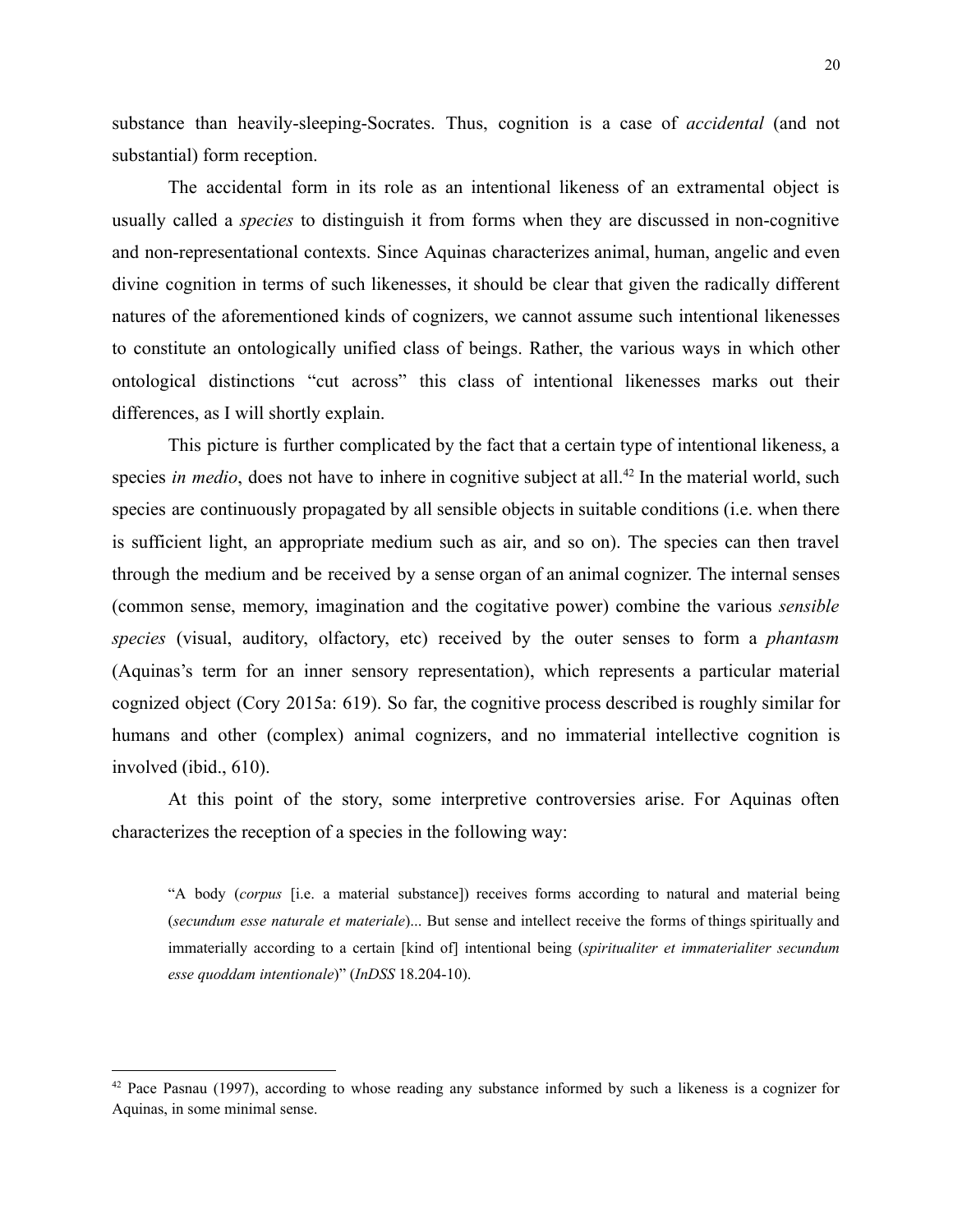As I have mentioned, Aquinas's ontology recognizes both material and immaterial beings, where the latter are distinguished from the former by their lack of dependence on matter for their existence. Superficially, this might seem like a negative characterization of immateriality, but the opposite is true. Such dependence is a matter of degree, and inversely correlated with how powerful the being in question is. The more powerful a being is, the "more formal" or more immaterial it is.<sup>43</sup> Since God is infinitely more powerful than any creature and depends on nothing, he qualifies as the most immaterial being (with the qualification that God is not really *a* being at all). Among creatures, angels are the most powerful and thus the most immaterial, since they depend on matter in no way. Although humans as embodied beings do depend on matter, human souls can also exist apart from matter, if Aquinas is right, and are thus immaterial as well.

Surprisingly, even hierarchically "lower" beings such as animals enjoy their share of immateriality. This is because they are sensory cognizers, and are thus able to receive the forms of the things they cognize "spiritually and immaterially according to a certain [kind of] intentional being," as Aquinas says above. However, their substantial forms are not subsistent because, unlike the human soul, their operation depends entirely on the body and are thus destroyed when their body is destroyed.<sup>44</sup> The interpretive controversy then concerns the precise sense in which sensory cognition should be considered immaterial, if it is also an entirely bodily affair.<sup>45</sup> Thankfully, this controversy need not be entirely resolved for the purposes of the universality arguments, because Aquinas further distinguishes the kind of immateriality that requires an intellect operating independently from matter, from the kind of immateriality that does not:

"For this reason, we observe, a nature capable of knowing is found in things in proportion to their degree of immateriality. Plants and things inferior to plants can receive nothing in an immaterial way. Accordingly, they are entirely lacking in the power of knowing, as is clear from *De Anima* II. A sense, however, can receive species *without matter although still under material conditions* (*sine materia sed tamen cum conditionibus materialibus*); but the intellect receives its species *entirely purified of material conditions* (*a conditionibus materialibus depuratas*). (*QDV* 2.2 co, mod. trans. Mulligan, emphases mine)

<sup>43</sup> *ST* I-II.9.5; see also Cory 2015a: 638.

<sup>44</sup> *ST* Ia.75.3 co.

<sup>45</sup> See Wood 2019: Ch. 4, for a summary of the debate.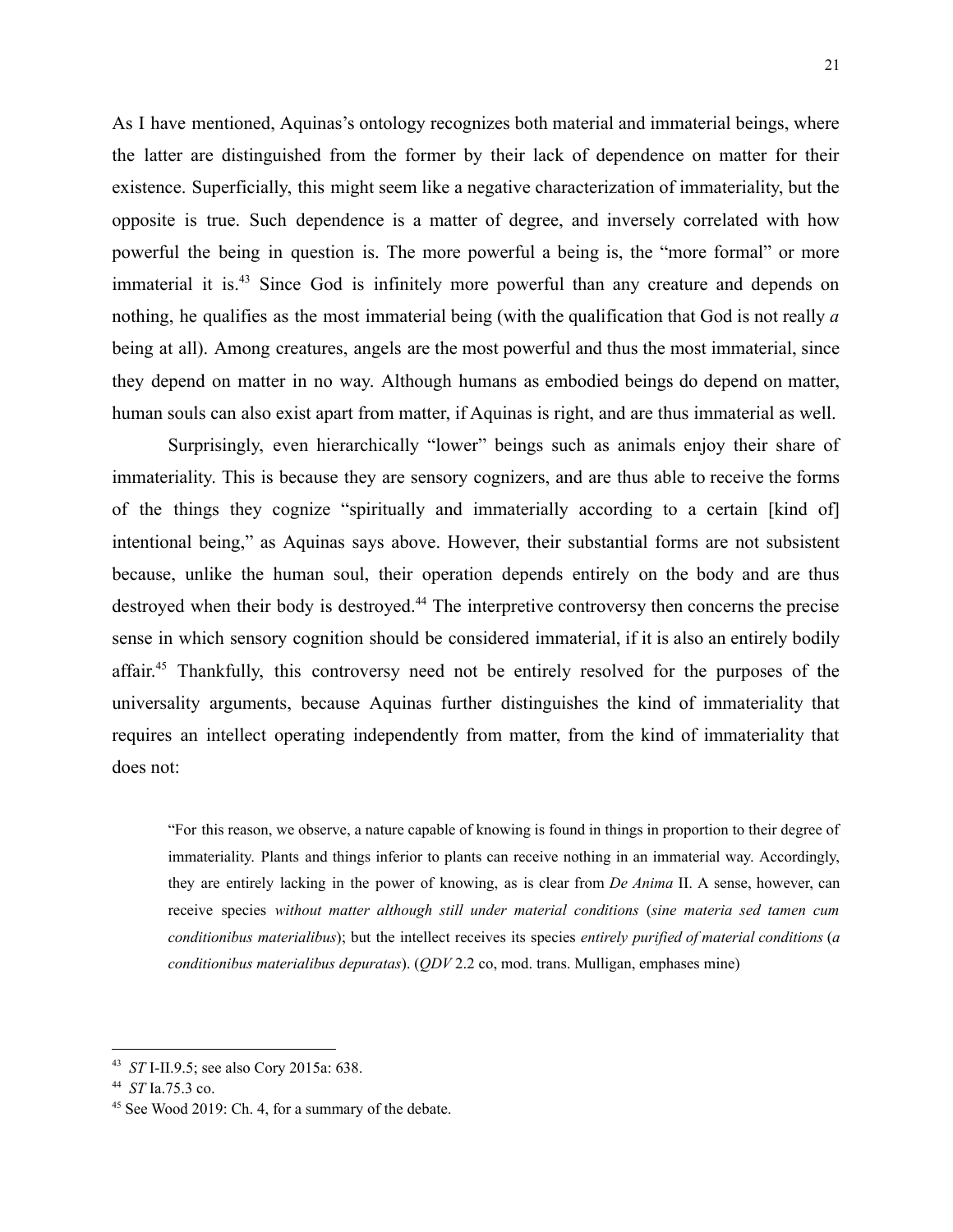Therefore, even if one takes Aquinas's talk about the immateriality of sensing at face value, the resultant immaterialism might be called "benign" (from the point of view of a materialist), compared to the "malignant" immaterialism which results from accepting that the human soul is subsistent due its independent operation.<sup>46</sup> However, there is a further issue. In this passage Aquinas speaks of sensing as the reception of species "without matter although still under *material conditions*." If something is immaterial, how can it be "under material conditions"? Furthermore, in the passage quoted immediately before this one, Aquinas links material being to natural being, and contrasts it with immaterial being, which is linked to spiritual and intentional being. How to make sense of such varying terminology?

Following Pasnau (1997: 31), I believe the best way to make sense of the relations that these different modes of being have in Aquinas's cognition theory is to look at his theory of divine and angelic cognition, since those forms of cognition are so far removed from the peculiarities of human cognition that they can be only understood through the most general principles of cognition, which Aquinas is thus required to discuss, and which likewise demand that he clarify his terminology.

The most illuminating passage occurs in the first part of *Summa theologiae* where Aquinas discusses the following problem: how can one angel cognize another? According to an objection, this is not possible through a species, because a species representing the substantial form of one angel to another would itself be an immaterial substantial form.<sup>47</sup> If, say, Michael, in cognizing Gabriel, then possessed the substantial form of Gabriel, how would he remain Michael and not become Gabriel? How can Michael have two substantial forms simultaneously? Human intellectual cognition is also the reception of the substantial forms of material things, because the human intellect cognizes universal essences, whereas the senses cognize only individuals.<sup>48</sup> In the human case, Aquinas can solve this difficulty by saying that the intellect receives the

<sup>&</sup>lt;sup>46</sup> I borrow the terms "benign immaterialism" and "malignant immaterialism" from John O'Callaghan (2015: 61), who introduces them as alternative ways of interpreting MA as Aquinas presents it in *ST* Ia.75.5. Even immersed forms are immaterial in the sense that they are not matter, although they are immersed in matter. This is "benign immaterialism" because such forms cannot survive without matter, so such a human soul would be destroyed when the body is destroyed, precluding the possibility of a resurrection of the numerically same human being.

<sup>&</sup>lt;sup>47</sup> Since matter is the principle of individuation (for individual substances sharing the formally identical substantial form), and angels have no matter whatsoever, there can be no such principle of individuation for angels. Instead, the substantial form is the only thing individuating an individual angel from other angels. Thus, every distinct, individual angel is of a specifically different essential kind, and for one angel to know another is for the knowing angel to know the other's essence (Pasnau 1997: 37–38).

<sup>48</sup> Such a distinction breaks down in angelic and divine cognition (see Cory 2018).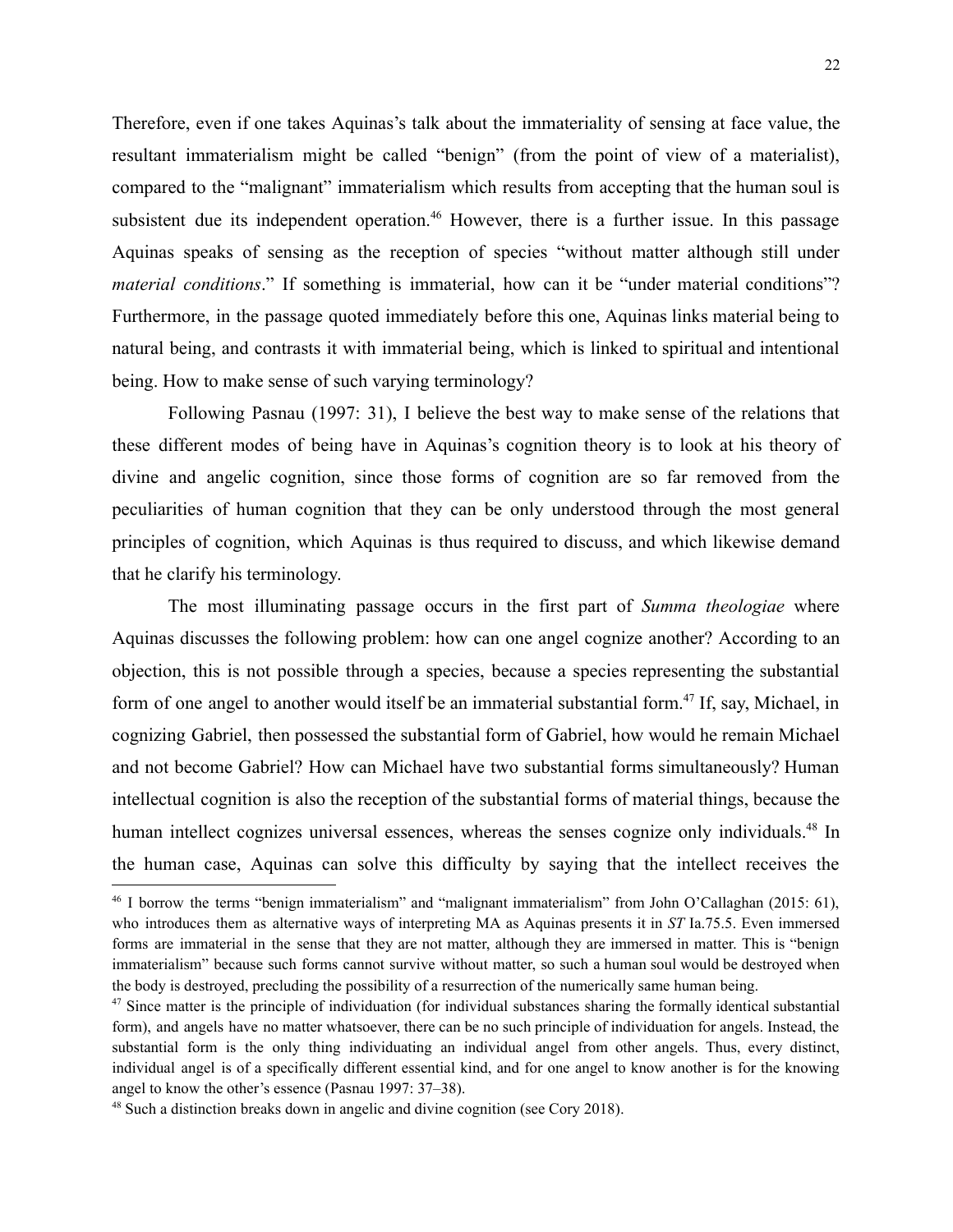*intelligible species* of, say, *dog* "entirely purified of material conditions" (see passage above), which distinguishes it from both the dog essences that exist naturally and materially only in actual dogs as well from the sensible species received "without matter but still under material conditions." However, since an angelic form is already immaterial, there are no material conditions from which to purify it, and thus, the same qualification will not work.

Aquinas replies by clarifying that natural being is not always linked to material being, and neither is intentional being always linked to immaterial and spiritual being (except in the loose, "benign" sense described above):

"One angel has cognition of another through an intelligible species which exists in his own intellect and which differs from the angel whose likeness it is—*not in the way that immaterial being dif ers from material being, but rather in the way that intentional being dif ers from natural being.* For an angel is himself a form that subsists in natural being, whereas the intelligible species of him that exists in the intellect of another angel is not a subsistent form, but has only intelligible being there—just as the form of a color has natural being in a wall, but only intentional being in the medium that conveys it [to the eye]." (*ST* Ia.56.2 ad 3, mod. trans. Freddoso, emphases mine)

Since an angel can have both natural being and immaterial being, the natural-intentional distinction<sup>49</sup> and the material-immaterial distinction turn out to be *orthogonal*, with both distinctions "cutting across" one another (see Pasnau 1997: 38). The result is that Aquinas's theory of cognition features (at least) four overlapping modes of being, which can be represented with the following diagram (Figure 1):

<sup>&</sup>lt;sup>49</sup> That is, the difference between how the form exists in the extramental thing and the form as it exists in the cognitive power that represents the thing, without making the recipient to be like it: like the form of color in the colored material object and the species of color in the eye.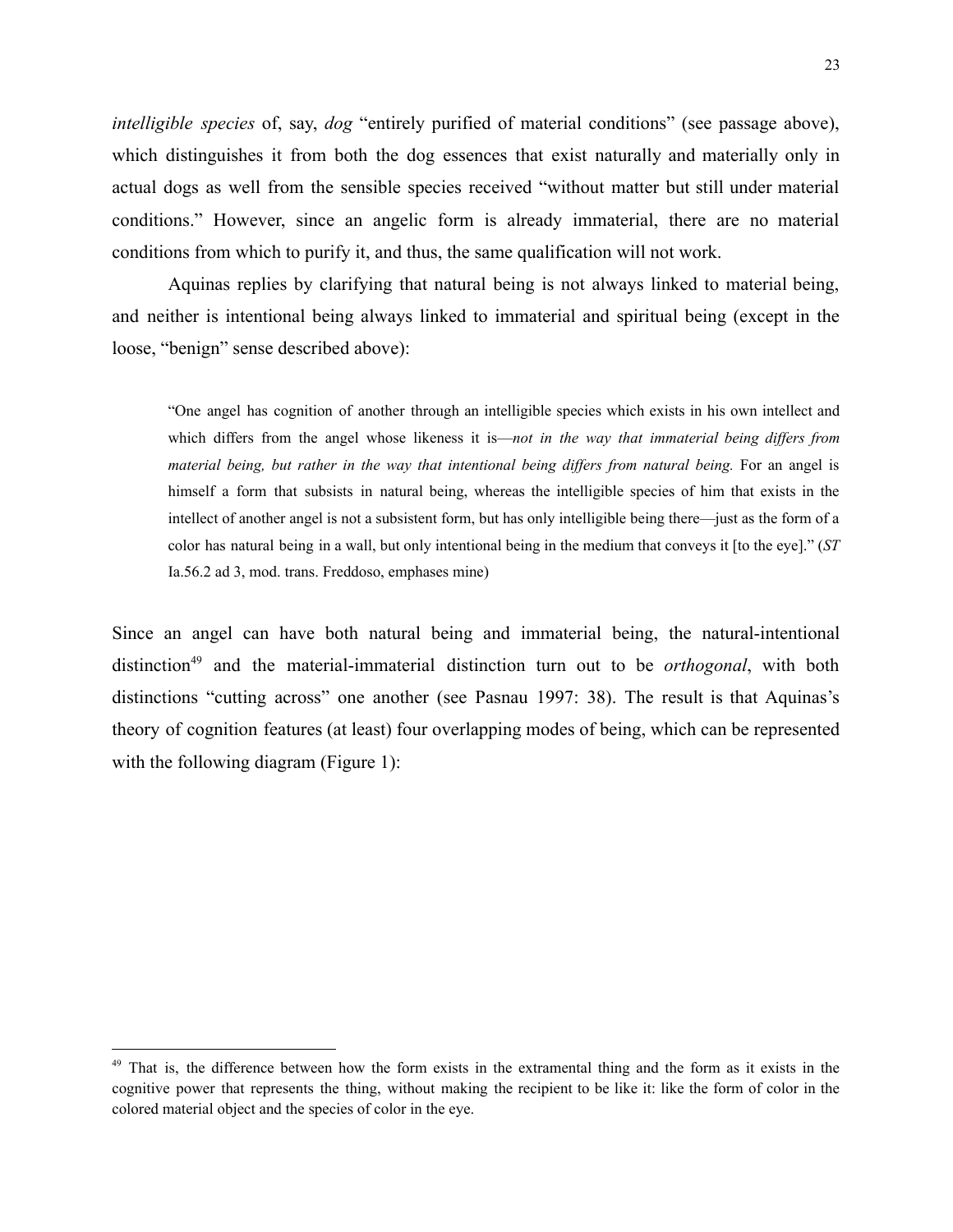

Figure 1: The part of Aquinas's ontology most relevant to his universality arguments can be represented with these two dimensions involving distinctions between five kinds of intentional being, four kinds of natural being, three kinds of material being and three kinds of immaterial being. The classification results simply from applying the orthogonality thesis to Aquinas's basic ontology and his stricter and looser senses of immateriality and materiality in cognitive contexts. Please note, however, that a two-dimensional figure cannot accommodate the addition of a third distinction between singular being and universal being, which would require a three-dimensional model of a cube divided into eight smaller cubes of three overlapping distinctions between two contrasting modes of being: universal/singular, material/immaterial, natural/intentional. Some of the smaller cubes would be voids of conceptual impossibility: there can be no kind of naturally material or naturally immaterial universals, because, for Aquinas, universals can only exist intentionally (see Brower and Brower-Toland 2008: 210). Neither are there intentionally material universals, because intentionally material forms represent *cum conditionibus materialibus*, i.e. the individuating material conditions of the individual.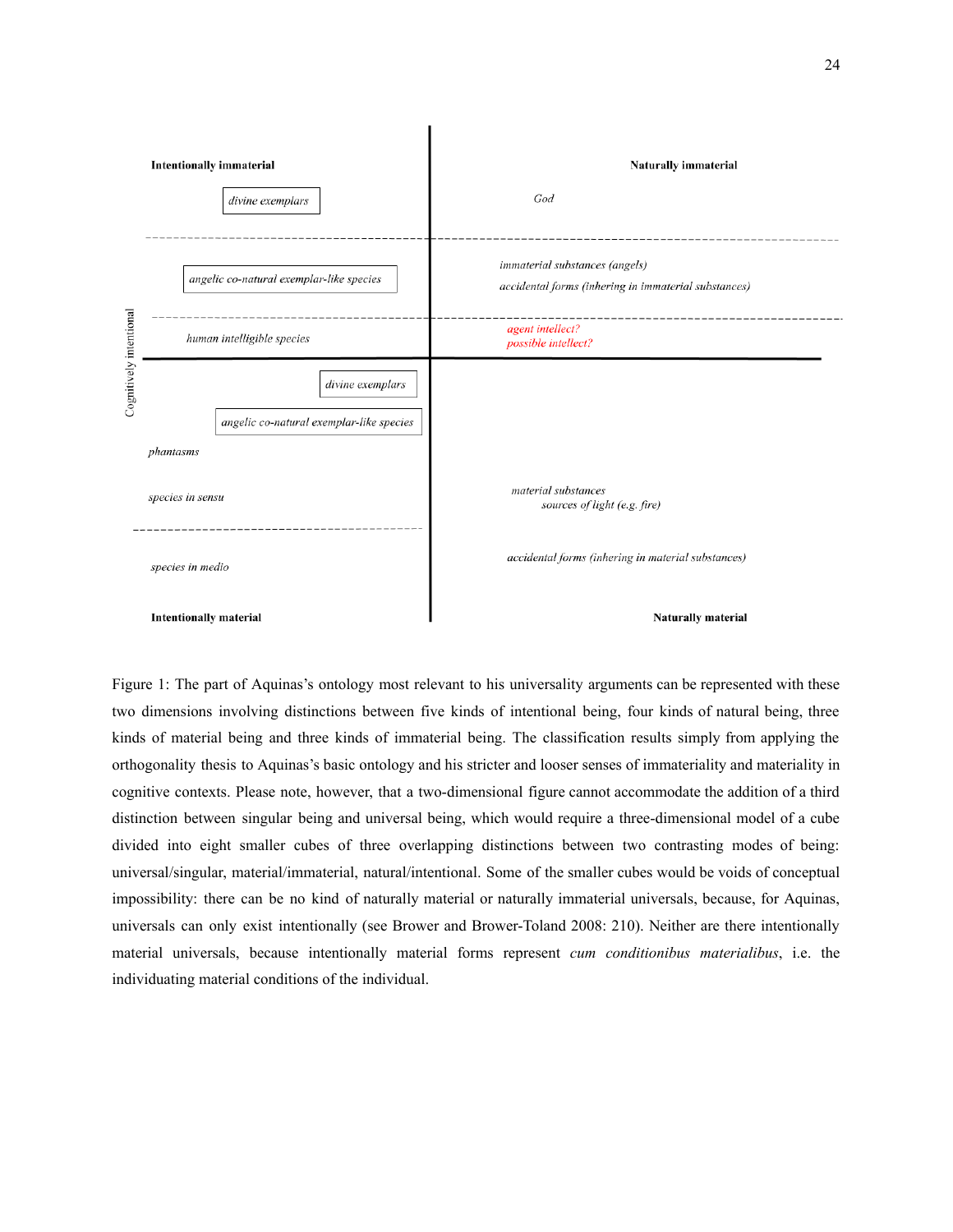In the upper right corner we find *naturally immaterial* beings that have both natural and immaterial being: namely, immaterial substances and accidents inhering in those substances. God belongs in this diagram only by analogy. He is, after all, not just a substance among substances. The fact that He is placed in the category of natural and immaterial reflects His absolute independence from other things (see 2.1.1). In the lower right corner we find *naturally material* beings that have both natural and material being: namely material substances and accidents inhering in them. In the lower left corner are *intentionally material* beings that have both intentional being and material being: namely species existing *in medio*, species existing in the sense organs, and phantasms. This reflects the fact that such beings exist "without matter," as Aquinas says, "although under material conditions." They are representations of the sensible qualities of individual material beings. Finally, in the upper left corner are *intentionally immaterial* beings that have both intentional and immaterial being. The human intelligible species, representing universal essences, is found there.<sup>50</sup>

As for divine cognition: since God creates everything, He must know everything. A given aspect of His simple nature, which is represented in both the universal natures of created things as well as concrete individual creatures, is simultaneously the principle of God's knowing both individual things and their universal natures. Thus, the diagram should not be thought to represent God as having a separate intentionally immaterial exemplar for His universal knowledge of, say, dogs, and other intentionally material exemplars of all individuals dogs. Finally, angels are created by God with all the knowledge they possess of other beings, and thus these angelic co-natural species are likenesses of divine exemplars, and the same caveat applies to them (see Cory 2018: 423–427).

<sup>&</sup>lt;sup>50</sup> My suggestion then, for making sense of Aquinas's stricter and looser ways of using these terms is this: in the strictest sense, "material" and "natural" refer only to beings in the lower right corner. For example, in *SCG* II.98.13 Aquinas contrasts the mode of being of immaterial substances with the natural being of material substances. However, in the passage cited earlier (*ST* 56.2 ad 3) Aquinas clearly states that angels have natural being themselves. We can make perfect sense of the *SCG* passage, if it is read in light of this fact, as corresponding to a stricter and incomplete sense of "natural being." Aquinas's loosest use of "immaterial being" then corresponds to this strict and incomplete sense of "natural being," since beings in all the other three corners can be considered immaterial in some sense, if only beings in the lower right corner have material and natural being (this is how Aquinas speaks in *In DSS* 18.204–210 cited above). This way of interpreting Aquinas's varying use of these terms preserves the coherence of his views, whereas insisting on the impossibility of the overlap of natural being and immaterial being would seem to leave us incapable of making sense of the *ST* passage.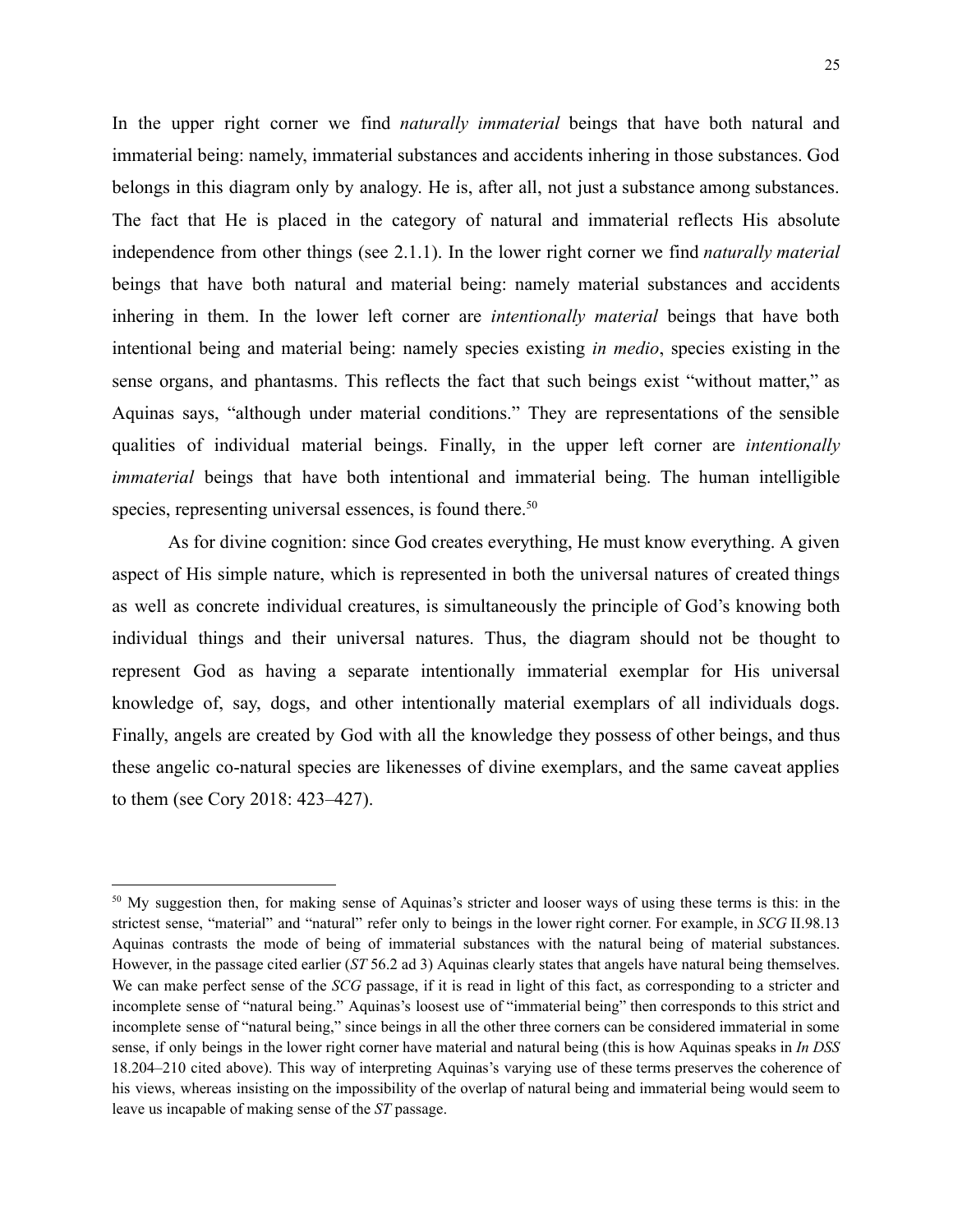#### <span id="page-26-0"></span>2.3 Aquinas's theory of cognition: abstraction

#### <span id="page-26-1"></span>2.3.1 The need for abstraction

So far, I have only recounted how human cognition works up to the point where the inner senses create a phantasm. How does such a phantasm, which represents only the sensible qualities of an individual object, result in cognition of universal essences, the proper objects of the human intellect? To understand this, we must look at human cognition not only as a type of change, but also as exhibiting different types of causation.

Aquinas divides causal agents into two types: sufficient agents can bring about or cause an effect without the intervention of another agent, whereas insufficient agents cannot. Patients are likewise divided into two types: one kind co-operates with the agent, whereas the other type does not.<sup>51</sup> Once again taking his cue from Aristotle, Aquinas considers the operation of the outer senses to be a passive affair. External things relate to the outer senses as sufficient agents, so once a sensible species is received in, say, the eye (and assuming that the body is in the appropriate state of readiness, etc.), the power of sight is actualized (ibid.) $52$ . External things likewise relate to the inner senses as sufficient agents, but require the co-operation of these senses:

"[T]he imagination forms for itself likenesses of things that the senses have never perceived, although it forms them out of things that the senses have perceived by putting them together and taking them apart. From gold and mountains we have seen, for instance, we imagine golden mountains we have never seen." (*QQ* 8.2.1 co., trans. Davies and Nevitt)

So, a phantasm that is intentionally f need not be the likeness of any one individual agent that is naturally f. To cause an intentional likeness of f, it is sufficient that the powers of the agents acting together somehow (combining, mixing or otherwise interacting) have the intentionalizing powers of something that is naturally  $f<sub>0</sub>$ <sup>53</sup>

<sup>51</sup> *QQ* 8.2.1 co.

 $52$  Ibid.

<sup>&</sup>lt;sup>53</sup> One could also acquire a phantasm of a golden mountain if humanity pooled its resources and created a naturally material mountain of gold that we could be affected by. This implies that some things that we have never seen can actually come about this way: first in imagination (esse intentionale), then in the external world (esse naturale).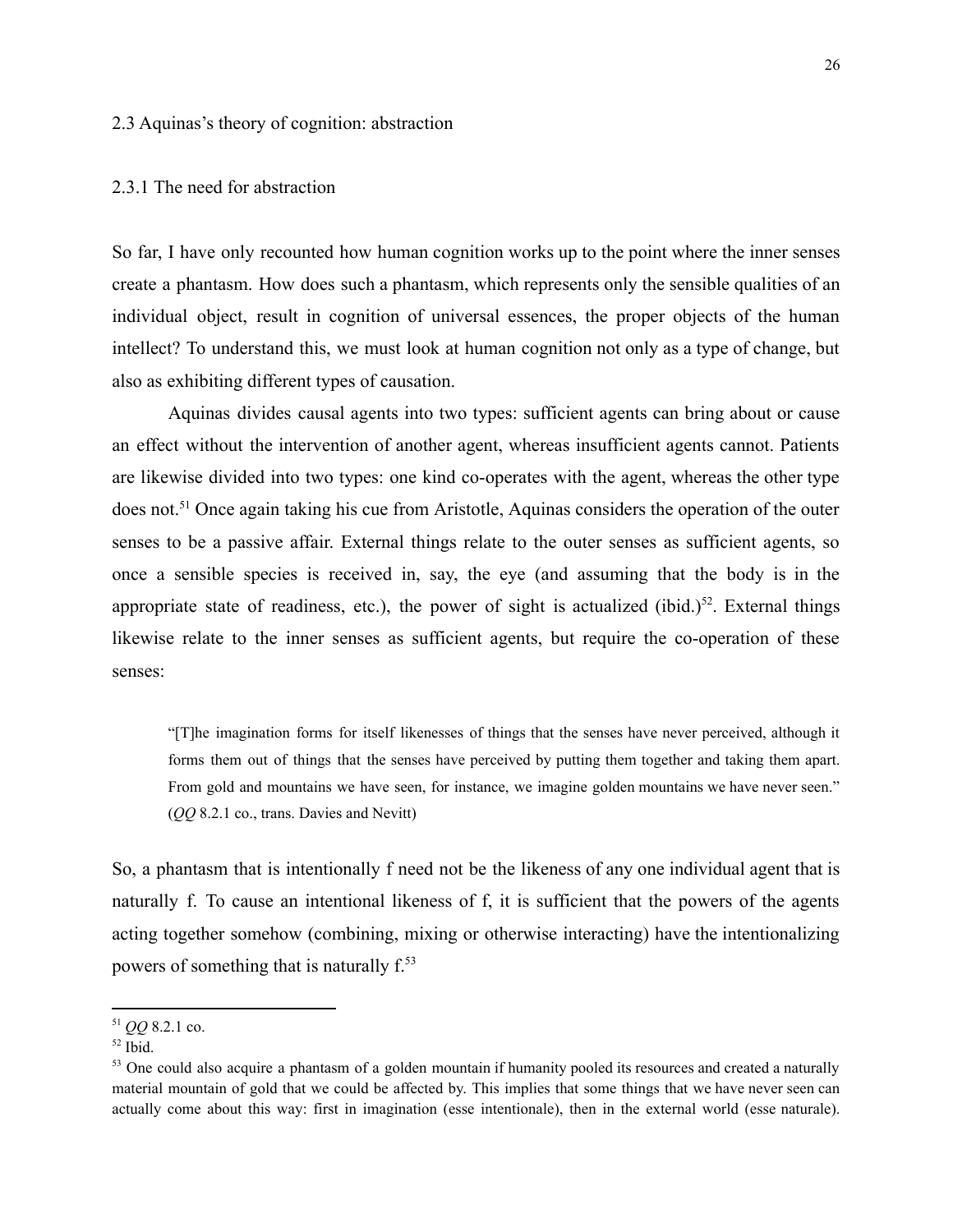Finally, external things (i.e. immaterial substances) relate to the intellect only as insufficient agents, because the proper object of the human intellect are the essences of things, and the essences of material substances are only potentially and not actually intelligible to us:

"[M]aterial things are intelligible only because we make them intelligible; they are merely potentially intelligible and are made actually intelligible by the light of the agent intellect… But immaterial things are intelligible in themselves. Hence, although less known to us, they are better known in the order of nature." (*QDV* 2.2 co, trans. Mulligan)

If, *per impossibile*, the essence of material substances were actually intelligible for material cognitive powers, then each material substance would know its own essence as God and angels know themselves. Essences would also then be like the sensible qualities of material objects: it is Aquinas's mature view that colors are actually visible even without light, and light is only required for the color object to be able to affect the eye. If the essences of material things would be similar, then merely it would be as easy to know their essence as it is to see them, when there is light. This cannot be so, because we know from experience how difficult it can be to know the real essences of things (assuming that we can know them at all). Now, another point of interest in this passage points to Aquinas's account of how we *do* know the essences, namely "by the light of the agent intellect." As mentioned in 1.1, the agent intellect is a power of the human soul which actualizes the potential intelligibility of the phantasms by "illuminating" them and by abstracting the intelligible species, which informs the possible intellect. But how does it do so?

#### <span id="page-27-0"></span>2.3.2 The "extraction model" reading

The "extraction model" reading of Aquinas's theory of abstraction deserves to be called a kind of standard reading due to the number of notable commentators (Peter Geach (1957), Anthony Kenny (1993), Norman Kretzmann (1993), Robert Pasnau (2002), and Eleonore Stump (2003)) who have held it. According to this group of views, the psychological operation of abstraction

Indeed, basically any kind of not entirely accidental technological innovation that concerns the material world seems to be like this.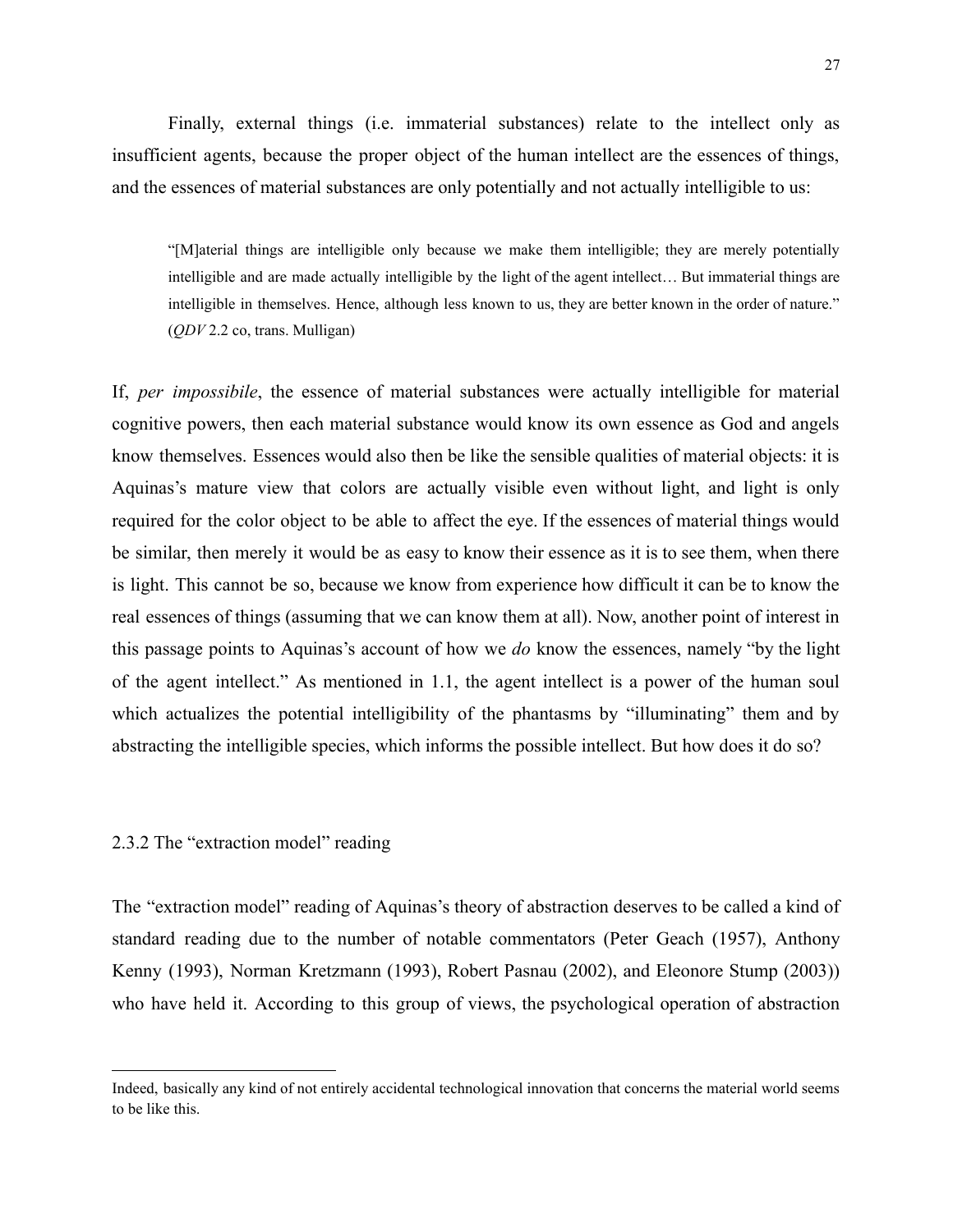somehow (details vary) "extracts" or "strips away" the essence of the cognized object from the phantasm, but this view has some serious problems.

Firstly, the phantasm only contains information about the accidents of the cognized thing (its size, shape, color, movement, sound, smell, etc.), so how can knowledge about the essences of things be transmitted to the agent intellect through the phantasm? (Cory (2015a: 612) refers to this as the "transmission problem," see also Pasnau 2002: 317).

Secondly, even if there is essential information concealed in the phantasm, how does the agent intellect know what to extract from it as essential and what to put aside as inessential? This account seems to require that the agent intellect has to have prior knowledge about what information is essential and what is not, if it is to act as a "sorting mechanism" or "extractor" of essential information. Therefore, the account seems completely non-explanatory (Cory (2015: 612) refers to this as "a criteriological problem", see also Pasnau (2002: 317)).

Moreover, the whole process seems like a psychologically unrealistic, even naïve theory of how we come to know the real natures of things. Even if one accepts, with Aristotle and Aquinas, the controversial claim that there are biological natural kinds, it is, or would be hard to know the essence of, say, the specific kind *horse*, or the generic kinds *fish*, or *whale*, as the rich history of the biological sciences shows. Yet, somehow, according to the "extraction model" reading of Aquinas, the agent intellect is able to just grasp the essence of a horse upon possessing a horse phantasm. It is no wonder, as Pasnau (2002) complains, that the whole extraction model account seems like a non-explanation, or even like an appeal to magic (ibid.: 318).

#### <span id="page-28-0"></span>2.3.3 The "active principle model" reading

In contrast, Therese Cory (2015a) argues that Aquinas's agent intellect is not a content sorting mechanism at all, but merely something that makes the potentially intelligible "content" of the phantasm actually intelligible. According to Cory, Aquinas uses "abstraction" (*abstractio, abstrahere*) in at least three closely related meanings, which his commentators sometimes conflate: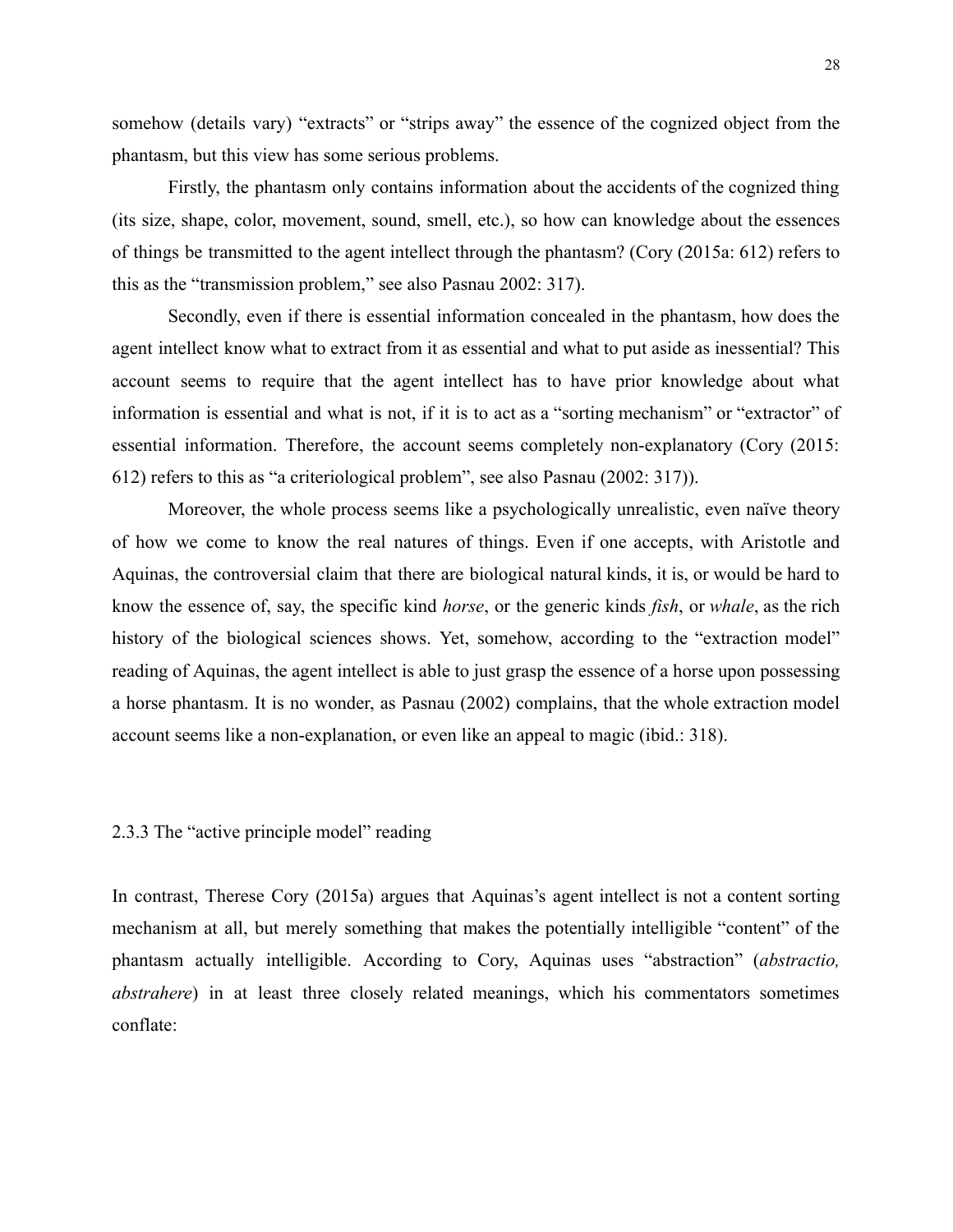*Abstraction<sub>ai</sub>* - "the agent intellect's activity of generating intelligible species via phantasms, which is the necessary condition not only for one's initial intellectual acquaintance with "horse," but also for any further development in one's understanding of horses;"

*Abstraction<sub>c</sub>* - "the human mode of cognizing essences without being able to grasp what individuates them;"

*Abstraction<sup>o</sup>* - "an intellectual operation in which the intellect deliberately draws distinctions in the process of refining its indistinct cognition." (Ibid.: 628)

As should be clear, *abstractionai* is the activity that lies at the foundation of human intellectual cognition for Aquinas, whereas *abstraction<sup>c</sup>* is better characterized as a result of this activity. Cory invites us to consider, as an example, how this process might work in the case of a human being who has never seen a horse before and who now perceives Marengo, Napoleon's gray stallion who is fearless in battle and capable of neighing. Assuming that all the appropriate environmental and bodily conditions are met, the agent intellect of this human cognizer could generate, together with the phantasm, the intelligible species: *a kind of thing with four legs and a mane that is gray, fearless in battle, and capable of neighing* which is an intentional likeness of Marengo's horse essence. This is all that *abstractionai* is, a mere departicularization of the content of the phantasm, and not a determination of this content, for the phantasm itself determines the content (Cory 2015a: 626). *Abstractionai* only produces an *indistinct* and *confused* grasp of what the real definition of a horse is,<sup>54</sup> and subsequent observations and reflection on those observations as well as one's background knowledge can help rule out various things as parts of Marengo's essence (for example, judging Marengo to belong to the genus *animal* because he seems to breathe, move itself, etc.; or observing a horse of another color and then intellectually judging it as essentially the same as Marengo, and then concluding that horses are not essentially of any particular color).

<sup>&</sup>lt;sup>54</sup> As Aquinas says: "Just as the confusion of colors causes indeterminacy and confusion in the act of the power of sight, so too the confusion of the phantasms causes a certain confusion in the act of the intellective power; which is why children at the beginning have confused cognition, and afterwards through the passage of time they cognize each thing distinctly.*"* (*In Sent*. II.20.2.2, trans. Cory 2015a: 635–636)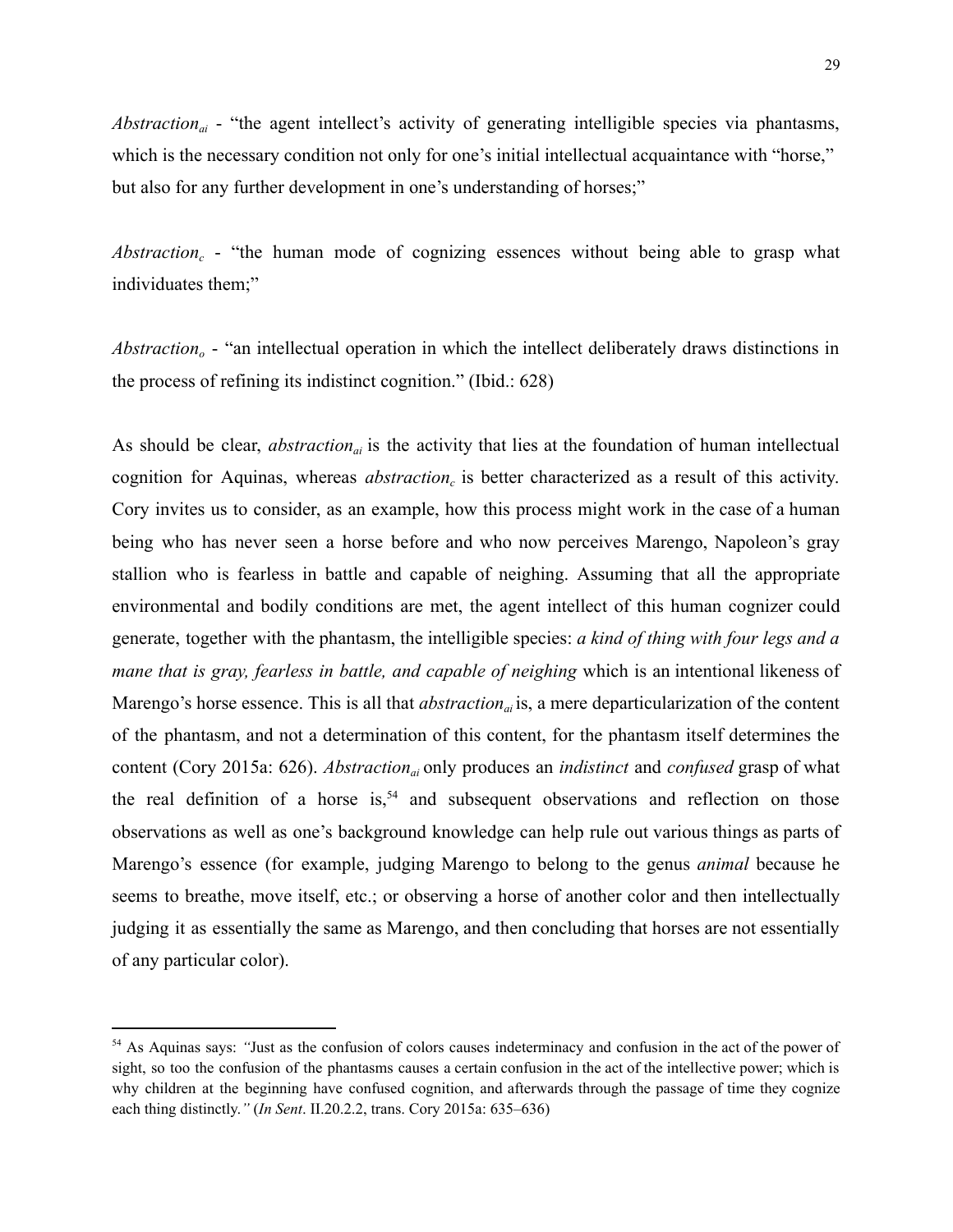Aquinas thus recognizes intellectual cognition and grasping of essences to be a very incremental and tentative process, where *abstractionai* plays an active, necessary but limited role, because it is dependent on the intentionally material and particular phantasm for the content of the intelligible species. Somewhat misleadingly, Aquinas also speaks of a "first intellectual operation",<sup>55</sup> which might sound like *abstractionai* , but in fact refers to a specific type of *abstraction<sup>o</sup>* , namely the *abstraction<sup>o</sup>* of a whole from its parts, in which the parts of the whole that are not parts of its essence are left out, but this requires *abstractionai* already to have occurred, since the intellect has an indistinct intelligible species on which this "first intellectual operation" is performed.

With these distinctions in mind, we can proceed to a quick analysis of what goes wrong in most readings of Aquinas according to Cory. When what Aquinas says about *abstractionai* is understood to apply to *abstraction*<sub>o</sub>, the process does seem obscure, non-explanatory and even magical. If *abstractionai* is not assumed to have occurred already, how could the intellect engage in *abstractiono*? Ignoring this distinction between *abstractionai* and *abstraction<sup>o</sup>* is, according to Cory, one of the main mistakes of the proponents of the extraction model reading. According to their reading of Aquinas, the agent intellect must somehow extract an essence from the phantasm, but this seems to be impossible due to the transmission and criteriological problems. Cory's reading avoids these problems because *abstractionai* does not separate the essential from the accidental. Rather, the "content" of the phantasm is immaterialized<sup>56</sup> and thus universalized to represent the object as a member of a *kind* (e.g. "a kind of thing that is gray, has four legs, etc.").

Cory argues that the key textual evidence for her interpretation has been hidden "in plain sight" (ibid.: 607) in Aquinas's characterization of the agent intellect as an "intellectual light." This is seen by the aforementioned commentators as merely metaphorical, whereas Cory considers it to be a precise technical analogy adapted from Avicenna (Ibn-Sina) ( and from Averroes (ibid.:  $608$ ; see also  $2015b$ ).<sup>57</sup> This technical analogy enables Cory's active principle

<sup>55</sup> E.g. in *In DT* 5.3; as cited in Cory 2015a: 629.

<sup>56</sup> In the context of the universality arguments one must add the qualification that it *intentionally* immaterializes to avoid circularity.

 $57$  Cory (2015a) does not provide a precise definition of the technical vs merely metaphorical distinction, but my own interpretation of this difference is that, at least in this case, the "intellectual light" being a precise technical term means that we are allowed to import, from an analogous physical model of illumination: 1) certain formal aspects of the physical model, 2) at a certain level of generality, 3) while maintaining the univocal meaning (at the level of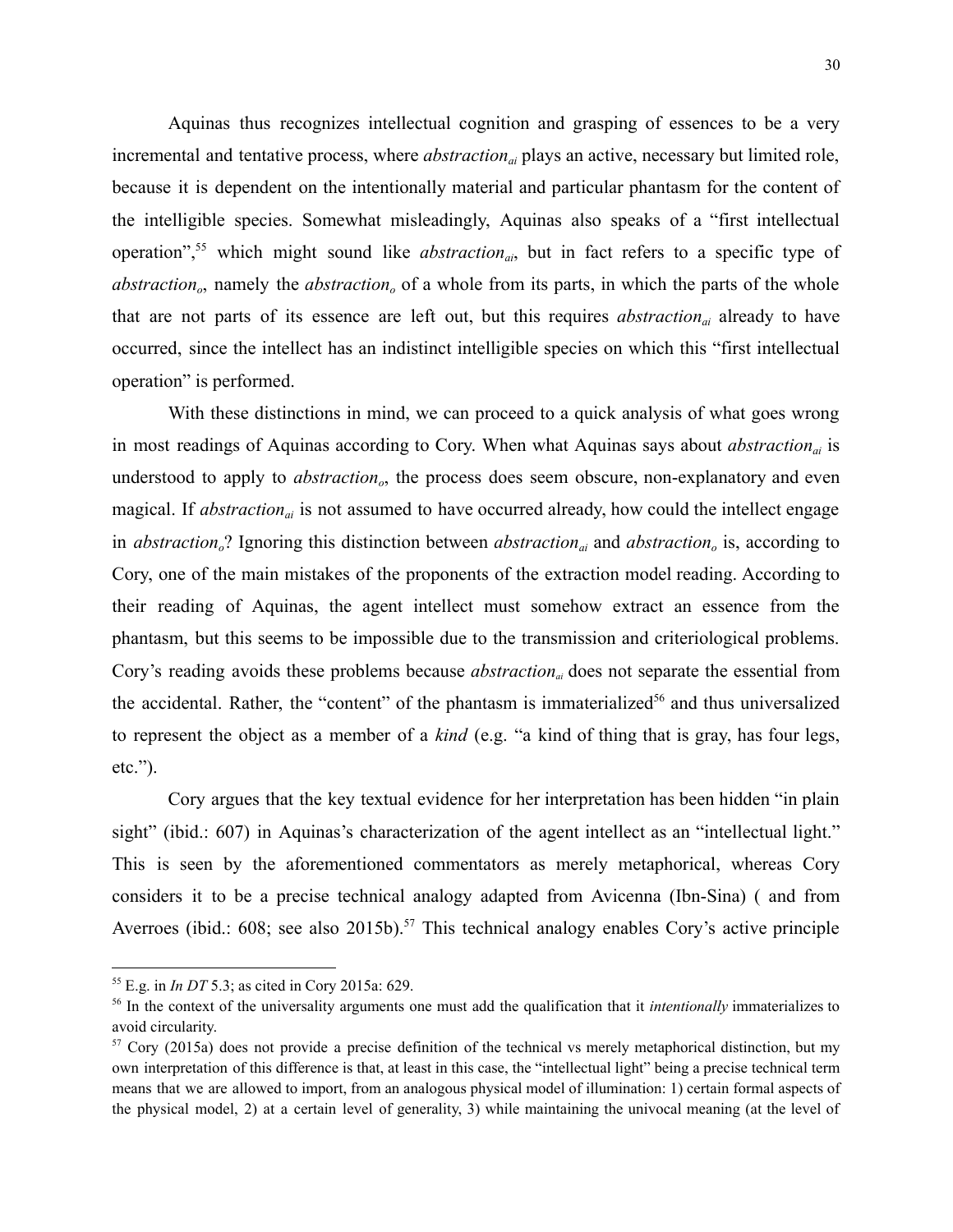model to provide a non-circular explanation for how the intelligible species is formed. Seeing an illuminated material object requires one purely active causal principle (a source of visible light), one partially active and partially passive principle (an object illuminated by that light) and at least one purely passive, receptive principle (the medium, and the power of sight).

Likewise, according to Aquinas and Averroes, intellectual cognition of the essence of a material object requires one active causal principle (the agent intellect, the "intellectual light"), a partially active and partially passive principle (the phantasm illuminated by the agent intellect) and one passive, receptive principle (the possible intellect) (Cory 2015b). Like with sight, the object whose essence is cognized is the causal principle which determines the content of what is cognized. One comes to understand the essence of *horse* primarily by cognizing horses, not cats. The passive principle, in the case of intellectual cognition, is the possible intellect, which is capable of receiving an intentional "likeness" (*similitudo*) of the cognized object's essence. This likeness is the intelligible species. Now, to complete the picture, an active principle is required. If the material object itself primarily explains *what* is cognized, this purely active principle, like light, is the explanation for why *anything at all* is cognized.<sup>58</sup>

Cory's "active principle model" reading seems to solve an important problem for Aquinas's theory of cognition. However, in her treatment Cory deliberately assumes the immateriality of the intellect to focus on the coherence and explanatory power of Aquinas's model, and she draws no distinction between intentional and natural immateriality. From here on, however, I will not assume the natural immateriality of the intelligible species but only its intentional immateriality (i.e. the fact that it represents the object of cognition as a universal and thus "purified of material conditions"). Thus, according to my characterization, the agent intellect *intentionally immaterializes* and thus *intentionally universalizes* the species. The job of the universality arguments, then, is to explain how the natural immateriality of the intellect

generality specified) of the theoretical terms involved (namely, "active principle"). With a merely metaphorical analogy, one does not necessarily have any determinate answers to how to fill in the blanks with respect to 1 and 2, and will thus not be able to specify the precise sense of the analogy. This is, at any rate, how I see the relevant difference between metaphorical and technical terms in the context of Cory's active principle model reading.

<sup>&</sup>lt;sup>58</sup> Of course, *what* we see also depends on how our environment is illuminated (e.g. in a room with only red lights, everything looks red), but the analogy can accommodate this fact, for Aquinas distinguishes between different types of intellectual lights which allow one to see different things (the "natural light" (*lumen naturale*) of the human agent intellect being the weakest of all lights, cannot independently grasp certain truths about God, for instance, and require the help of a "supernatural light" to be understood by us.) (see, e.g. *SCG* II.154.4).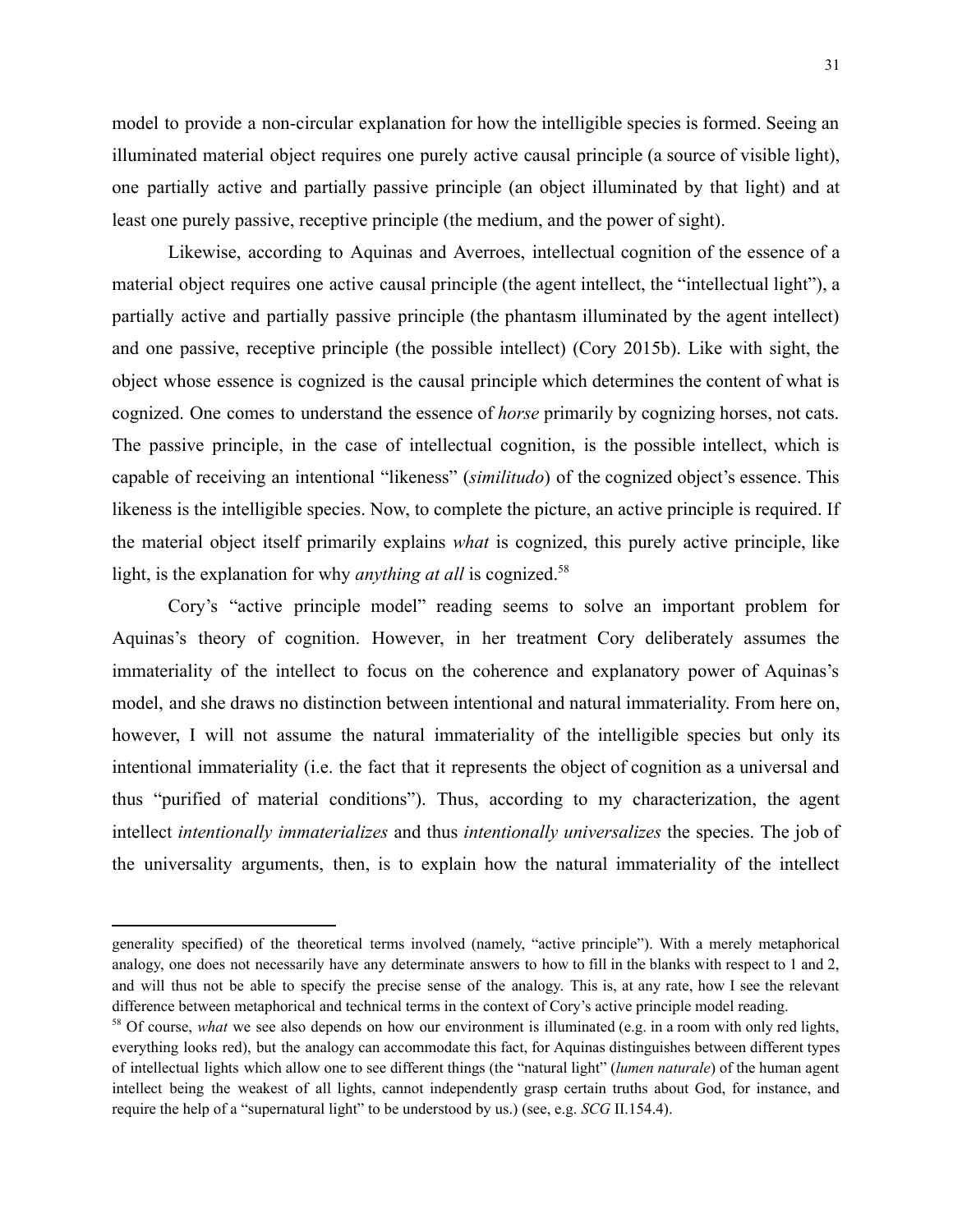(which underpins the claim that the human soul subsists) follows from the intentional immateriality of the intelligible species.

#### <span id="page-32-0"></span>**3. Aquinas's universality arguments**

#### <span id="page-32-1"></span>3.1 On the arguments in general

The two universality arguments appear in many of Aquinas's works. For instance, Aquinas's commentary on Peter Lombard's *Sentences* (*Scriptum super libros Sententiarum*) contains both of the universality arguments as well as a third argument for the immateriality of the human intellect.<sup>59</sup> *Summa contra Gentiles* features several arguments for the immateriality of the intellect and several variants of MA especially. <sup>60</sup> However, the most prominent location of the universality arguments in Aquinas is probably in question 75 of the first part of *Summa theologiae.* Aquinas begins what is known as his *Treatise on Human Nature*, i.e. questions 75–102 of the first part, with an inquiry into the metaphysical constitution of human beings. In the previous questions (2–74), Thomas has been concerned mostly with discussing the existence, nature, and knowledge of God, firstly, and of angels, secondly. He now intends to step down one ladder on the ontological hierarchy and establish that human beings are a substance composite of soul and body. What follows in the seven articles comprising question 75 are a set of arguments with which Aquinas attempts to reject some competing views: that human beings are merely corporeal substances like non-human animals, but also the view that we are complete, separate spiritual substances like angels. The conclusion of these arguments is that while the human soul is what Aristotle calls the first actuality of a potentially living body (just as the individual substantial forms of non-human animals are the first actualities of potentially living bodies), the human soul is also a subsistent (i.e. non-inhering) form (75.2), not composed of form and matter (75.5), and a kind of incomplete immaterial substance in its own right. The two arguments

<sup>&</sup>lt;sup>59</sup> See *In Sent.* II.19.1.1 co. The third argument remains beyond the scope of my discussion. Briefly, it is based on the intellect's self-reflexivity, i.e. its capacity to know itself completely in one act, which is supposedly not possible for any material being. Recently, a reconstruction of this argument has been positively appraised by Cory (2013). See also Wood's (2019: 214-223) discussion of the argument and of Cory's interpretation.

<sup>60</sup> See note 3 above.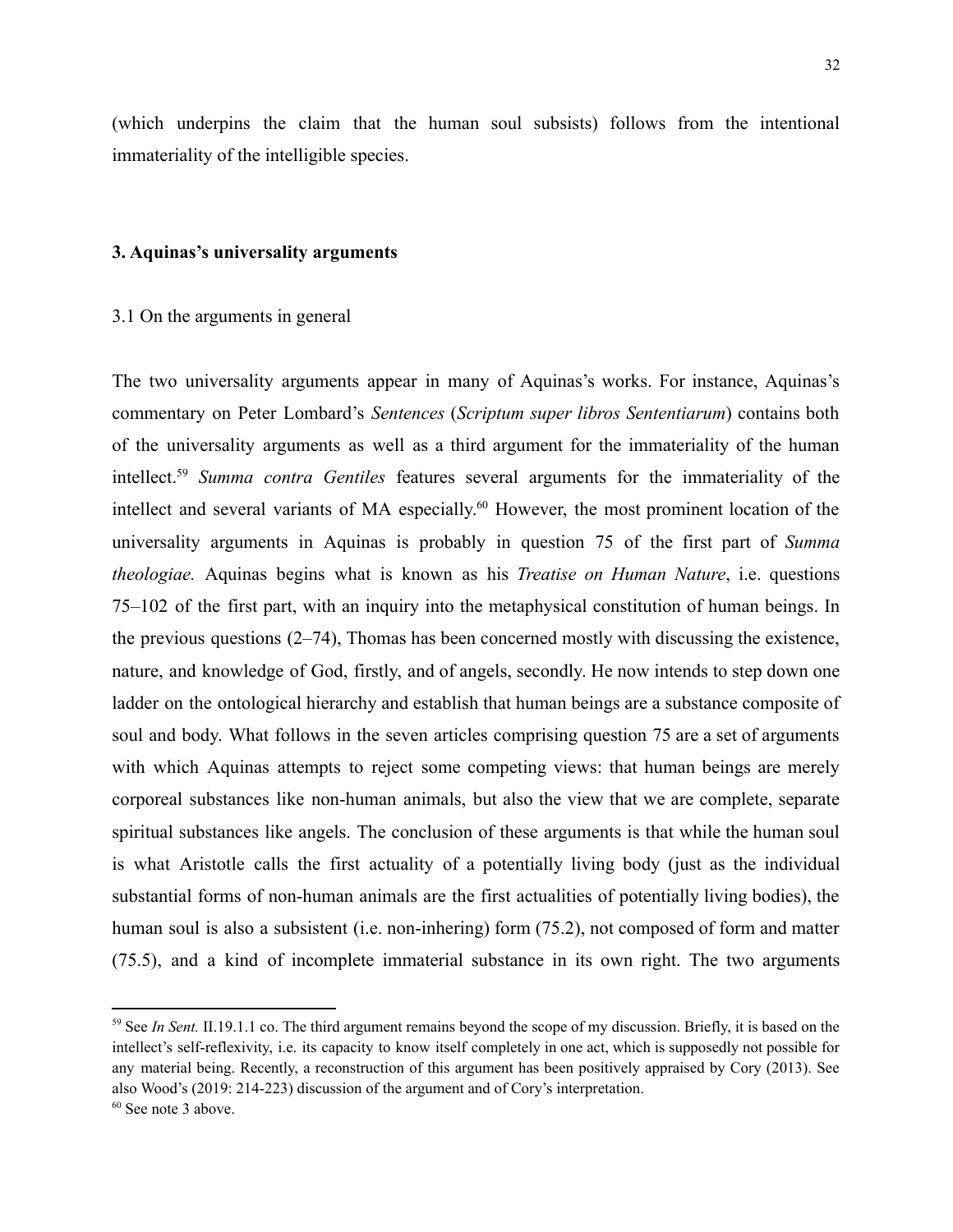appearing in 75.2 and 75.5 have become known as Aquinas's universality arguments for the immateriality of the human intellect, because they appeal to the *universal scope* (article 2) and *universal mode* (article 5) of human intellectual cognition in an attempt to prove the immateriality of the human soul of which the intellect is a power.

#### <span id="page-33-0"></span>3.2 The scope argument (SA)

There is no controversy about the origins of Aquinas's universality arguments. SA is clearly adapted from *De Anima*, Book III, where Aristotle attempts to justify his claim that *νοῦς* cannot cannot be a material form, i.e. the form of a bodily organ:

"Therefore, since everything is a possible object of thought, mind in order, as Anaxagoras says, to dominate, that is, to know, must be pure from all admixture; for the co-presence of what is alien to its nature is a hindrance and a block: it follows that it can have no nature of its own, other than that of having a certain capacity. Thus that in the soul which is called thought (by thought I mean that whereby the soul thinks and judges) is, before it thinks, not actually any real thing. For this reason it cannot reasonably be regarded as blended with the body: if so, it would acquire some quality, e.g. warmth or cold, or even have an organ like the sensitive faculty: as it is, it has none. It was a good idea to call the soul 'the place of forms', though this description holds only of the thinking soul, and even this is the forms only potentially, not actually." (*De Anima* III.4, 429a18–429a28, trans. Smith 1984, 52)

Let us compare this passage to *ST* Ia.75.2:

"It is necessary to say that the principle of intellectual operation, which we call the soul of a human being is a nonbodily and subsistent principle. For it is clear that through the intellect a human being can cognize the natures of all bodies. But that which can cognize certain things must have none of those things in its own nature, because that which exists in it naturally would impede its cognition of other things. In this way we see that a sick person's tongue, infected with a jaundiced and bitter humor, cannot perceive anything sweet; rather, all things seem bitter to that person. Therefore if the intellectual principle were to contain within itself the nature of any body, it could not cognize all bodies. But every body has some determinate nature. Therefore it is impossible for the intellectual principle to be a body.

It is likewise impossible for it to operate through a bodily organ, because the determinate nature even of that bodily organ would prevent the cognition of all bodies. Analogously, a determinate color not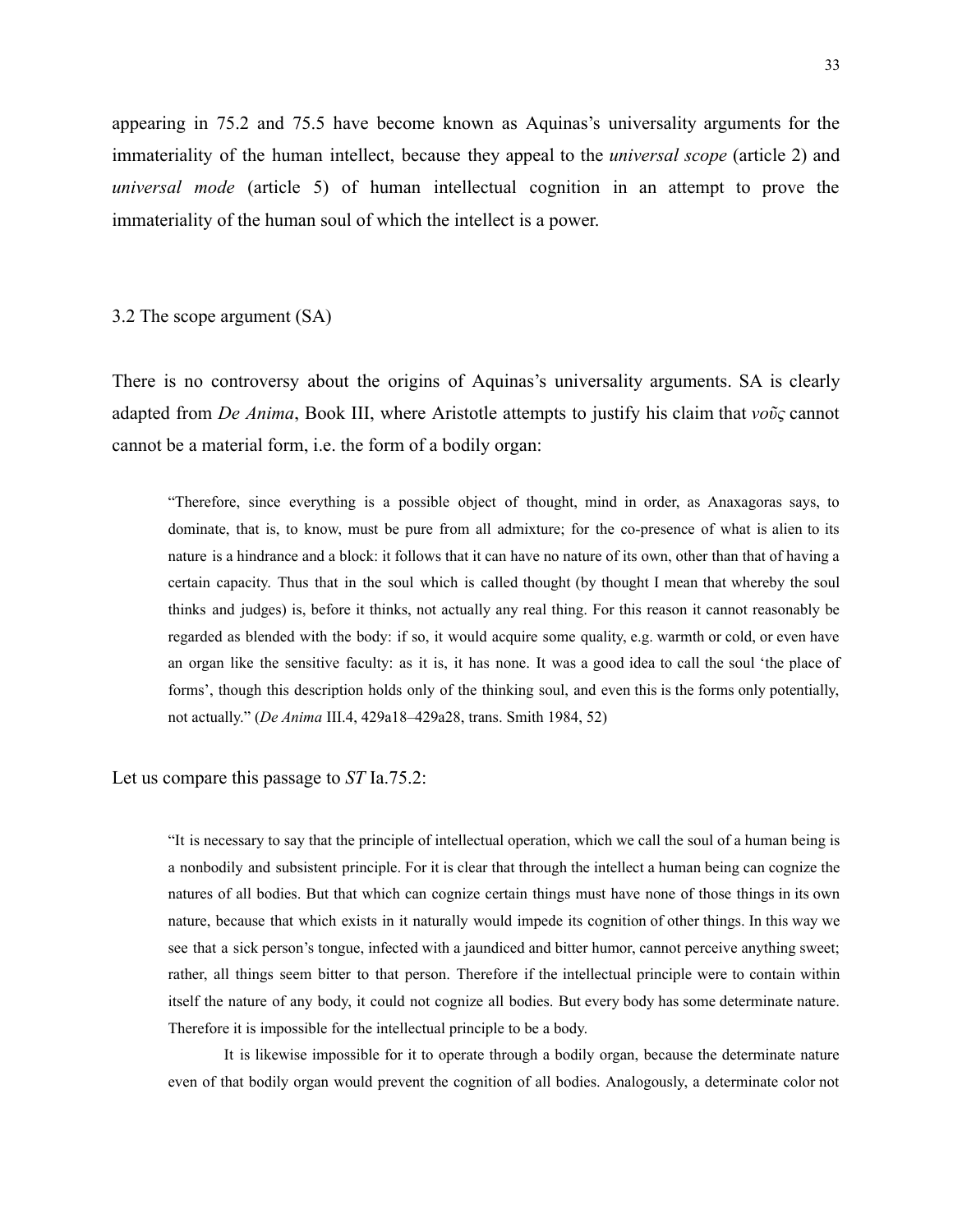just in the pupil, but even in a glass vase, makes liquid poured into that vase seem to be of the same color." (trans Pasnau 2002: 5–6)

Two outstanding features of these passages are of special interest. Firstly, Aquinas's reasoning in this passage closely resembles Aristotle's reasoning in the previous passage: having a determinate nature of any material thing would somehow impede, block or hinder the (possible) intellect in its attempt to know the natures of all material things. Aquinas specifies that the difficulty somehow lies in knowing the *natures* of bodies, whereas Aristotle speaks of knowledge simpliciter. This qualification by Aquinas takes into account what Aristotle says almost immediately after the *De Anima* passage cited above, where Aristotle speaks of the difference between knowing, for example, flesh and knowing what flesh is.<sup>61</sup> But Aquinas does not yet elaborate in this passage why knowing the nature of x or knowing what x is must be "a nonbodily and subsistent principle" unlike simply knowing x.

At any rate, the argument is bound to raise many questions both due to its inferential structure, which is less than clear, as well as the choice of examples concerning the tongue and the pupil. Some interpreters have regarded the principle at work to be a very general Aristotelian one: "Whatever is in potency to receiving something must lack that to which it is in potency." (Wood 2019: 206) Or, more plainly: "one cannot become what one already is actually, but only what one is potentially." (Haldane 2006: 49) So, the intellect cannot *already* possess any form f of a material thing, because otherwise it would not be in potency to receive f and thus could not know f. Thus, it is without any material form, i.e. immaterial.

However, this interpretation leads one to immediate problems: intellectual cognition is the reception of forms not naturally, but intentionally (and without material conditions), for Socrates does not become naturally catlike when he intellectually cognizes the essence *catness* (otherwise he would lose his humanity and literally become a cat). With this in mind, we can ask: for the intellect to receive f intentionally, does it have to lack f intentionally or naturally? If we pick the first option, the intellect could still have a naturally material nature f, for it would only have to lack f intentionally, and thus the argument would fail to establish its conclusion. If we pick the second option, we would have the desired conclusion, but now questions about the truth of the principle arise. Why does the intellect have to lack f naturally in order to receive f

<sup>61</sup> *De Anima* III.4, 429b10–429b16.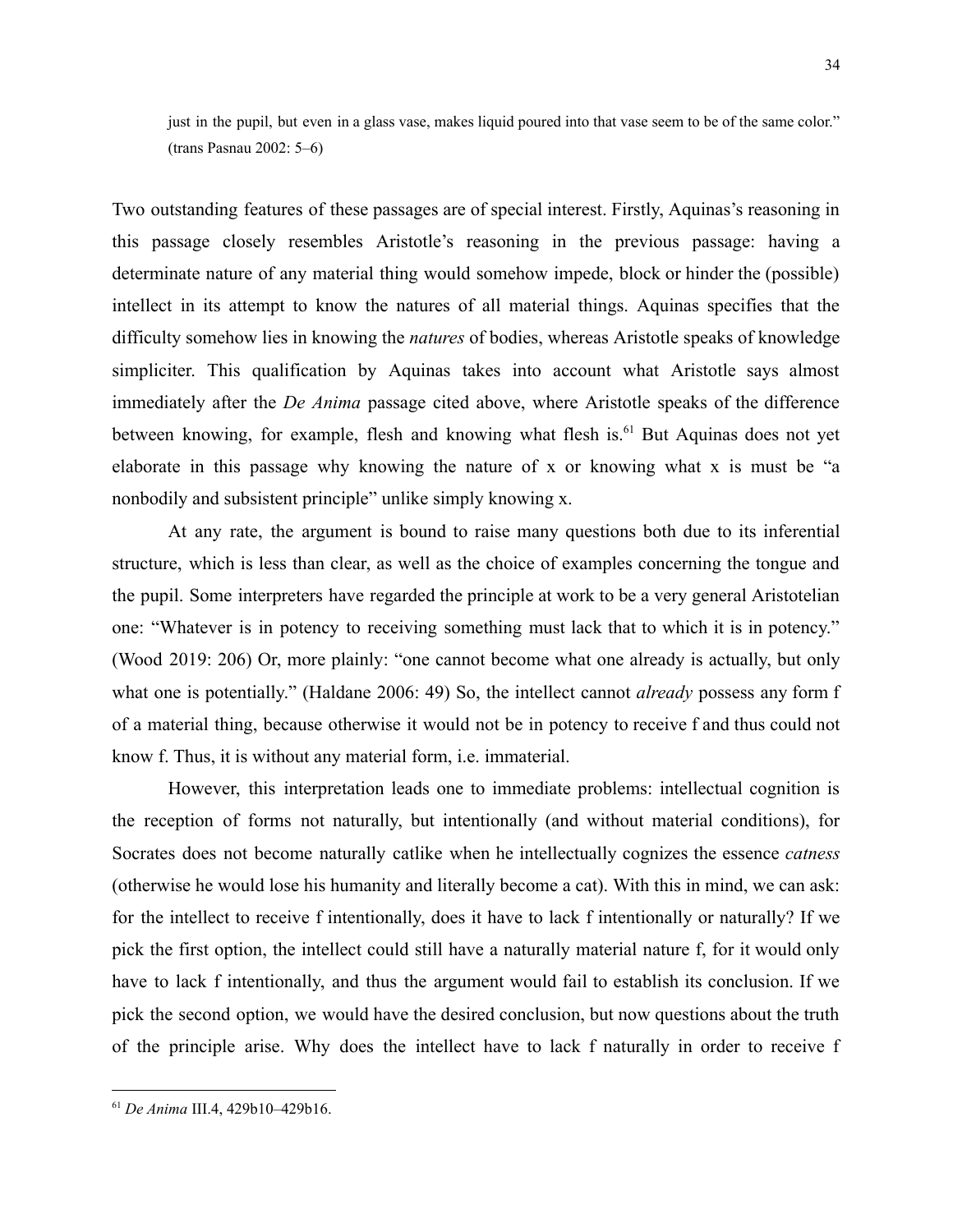intentionally? Aquinas's examples do not seem to help here. Supposing that my eyes were filled, not with a transparent but a red aqueous humor, everything would look red to me. I would not be able to see other colors, but I would not be hindered from perceiving red. Thus, the principle seems not only unjustified but false. (see Fisher 2017:  $57$ ).<sup>62</sup> This has led some commentators, such as David Foster (1991) to interpret SA as an argument dependent on MA, because the relevant difference between senses and intellect is that the former cognize individual things as individuals whereas the latter cognizes their universal essences or natures. However, Aquinas nowhere indicates such a dependence, but rather always presents SA as an independent argument (Wood 2019: 211). If Foster is right, however, then SA is not only superfluous, but it will also inherit the issues of MA (discussed below).

A more promising interpretation of SA is given by Kendall Fisher (2017) who refers to its key principle as the *cognitive-potency principle*:

"the eye must lack a specific color so that it can see *other colors*. Rather than being unable to receive what is already possessed, the receiver cannot properly receive anything else. So it is not the analytic notion of what it means to receive, but the notion of impediment at work in Aquinas' cognitive-potency principle." (Ibid.: 57, emphasis mine)

This certainly helps make sense of the eye example, because it seems true that the pupil must lack a determinate color naturally, so that I can receive other colors intentionally.

But why must we then extend the principle to intellectual cognition? David P. Lang (2003) argues persuasively that the principle is a general one for Aquinas, and meant to apply, not only across the board, but especially as we move up the ontological hierarchy of things. Unfortunately, Fisher (2017) presents an even stronger counter-argument against applying the principle to intellection, based on Aquinas's view that (neither intentionally nor naturally) material things can move the possible intellect without the intervention of the agent intellect, because material natures are only potentially and not actually intelligible to us (see 2.3.1 above). Therefore, even if the possible intellect had a material nature, such a nature would not impede its cognition of other natures, because the intellect could only know this material nature by the same means it knows other material natures, i.e. by abstracting the intelligible species from a

<sup>62</sup> The example of the tongue fares even worse, because even a healthy tongue has its own fleshy taste in *esse naturale*, and yet this does not impede it from tasting that very same taste (or any other) in *esse intentionale*.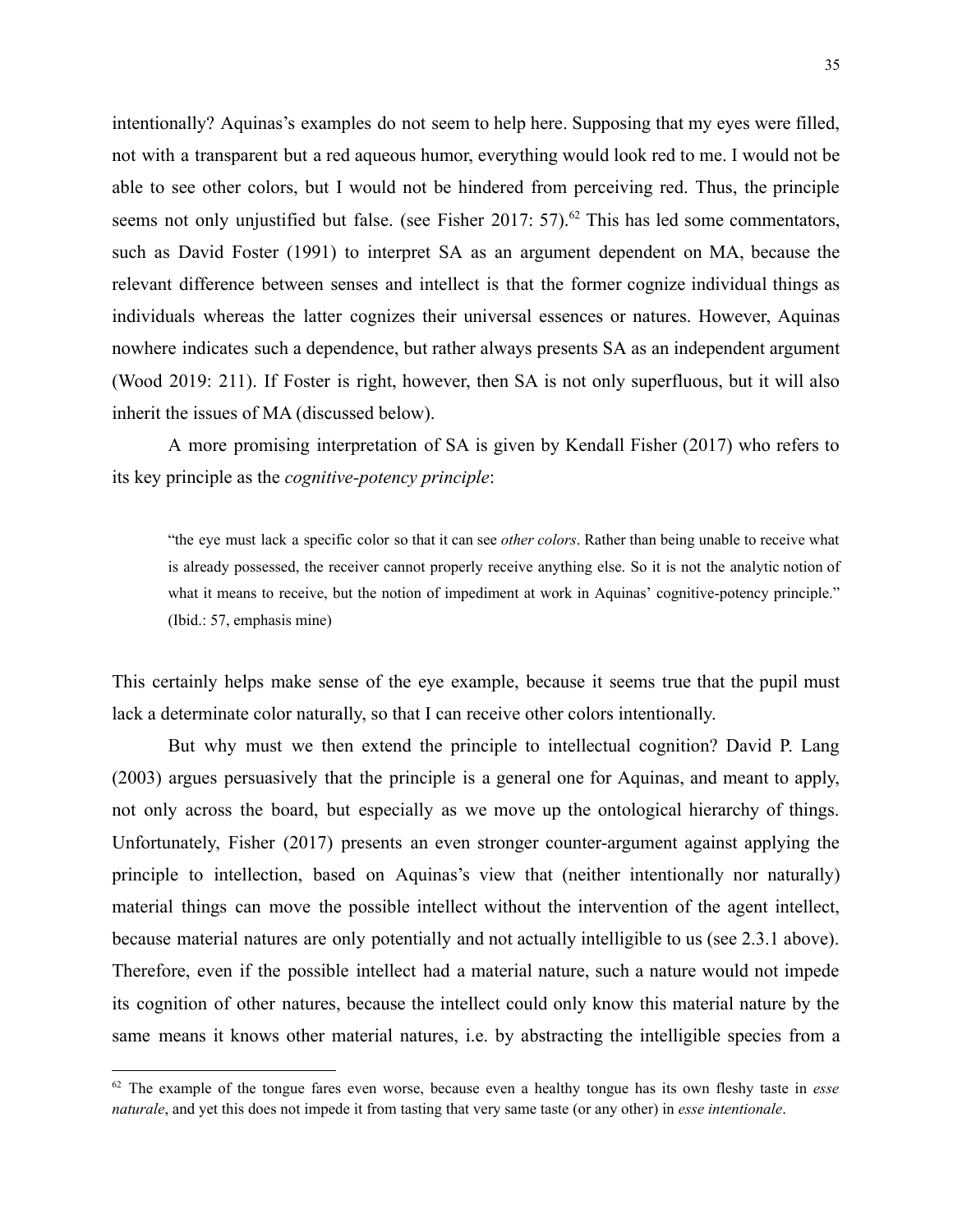phantasm. The possible intellect would thus not be "stuck" cognizing its own material nature, since its nature would be only potentially and not actually intelligible to itself.<sup>63</sup> Therefore, even if Lang is right in holding that Aquinas intends to, and perhaps even has good reason for applying the principle to the intellect, this leads to a contradiction of Aquinas's own views on the passivity of the senses and the activity of the intellect (ibid.: 65–66).

Finally, Gyula Klima (2001a, b) has offered a creative interpretation of SA that may be immune to all of the worries stated so far. The basic idea is to generate a variation of Russell's paradox via SA: given that the intellect can know the natures of all material things, if its operations were realized by naturally material forms existing in a hypothetically material intellect (e.g. neural firing patterns), then some of those naturally material forms would have to represent themselves, and such forms would be their own principle of cognition, i.e. they would be self-cognizing. We would thus have the set of all and only those material forms that cognize themselves and the set of all and only those forms that do not. Let us call the latter set S. Given that we can cognize S, there would have to be a form  $S^*$  representing S. Now, is  $S^*$  a member of S? If it is, then S also includes a self-cognizing form, which contradicts the stipulated definition of S as the set of all and only non-self-cognizing forms. But if S\* is not a member of S, then it is non-self-cognizing, and S does not include all non-self-cognizing forms, which also contradicts its stipulated definition. Thus, if the intellect really can cognize the natures of all material things, it cannot be material on pains of contradiction (Klima 2001a: 19–24, see also Wood 2019: 213).

However interesting and perhaps even ingenious Klima's reconstruction is, it is not an argument that Aquinas could have formulated with only the conceptual resources of his own philosophical framework, since this would have required centuries' worth of advances in logic. Additionally, Wood (2019) criticizes Klima's reconstruction for two reasons. Firstly, SA relies on a parallel between sensing and intellection, but Klima's argument cannot apply to the senses, since we cannot sense sets. Secondly, "according to Klima's reasoning, whatever enables us to cognize forms within a certain range cannot itself be within that range. It would seem then that whatever enables the cognition of intelligible *species* could not itself *be* an intelligible species. This again seems like a conclusion Thomas could not accept." (Ibid.: 213)

 $63$  This claim is entirely independent of any claims about the immateriality of the intellect.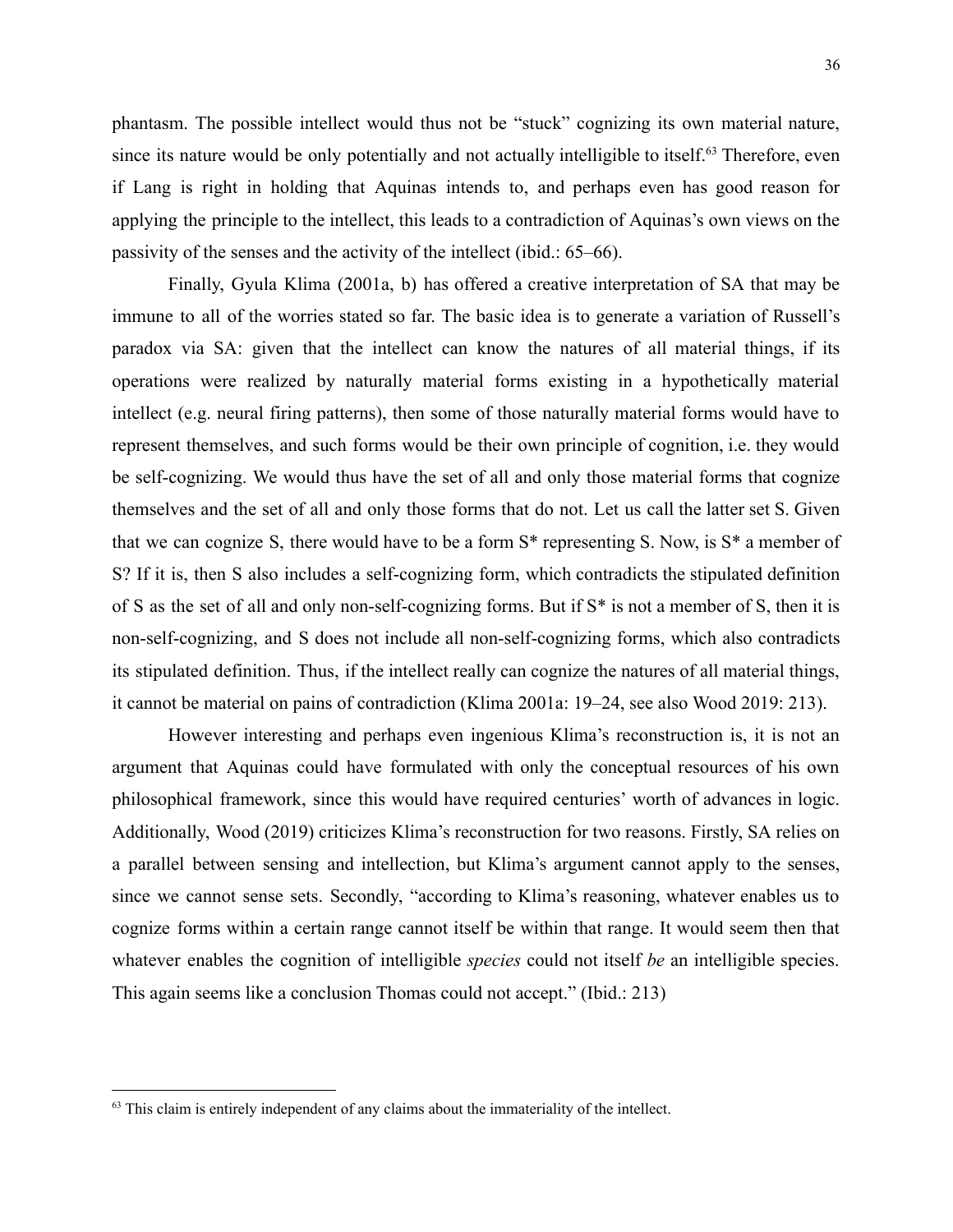In conclusion, I am not aware of any successful formulation of SA, at least not one that can be coherently attributed to Aquinas or directly derived from the philosophical resources available to him.

#### <span id="page-37-0"></span>3.3 The mode argument (MA)

MA is also without a doubt drawn from *De Anima* III, although there is no single passage in which Aristotle presents the argument as Thomas formulates it.<sup>64</sup> As mentioned, a prominent instance of MA can be found in the *Treatise on Human Nature* in the *Summa theologiae*:

"... [W]hatever is received in a thing is received in it according to the mode of the receiver. So each thing is such that there is cognition of it insofar as its form exists in the one who has cognition of it. But an intellective soul has cognition of an entity in that entity's nature taken absolutely speaking; for instance, it has cognition of a rock insofar as the rock is a rock taken absolutely speaking. Therefore, it is the form of a rock taken absolutely speaking, i.e., according to its proper formal notion, that exists in the intellective soul. Thus, an intellective soul is a form absolutely speaking and not something composed of matter and form. For if an intellective soul were composed of matter and form, then the forms of the things would be received in it as individuals, and so the soul would know them only as singulars, just as happens in the case of the sentient powers, which receive the forms of things in a corporeal organ. For matter is a principle of individuation for forms. Therefore, it follows that an intellective soul, along with every intellectual substance that has cognition of forms taken absolutely, lacks a composition of form and matter." (*ST* Ia.75.5 co, trans. Freddoso)

The structure of the argument seems clear enough. Still, it is useful to formalize it to see where the alleged "content fallacy" occurs. The following reconstruction, provided by Wood (2019), is apt for this task:

(MA2) A given thing is cognized in the way that its form is [received into] a cognizer.

(MA3) Matter is the principle of individuation of forms.

(MA4) Intellectual cognition grasps things in an absolute, non-individual way.

<sup>&</sup>quot;(MA1) Whatever is received into something else is received into it according to the mode of the recipient.

<sup>&</sup>lt;sup>64</sup> Foster (1991) argues that SA and MA represent two converging lines of thought in Aristotle, although Aquinas presents them as separate arguments.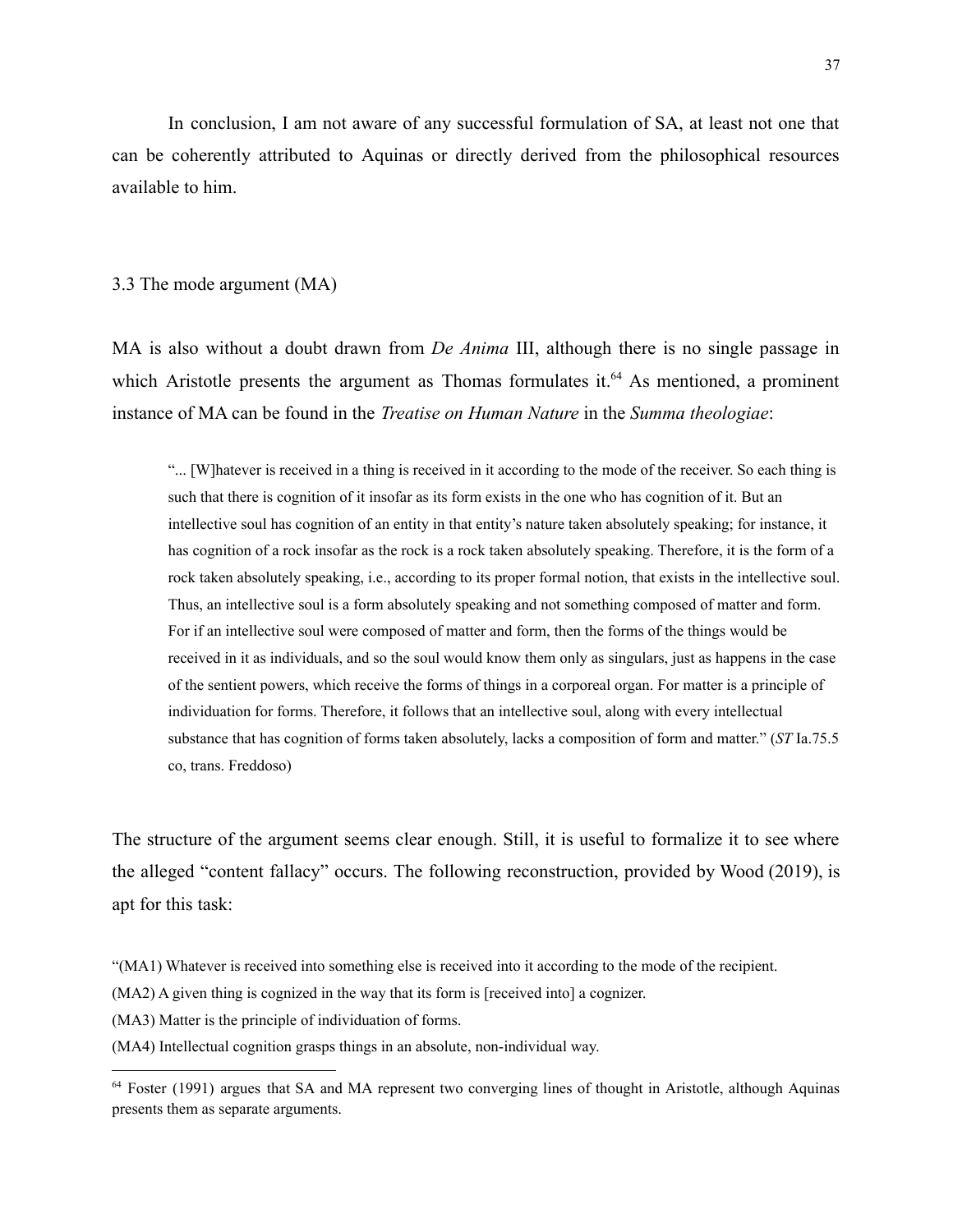(MA5) So intellectual cognition grasps things apart from matter (from MA3 and MA4).

(MA6) So intellectual cognition receives the forms of things apart from matter (from MA2 and MA5).

(MA7) Therefore, anything capable of intellectual cognition lacks matter, at least with respect to whatever part of it receives the forms by which it cognizes intellectively (from MA1 and MA6)" (Ibid., 224)

MA1 is the statement of a general metaphysical principle sometimes known as the *modus principle*. Very roughly, the idea is that a thing's mode of existence delimits the ways it can be affected by external causal agents or determined by anything external to their being. According to John Tomarchio (1999), who has conducted a most thorough investigation of the principle in Aquinas, "[t]he axiom is generally accepted among scholastics. The editors of Leonine's newly published *Quaestiones disputatae de quolibet* even call it an *adagium tritissimum* – a hackneyed saying, as it were." (ibid., 250, 266 n6, n7; see also Tomarchio 1998, 2001) Thus, for the sake of the argument, we can accept it as an axiom as part of the theoretical context.<sup>65</sup>

MA2 is merely an application of the modus principle to cognition, and MA3 can be accepted as an axiom derived from Aquinas's ontological framework. MA4 is an uncontroversial fact about human cognition. We really are able to think about things in a universal mode or an "absolute, non-individual way." MA5 follows from MA3 and MA4, and MA6 follows from MA2 and MA5. Finally, MA7 follows from MA1 and MA6. The argument therefore seems deductively valid and derived from premises acceptable in the argument's context.

However, MA6 seems to be ambiguous between two readings: does intellectual cognition receive the forms of things apart from matter (and without material conditions) *secundum esse naturale* or *secundum esse intentionale*, i.e. is the intelligible species received by the possible intentionally immaterial or naturally immaterial? Aquinas's answer would no doubt be: "both."

To see why, let us again consider the idea (see Chapter 2.2) that cognition for Aquinas can be (at least heuristically) characterized as information processing. Let us consider the following illustrative example: when a ray of light hits a red wall, information about the surface's qualities is *encoded* in the light which is reflected from the surface.<sup>66</sup> If this light is intercepted

<sup>&</sup>lt;sup>65</sup> What precisely the principle means for Aquinas, however, is a matter of controversy, with some commentators considering it a vague or unimportant general principle, whereas Tomarchio (1998, 1999, 2001) sees it as a very precise and important one in Aquinas's thought. At any rate, this controversy can be ignored, since it does not impact the soundness of MA as far as I can see.

<sup>&</sup>lt;sup>66</sup> We might say that the wall's surface's reflective qualities cause it to absorb some wave-lengths of light more than other wave-lengths and this is why information about the surface's qualities is encoded in the remaining light, which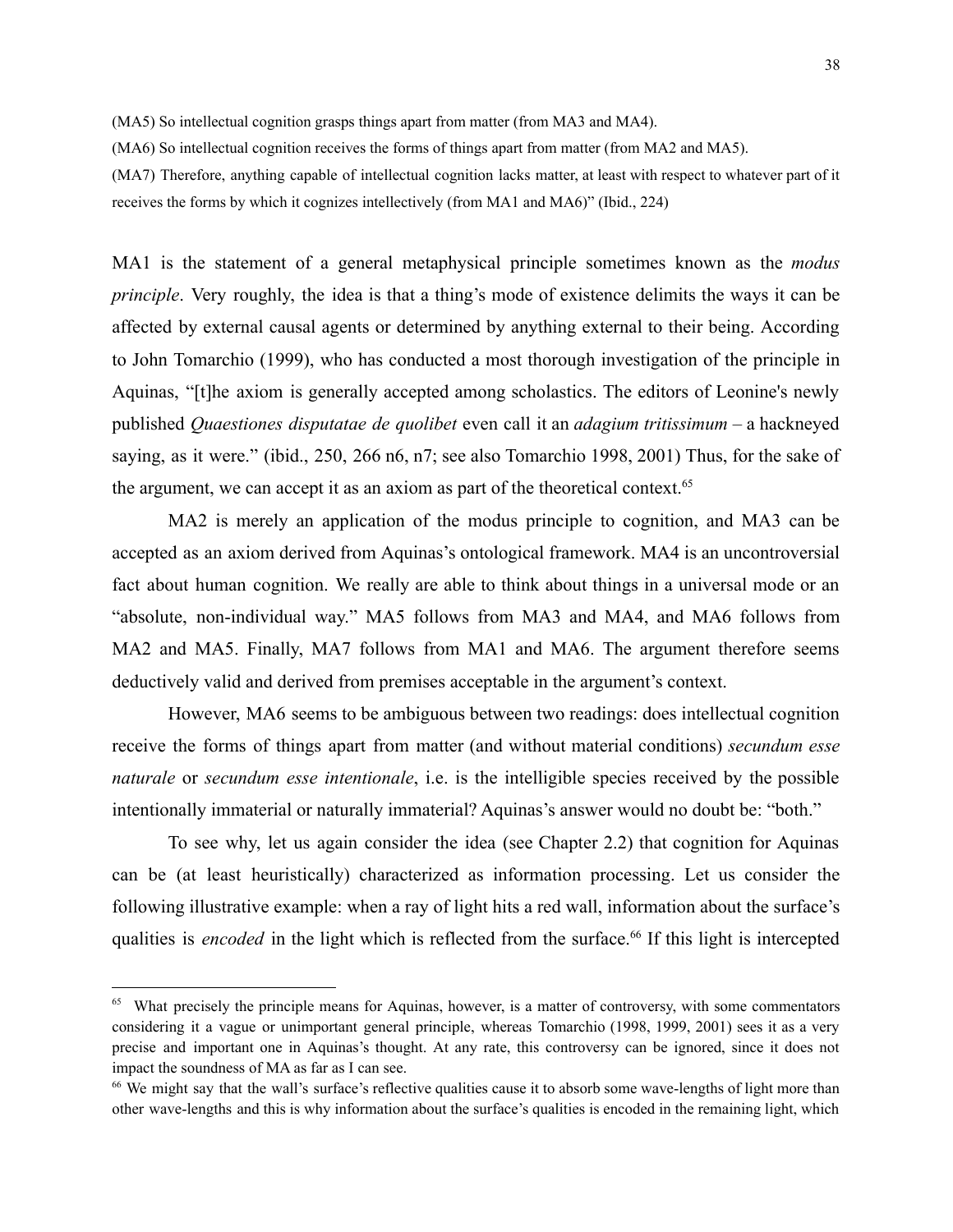by the eye of a cognizer equipped with the right kind of visual apparatus, the cognizer can *decode* the information about the wall's surface's qualities, which results in the cognizer seeing red. Now, the red color *qua* sensible certainly exists only intentionally, and not naturally as it does in the wall, since neither air nor eye turn red when receiving the sensible species. However, for Aquinas, the light that carries the information about the qualities of the wall through the air and into the eye does exist naturally and not intentionally. For this view he has compelling and obvious reasons:

"Some have claimed that light (*lumen*) in the air does not have natural being in the way that the color in a wall does, but that it instead has intentional being in the way that the likeness (*similitudo*) of a color in the air does. However, this cannot be the case, and for two reasons. First, light (*lumen*) denominates the air, since the air becomes luminous in actuality (*luminosus in actu*). By contrast, color does not denominate the air, since the air is not said to be colored. Second, light has an effect in nature, since through the sun's rays bodies become warm. Intentions, on the other hand, do not cause natural transmutations." (*ST* Ia.67.3 co, mod. trans. Freddoso)

Now, should we take this to mean that, for Aquinas, there are actually two separate forms in the air: 1) a naturally material form (the medium illuminated by the light) and 2) an intentionally material form (the color)? No. Rather, in a certain sense, the naturally existing illuminated medium *just is* the intentionally existing information about the wall's qualities. Gyula Klima (2001a: 21–22) offers a similar example: when one is burning a song on a CD, one creates tiny pits formed onto the CD in *esse naturale*, while simultaneously encoding information about the song in *esse intentionale*, which a CD player can then decode. Thus, there is nothing objectionably mysterious about this dual existence of forms: the one and the same form – the literal shape of the  $CD$  – is simultaneously a naturally material accident informing a piece of polycarbonate plastic *and* an intentionally material species of the song.<sup>67</sup> These considerations lead to the following picture (Figure 2):

is reflected from the surface. Of course, I am not implying that Aquinas knew anything about the wave-like nature of light. The following point does not rely on this detail, which is only added for heuristic value.

 $67$  To put the point even more generally, it is easy to see that virtually anything in the material world carries information about something else, and this information can in principle be accessed by an appropriately equipped cognizer, so virtually everything can be regarded as information about something else. Aquinas's criteria for what it means to exist intentionally (without specification) is therefore incredibly liberal (see Klima 2013).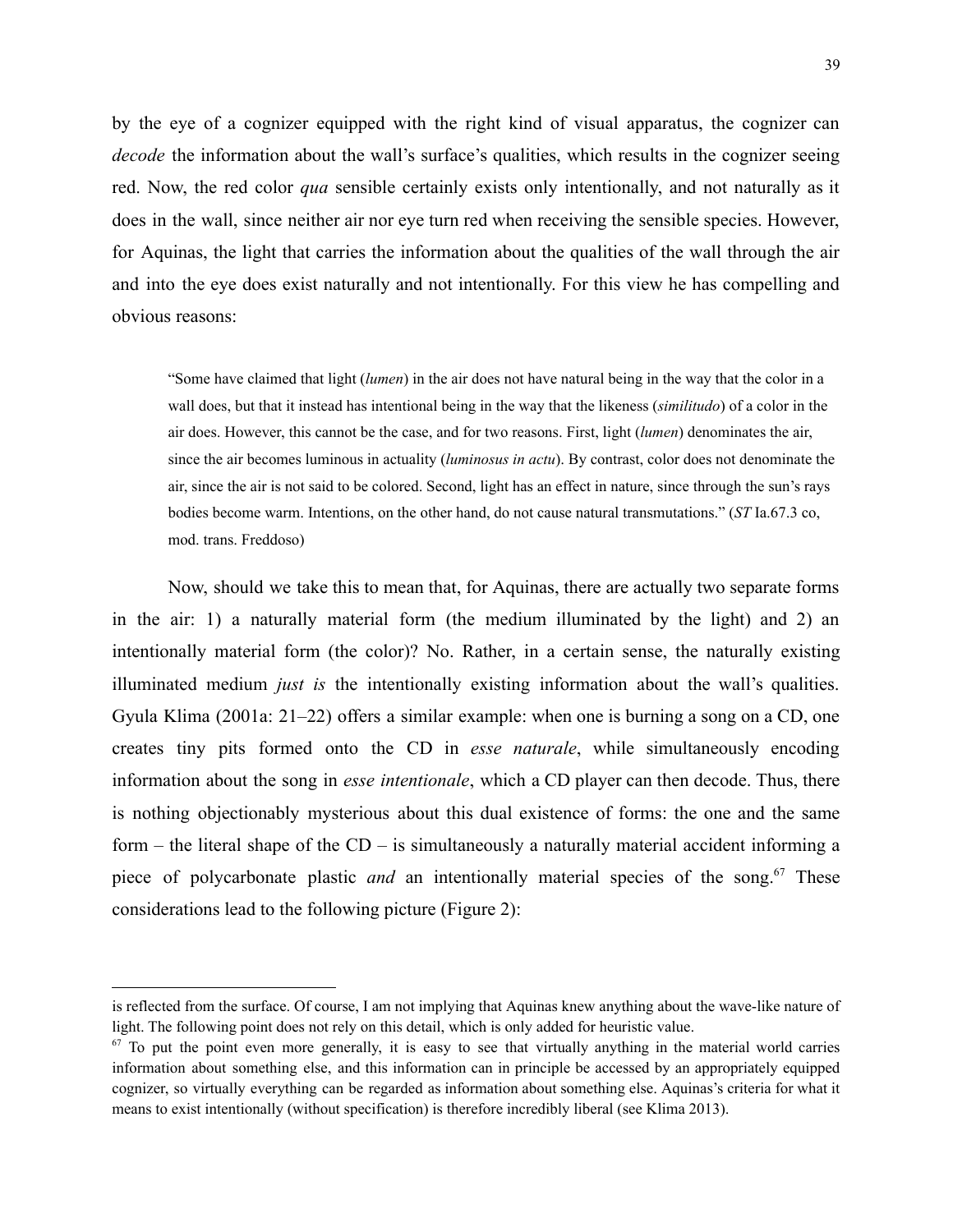

Figure 2: This diagram portrays the dual existence of the species as simultaneously an intentionally existing form and a naturally existing form. The green horizontal lines denote cases of this dual existence that are non-problematic for MA. The red diagonal lines denote problematic cases that make the issue of the content fallacy an internal problem (and not just a skeptical counter-hypothesis) for MA.

As we can see, the idea that seems to underpin Aquinas's reasoning in MA is that any intentionally immaterial species must exist simultaneously as a naturally immaterial accident of a naturally immaterial substance, just as any intentionally material species must exist simultaneously as a naturally material accident. Therefore, since the possible intellect receives such species, it must simultaneously receive naturally immaterial accidents, which can only inhere in an immaterial substance. Thus, the possible intellect must be naturally immaterial.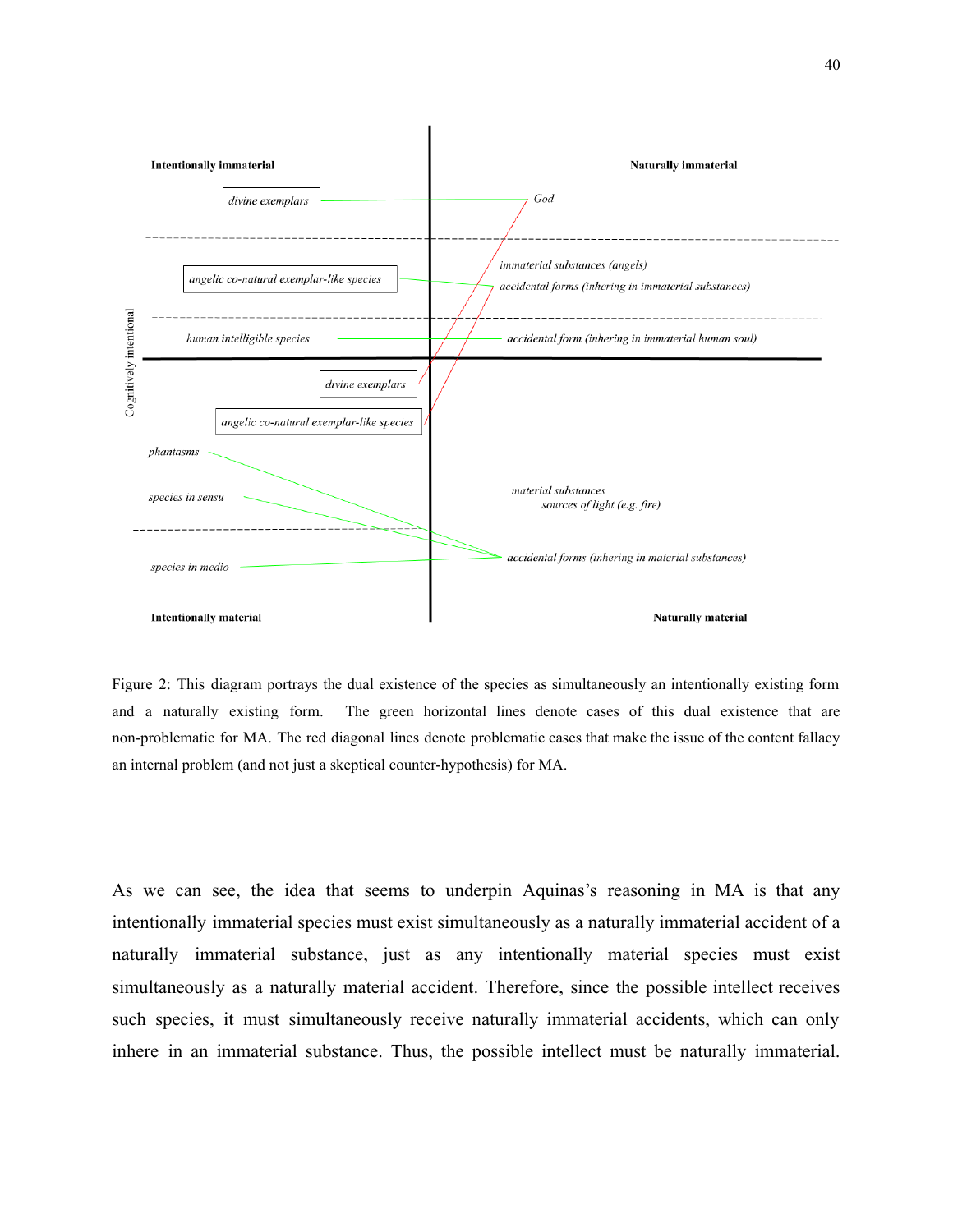After all, *how could* a naturally material accident simultaneously be an intentionally immaterial species?

Indeed, such a thing would seem to be a mystery, for naturally material substances and their accidents do not seem suited to be in the kind of "one over many" relationship to a potential infinity of beings. By being a right triangle, this naturally material triangle does not equally well represent equilateral triangles (at least not Euclidean ones), and by being a bronze statue, that naturally material statue does not represent marble statues equally well. The same seems to apply to any naturally material substance, structure, process, state or other being in general.

However, the intelligible species is itself an individual thing, as is the human intellect for that matter, at least according to Aquinas. Is it also not mysterious how *any individual* (material or immaterial) thing could stand in such a "one over many" -relation to a potential infinity of things? If intentional immateriality implies natural immateriality, why does intentional universality not imply "natural universality"? That is, how can there be individual intellects at all rather than one separate, universal Intellect shared by all humans, as Averroes famously maintains? (See e.g. Davidson 1992: 295)

Clearly, then, the key principle cannot be "if a species is intentionally f, then it must be naturally f," unless Aquinas is a self-deceiving crypto-Averroist. What is more, Aquinas seems to be painfully aware of the dangers of this kind of reasoning. For instance, according to a certain theological tradition Aquinas opposes, God is necessarily ignorant of lower beings. In particular, He cannot cognize material beings (although he may cause them), because He is immaterial, and nothing material can exist in an immaterial God. To this, Aquinas replies:

"A thing is cognized in keeping with the way it is *represented* in the one cognizing, not in keeping with the way it *exists* in the one cognizing. For a likeness existing in a cognitive faculty is a principle for cognizing a thing not in keeping with the *existence* it has in the cognitive power, but in keeping with the *relation* it has to the thing cognized. Hence it is that the thing is cognized not according to the mode in which the thing's likeness has *existence* in the one cognizing, but according to the mode in which the likeness existing in intellect is *representative* of the thing." (*QDV* 2.5 ad 17, trans. and emphases by Pasnau (1998: 307))

This seems to be not a qualification of the principle "if a species is intentionally f, then it must be naturally f" but a rejection of it, for Aquinas seems to be plainly arguing that a species need *not* be naturally f just because it is intentionally f (in Figure 2 above, this is represented by the red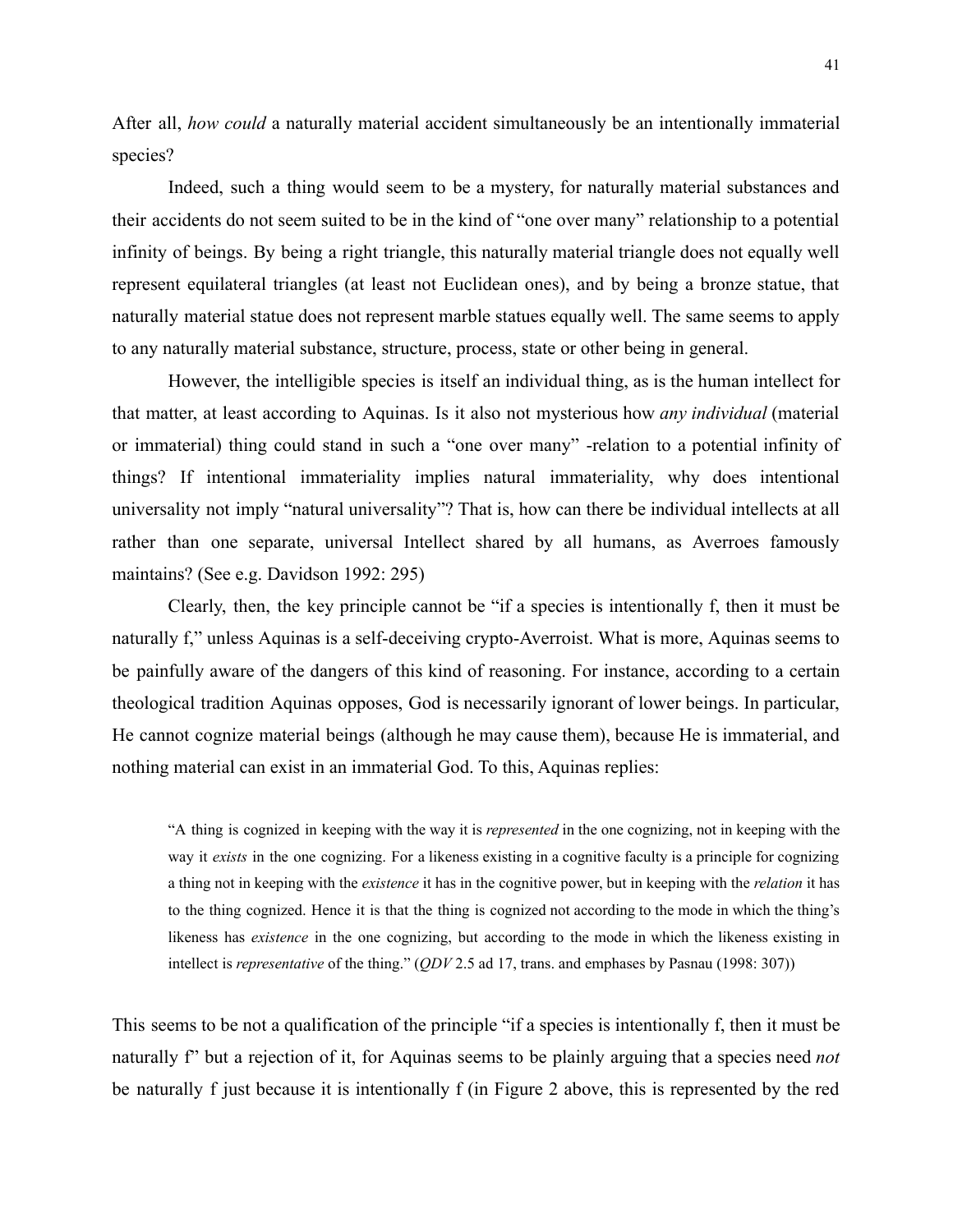diagonal lines connecting intentionally material species to naturally immaterial accidents). But this leaves him in an awkward-looking situation with regard to MA, since MA seems to hinge on making an inference of this type. This logical leap from the intentional characteristics of a thing to its intrinsic characteristics is what Joseph Novak (1987) criticizes in MA, and what Robert Pasnau (1998) refers to as the "content fallacy."<sup>68</sup> A crude example of the content fallacy, given by Pasnau, would be inferring that Bob's thought is red from the fact that Bob is thinking of a red car. But how is it any better to argue that intellectual thought must be immaterial just because immaterial thought is of things that are immaterial? (Ibid.: 293-294)

Of course, the fact that Aquinas so clearly rejects this kind of reasoning in the above *QDV* passage should put us on our guard against hastily attributing the fallacy to him, but as Pasnau points out, MA is not the only context in which Aquinas seems to commit the apparent fallacy. Aquinas is not only keen on arguing that the intelligible species must be naturally immaterial because it is intentionally universal and thus intentionally immaterial, but vice versa: intellection must be only of universals because it is naturally immaterial (ibid.). Let us call this the *immateriality argument for the universal mode of human intellection* (IA), a kind of counterpart of MA (but see below why this relationship is not entirely symmetrical).<sup>69</sup> Whereas the discovery of the (alleged) content fallacy in MA may be quite recent,<sup>70</sup> Aquinas's contemporaries did notice the issue with regard to IA. Pasnau cites the Franciscan theologian Matthew of Aquasparta (c. 1237–1302) as an example:

"Something singular is understood through a species that exists within intellect. In a way this species stays material; in a way it is made immaterial. It stays material because it represents and leads to a cognition of the whole matter-form compound. It is made immaterial because it is abstracted from the external object and has no existence in matter." (*Questiones de cognitione* 4.5, trans. Pasnau 1998: 305–306)

Here Aquasparta claims that even abstractive human intellection (as opposed to divine or angelic intellection that does not require abstraction) can have an intentionally material singular as its

<sup>&</sup>lt;sup>68</sup> In addition to Novak, Pasnau (1998) also cites Zenon Pylyshyn (1981) for an alternative characterization of the fallacy (although Pylyshyn does not attribute this fallacy to Aquinas). For Pylyshyn, the fallacy is a "scope slip," by which "image of object X with property P" is read as "(image of object X) with property P," instead of the correct "image of (object X with property P)." (Pasnau 1998: 294)

<sup>&</sup>lt;sup>69</sup> In fact, most of Pasnau 1998 is not focused on the content fallacy in the context of MA, but rather in the context of IA.

 $70$  I am not aware of anyone prior to Novak (1987) raising the issue with regard to MA.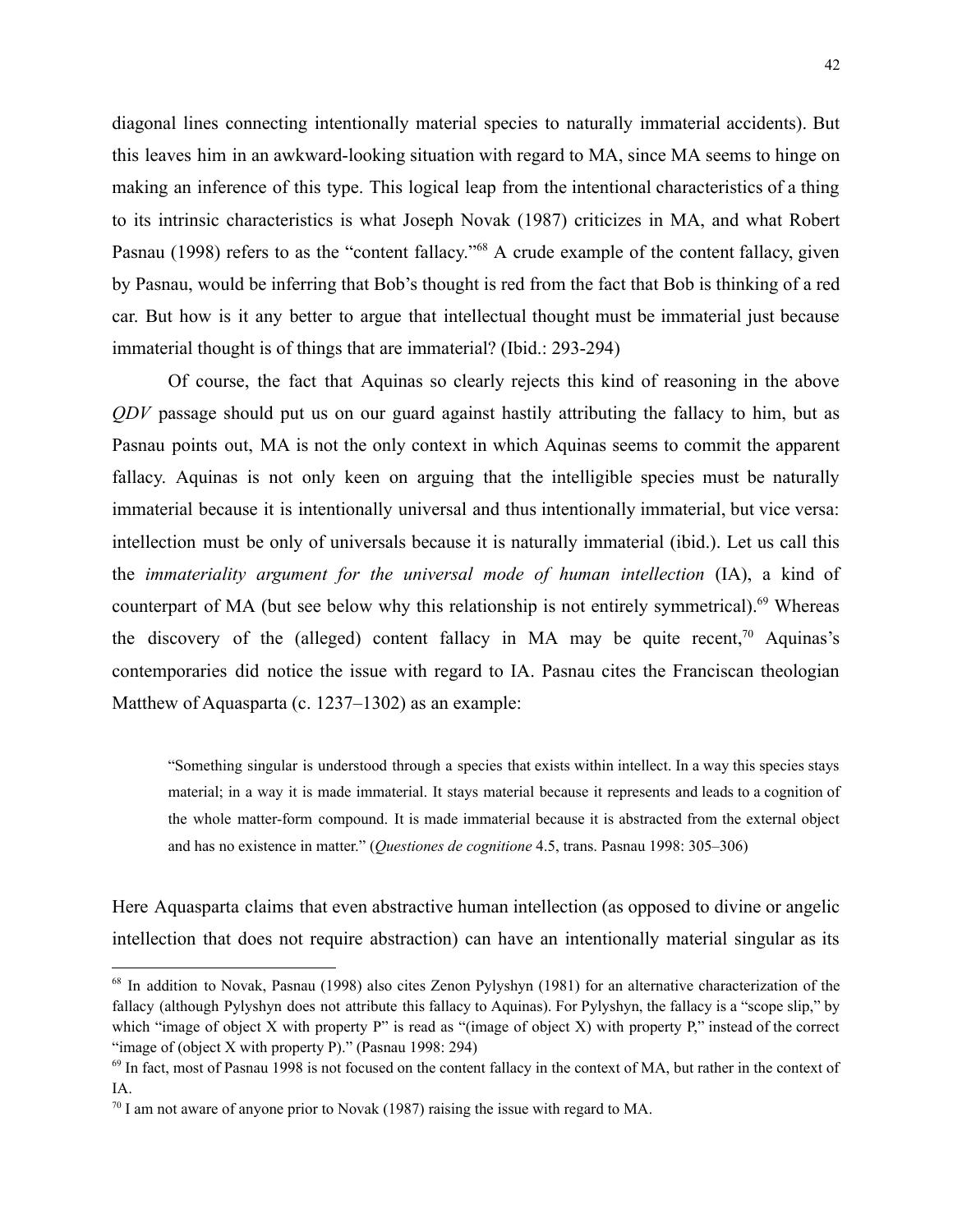proper object, as long as the species representing that material singular is simultaneously a naturally immaterial accident, so that it can inhere in a (supposedly) naturally immaterial intellect. Although I think Aquinas has an adequate reply to such an opinion, I do not think he can give it on representational grounds alone. Rather, an appeal to causal considerations is required (this is the main point of the next chapter and this entire work, really). At any rate, MA does not require the assumption that *all* human intellectual cognition is universal. Rather, it is enough that *some* human intellectual cognition universal, so Aquinas does not have to defend IA in order to secure the natural immateriality of the intellect.

Next, I will consider some replies that recent defenders of MA have given to Novak and Pasnau's objection. Unlike my own suggestion (in Chapter 4), these replies *are* based on representational grounds alone, and this is why they do not save MA in my opinion.<sup>71</sup>

## <span id="page-43-0"></span>3.4 Some attempts to overcome the "content fallacy" objection

Too many replies have been given to Novak and Pasnau to adequately cover here, so I will only focus on three of the most recent replies (Fisher 2017, Blain 2018, Wood 2019), which have not yet been discussed in the literature as far as I am aware.<sup>72</sup>

Kendall Fisher (2017: 71–72 n 76) has given a reply aimed at Novak's rather than Pasnau's formulation of the objection. Novak, like Pasnau, charges Aquinas with a fallacious inference from the nature of the intentional objects of cognition to the nature of cognition itself, but his critique misses a part of the picture, which I think Fisher is correct to point out. As Novak sees it, Aquinas equivocates between the intentional reception of forms and the immaterial reception of forms. As I mentioned in 2.2.1, it is true that Aquinas often does use terms like "spiritual being" and "immaterial being" loosely to refer to intentional being. However, as I also mentioned in 2.2, Aquinas further divides the intentional reception of forms into intentionally material (*forma sine materia sed tamen cum conditionibus materialibus*) and intentionally

 $71$  With the exception of Blain (2018), who does appeal to the intelligible species's role as a principle of cognition. However, I do not think even this reply is successful (see below).

 $72$  Critiquing all the replies would also be a redundant repetition of something Adam Wood (2019) has already adequately done, in my opinion, in his book-length treatment of Aquinas's arguments for the immateriality of the intellect. For his excellent review and critique of most replies given to Novak and Pasnau, see ibid.: 223–239.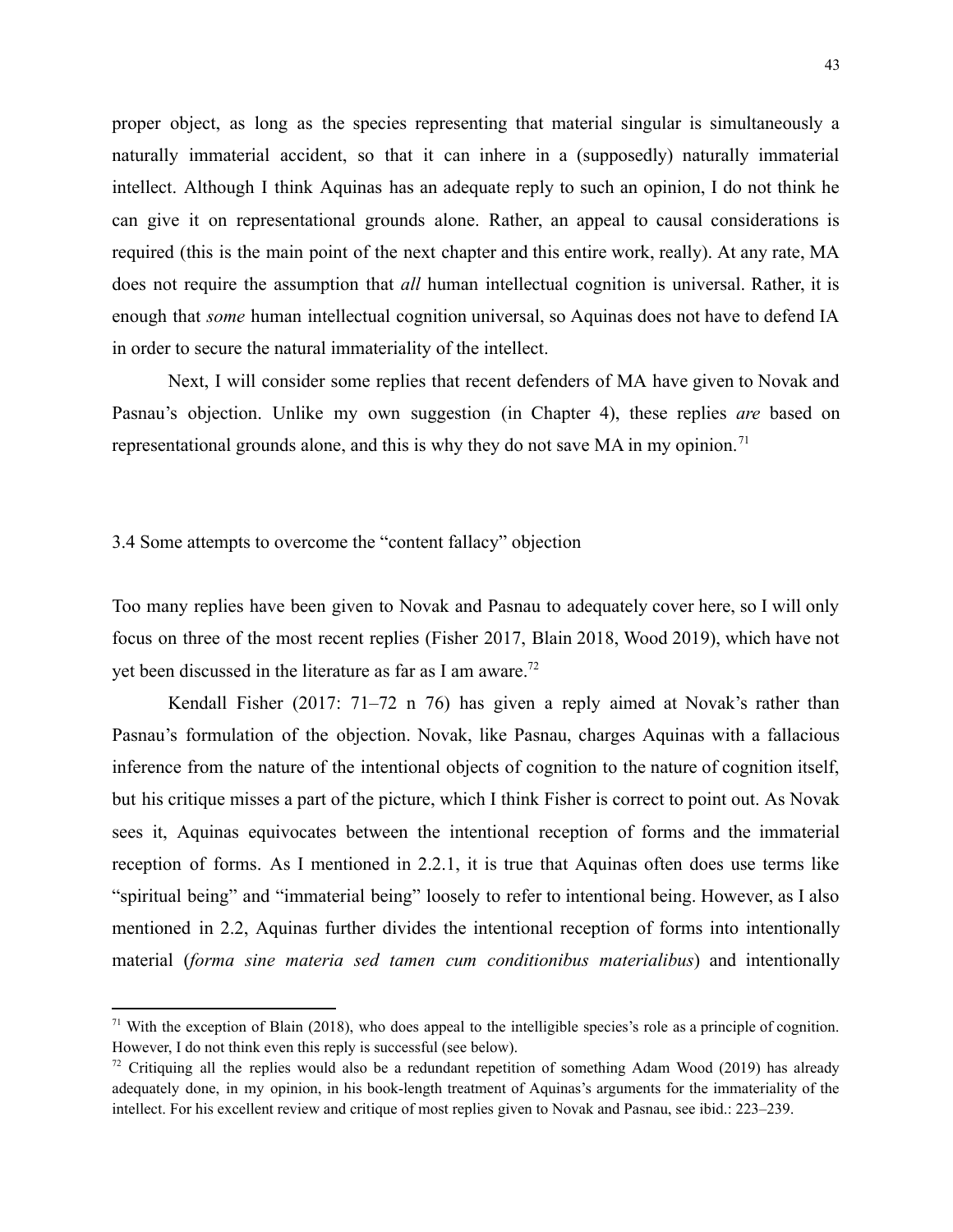immaterial (*forma sine materia et a conditionibus materialibus depurata*) form reception, a distinction Novak seems to ignore.<sup>73</sup>

Fisher's reply then consists in pointing out that MA is not based on the equivocation Novak thinks it is, since Aquinas argues for the immateriality of the intellect, not on the basis of intentional form reception *simpliciter*, but on the basis of intentionally *immaterial* (or *incorporeal<sup>74</sup>* ) form reception:

"*Species* must be entirely free from corporeal conditions in addition to existing *intentionally* in order to be intelligible. As I understand the argument, Aquinas argues that the species must be incorporeal, not just *intentional*, and on these grounds, the intellect must also be incorporeal." (Fisher 2017a: 72 n 76)

Unfortunately, I do not think taking this distinction into account does the trick, because the same problem arises regardless. Why can an intentionally immaterial species not simultaneously be a naturally material accident inhering in a naturally material knower? To insist that no naturally material accident can have the right kind of representational capabilities is not a sufficient reply, as I argue above in 3.2. Furthermore, Pasnau's (1998) formulation of the objection does not seem to include a similar conflation of intentionally material and intentionally immaterial forms, so this reply would not work against his formulation.

Another reply, this time to Pasnau, has been given by Blaise Blain (2018), who argues:

"[K]nowing consists in the union of the knower with the thing known, such that the knower in a certain way becomes what is known. Thus, in the act of knowing some nature N, knowing N is being N. Consequently, to know N in a universal way is to be N in a universal way. Now since as I have already noted, existing universally implies existing immaterially, the very act of the intellect must be immaterial. But since "the mode of operating of each thing follows upon its mode of being," the intelligible species

<sup>73</sup> For further instances of this distinction in Aquinas, see e.g. *In Sent*., lib. 1 d. 38 q. 1 a. 2 co., lib. 2 d. 3 q. 3 a. 3 arg. 2., lib. 4 d. 44 q. 3 a. 3 qc. 2 ad 3.; *SCG* I.47.3, II.73.9, II.82.12, II.100.4; *ST* Ia.55.2 ad 2, Ia.79.3, Ia.84.2; *QDV* 2.2, 2.5 ad 2, 2.6 co.; *QDA* 3 ad 7, 4 co., 5 co., 14 co.; *QDSC* 10 ad 4; *QQ* 8.1.3 co.; *CT* 1.28 co., 1.79 co., *In DA* 2.5.6.

<sup>74</sup> According to Jeffrey Brower (2014: 199), Aquinas often prefers to use the term "incorporeal" over "immaterial" in order to avoid unnecessarily engaging with the doctrine of universal hylomorphism, which reserves the term "immaterial" only for God and characterizes even angels, who are incorporeal, as possessing "spiritual matter." Another reason for preferring this terminology, given by Cory (2020), is that all forms are immaterial for Aquinas in the sense that they are not the matter of the matter-form compound. Although I will continue to speak of immateriality throughout this work, it is incorporeality that the universality arguments are strictly speaking meant to prove, but as far as I can see, there is no danger of confusion in the present context.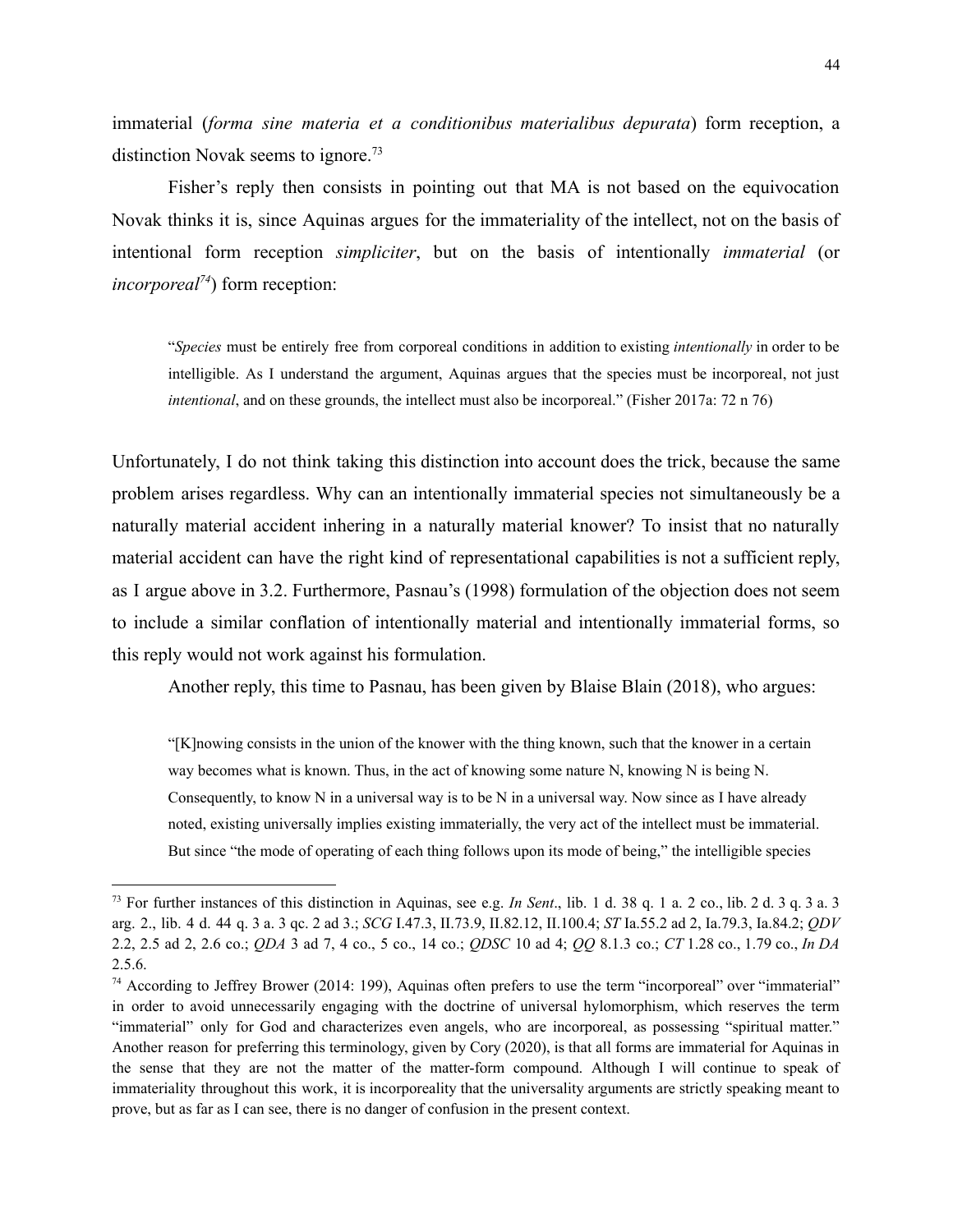which is the principle of the act of knowing must itself have the same mode of being as the act of which it is the principle. Consequently, the species which serve as principles of intellectual acts must be immaterial, in order to produce immaterial acts." (Ibid.: 84–85).

In my mind, the key qualification here is that the knower "in a certain way" becomes what is known. Even if I contemplate the universal essence of *appleness* and my intellect becomes, in a way, apple-like, you cannot make applesauce of my thoughts. As I see it, this is the whole point of the intentional-natural distinction, a distinction that Blain does not seem to take into account. If I know N in a universal way and therefore *am* N in a universal way, does it mean that my intellect is intentionally or naturally universal? Clearly the former is what we want (otherwise there are no singular human intellects but one naturally universal Intellect, as I mentioned). But if this is so, then we have only established the intentional immateriality of the intelligible species (which we already assumed *ex hypothesi*), but not its natural immateriality.

The third and most recent reply comes from Adam Wood (2019), who suggests reconceiving Aquinas's talk of the universal mode of cognition as the ability to *determinately* cognize an object as an F instead of a G (ibid.: 239-254). Wood borrows considerations from various sources in support of the soundness of this kind of reasoning. In particular, Wood sees an argument known as the *Kripke-Ross Argument* (KRA)<sup>75</sup> as providing reasons for thinking that the content fallacy objection can be avoided.

Unfortunately, Wood, who otherwise offers the most comprehensive and rigorous treatment of MA to date, does not formalize the argument he offers as a reconstruction of MA, nor does he build the connection between KRA and MA as clearly as he might. I offer two possible readings of Wood's suggestion: the first makes MA superfluous by assuming the soundness of KRA, while the second will not work due to an important difference between KRA and MA. But first I must provide a minimal summary of what KRA is. James Francis Ross (2008) presents the core of the argument in the following way:

"[O]ur thinking, in a single case, can be of a definite abstract form (e.g.,  $N \times N = N2$ ), and not indeterminate among incompossible equally most particular forms [...] No physical process can be that

<sup>75</sup> KRA is based on Saul Kripke's unpublished critique of functionalism and the argument put forward by James Francis Ross (1992, 2008). Ross combines Kripke's considerations concerning the indeterminacy of the physical with consideration concerning the determinate formal structure of certain cognitive acts. KRA is clearly inspired by Aristotelian-style universality arguments, which Ross acknowledges (1992: 136 n 3). For an extensive and excellent treatment of KRA, see Antonio Ramos-Díaz's (2018) dissertation as well as Ramos-Díaz 2022.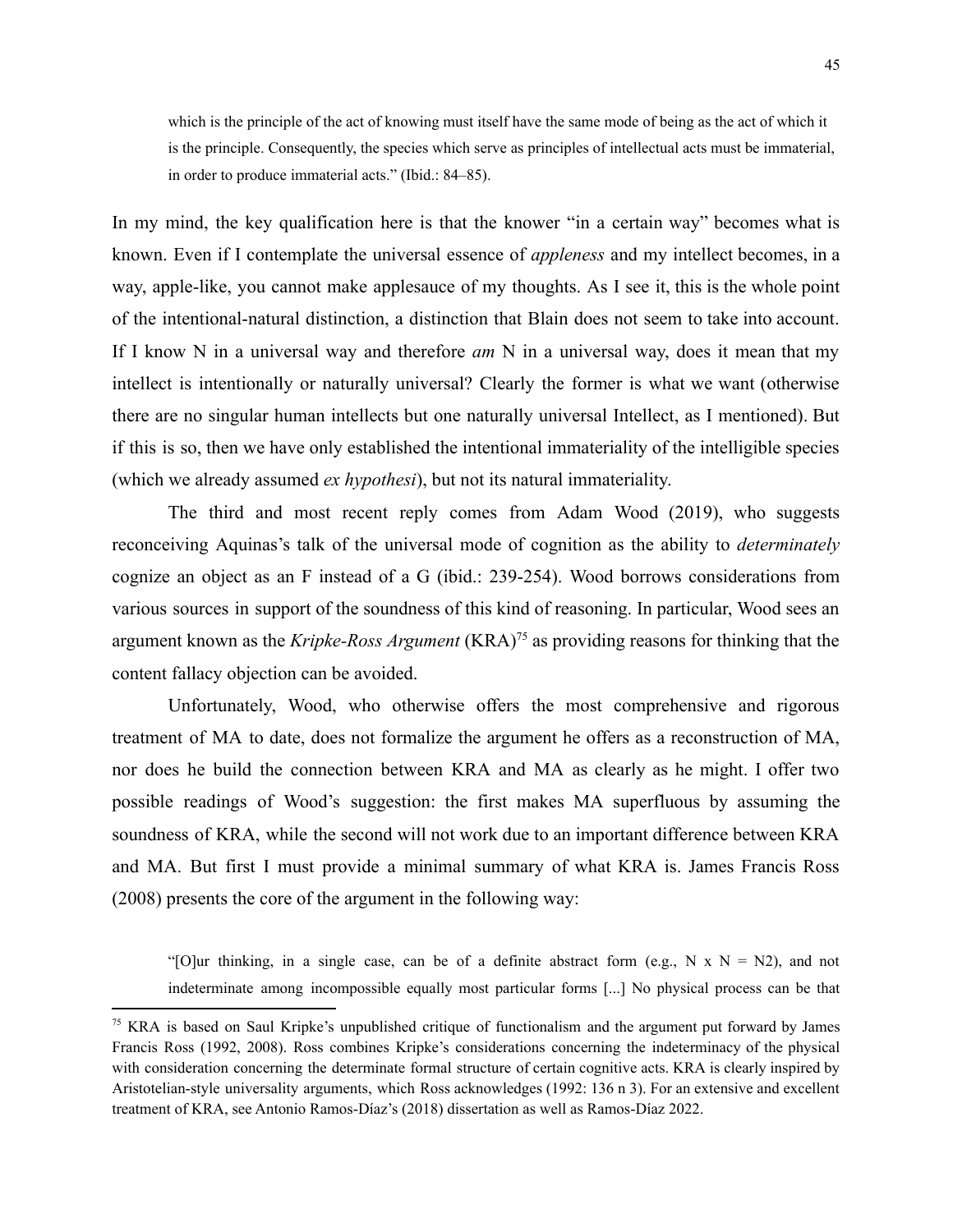definite in its form in a single case. Adding physical instances even to infinity will not exclude incompossible equally most particular forms (cf. Saul Kripke's "plus/quus" examples). So, no physical process can exclude incompossible functions from being equally well (or badly) satisfied [...] Thus, no physical process can be the whole of such thinking. The same holds for functions among physical states…" (Ross 2008: 116)

The argument can be summarized even more concisely:

"A. Logical-mathematical activity is formally determinate. B. No physical process or mechanism is formally determinate. C. Ergo, logical-mathematical activity is not (entirely) a physical Process." (Ramos-Díaz 2022: 221)

The first thing to note about this argument is that Ross's use of "form" in KRA differs from the notion of form as it is generally used in Aristotelian contexts, and indeed how I have been using it so far when discussing the intentional reception of forms in Aquinas's theory of cognition. In KRA, the "definite abstract form" of thought refers to its *formal structure* as opposed to its *intentional content*, as Ramos-Díaz (2018: 15) clarifies in his treatment of Ross. Adapting Kathrin Koslicki's (2008: 235–236) general notion of a structure, Ramos-Díaz (2018: 5) characterizes this notion of formal structure as "that which remains or is held invariable through admissible permutations or transformations of its variable component." For example, when a cognizer is squaring, the formal structure of her thought  $(N \times N = N^2)$  remains invariable no matter which numbers she is squaring, i.e. no matter what the content of her thought is.

The reason Ross thinks that no physical process, state or structure could ever be of such a determinate form has to do with Kripke's unpublished critique of functionalism, which is hinted at in a footnote of his better-known work on Wittgenstein's rule-following paradox (Kripke 1982: 35-37 n 24).<sup>76</sup> Kripke's problem for functionalism<sup>77</sup> can be described in the following way: a purely physical object (PO), such as a machine calculator, can be interpreted as realizing a mathematical object (MO). However, suppose that PO malfunctions. What is to stop us from

<sup>76</sup> Fortunately, Kripke has allowed limited distribution of the unpublished manuscript "Lessons on Functionalism and Automata," as well as recordings of lectures where he presents the argument (see Buechner 2011, Burgess 2016, and Díaz 2018 for discussions of these materials).

 $77$  And indeed a problem for any materialist/physicalist theory of cognition that distinguishes between concrete physical structures and the abstract structures that the former represent.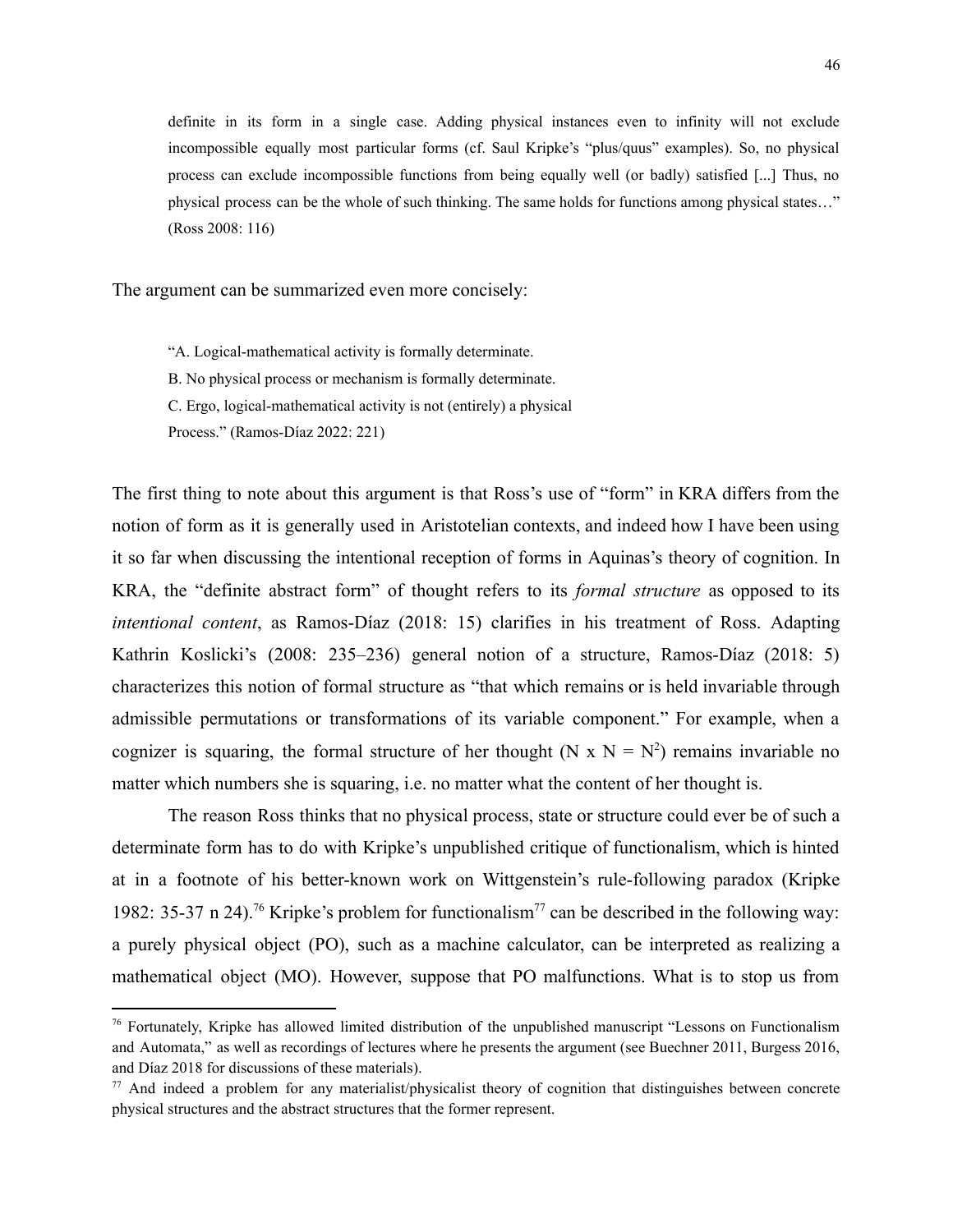saying that PO was actually realizing MO\*, a different mathematical object, and that it is not actually malfunctioning but doing precisely what it is supposed to be doing? In practice, we might consult the designer of PO and ask whether PO was supposed be realizing MO or MO\*. But this seems to relativize which mathematical object PO realizes to the designer's intention. Which object is it really, i.e. independently of anyone's intentions, beliefs or desires, realizing? According to Kripke, there is no fact of the matter. The lesson Ramos-Díaz (2018, 91) takes from this is that while purely physical objects such as computers can obviously be said to perform physical computations, physical computation itself is not *intrinsically determinate* but only *extrinsically determinate*, i.e. relative to someone's intentions.

Much more could be said about Kripke's argument, but let us suppose that it succeeds. Could it not be turned against Ross's claim that our thoughts are of such a determinate form? Perhaps we are also purely physical objects like the machine calculator who can only simulate or approximate such pure forms? Perhaps Ross's claim about what we do when we engage in formal thinking is a mere idealization itself? Ross anticipates such an objection and offers six replies.

Since it is not my purpose to defend KRA but to merely clarify what it is, I will only briefly mention one of these replies, namely, that the notions of simulation, approximation and idealization are parasitical of and intelligible only in light of something that is simulated, approximated or idealized (in this case: determinate formal understanding). If there was no such thing as determinate formal understanding, we would not be able to entertain the notion that we are only simulating or approximating something, because we could not understand what that "something" is (Ross 2008: 122, see also Díaz 2018: 145-147).

KRA surely raises many questions about the nature of formal understanding.<sup>78</sup> But more importantly for present purposes, how is it supposed to help MA? Here, Wood is not as clear as he could be. Ross asks us to consider determinate cognition as something we (but nothing purely

<sup>&</sup>lt;sup>78</sup> For the record: I am highly sympathetic to KRA and think Ross 1992 is one of the most underrated papers in 20th century philosophy of mind (Pasnau 2002: 411 is also sympathetic). KRA is also clearly superior to any argument that can be extracted from only Aquinas's framework, including CA, because KRA does much more with much less. It only requires one to be mildly sympathetic to a vaguely Aristotelian way of speaking about structures/forms (e.g. Koslicki 2008), and its premises are very difficult to deny if one does not stalemate by refusing to acknowledge the meaningfulness of the terminology. Still, KRA owes its pedigree to Aristotle and Aristotelians like Aquinas, so even if there is no successful Aristotelian or Thomistic universality argument, the considerations put forward by his ilk seem to have directly influenced and inspired Ross to come up with something better, so even in the worst case, the universality arguments are not totally worthless.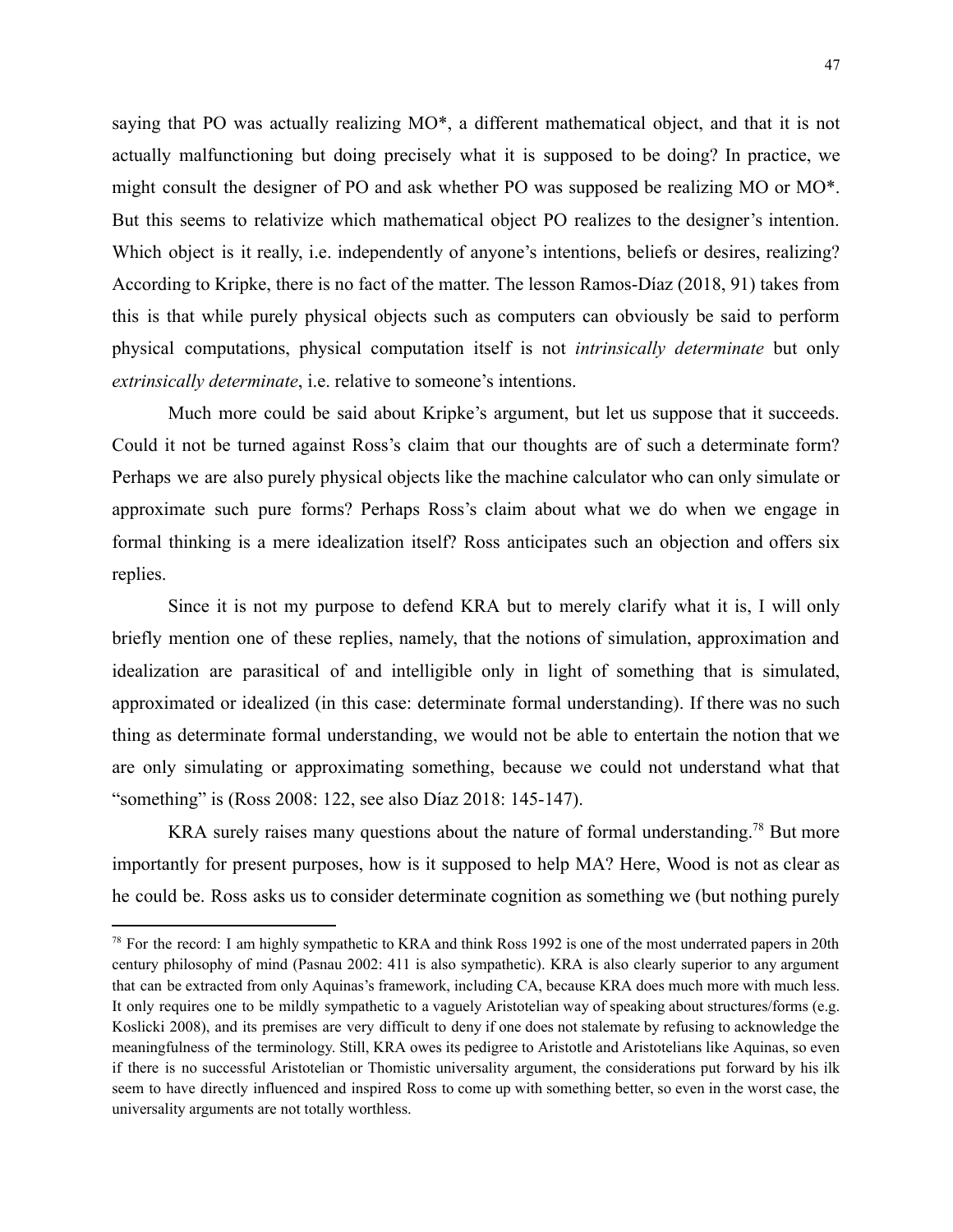material) can *do*, i.e. as an *exercise of a capacity*. With MA, Aquinas on the other hand, asks us to pay attention to the *intentional "content"* of intellective cognition. Wood's (2019: 239-240) suggestion is that Aquinas's point in talking about the reception of forms without matter and is that this form (the intelligible species) received by the intellect has intentional "content" determinately of, say, Fs and not Gs. For example, when I see triangles, form triangle phantasms, and my agent intellect abstracts the intelligible species *triangularity*, it is determinately triangularity and not, say, rectangularity, that the species represents (intentionally material species and phantasms can only approximate such pure geometrical forms and are thus not determinate in the same sense).<sup>79</sup> Of course, I can be mistaken about what the essential features of a triangle are. For example, I may not know of non-Euclidean triangles, and therefore will mistakenly think that the sum of the angles of a triangle is always fixed just like the fact that it has three sides. However, the point is that my concept determinately has *that* content and not something else. Formally, my reconstruction of Wood's argument looks like this:

- W1. The human intellect cognizes objects determinately as members of kinds.
- W2. Nothing material can cognize objects determinately as members of kinds.
- W3. The human intellect is not material.

My quarrel with this argument is not with W1. Indeed, Wood goes on at length to explain how the argument given above can be unearthed by combining MA with other things Aquinas says about the indeterminacy of material objects *qua* material (Wood 2019: 243–254). However, W2 seems to be based on ignoring the difference between KRA and MA. KRA concerns the formal determinacy of intellective cognition (i.e. intellective cognition as something we do in a determinate way), while MA, on Wood's reading, concerns semantic or intentional determinacy (i.e. intellective cognition as something that has determinate content). This is a difference between the invariable (formal) and variable (semantic/intentional) aspects of intellective cognition.

To illustrate the difference between these two notions, let us consider the difference between merely thinking about or contemplating some formal rule, such as conjunction, and

 $79$  This point has been raised by several of Aquinas's commentators regardless of its application to the present problem. See e.g. Bittle 1951 and Feser 2013, who draws interesting parallels between Aquinas and Descartes' thinking on this matter.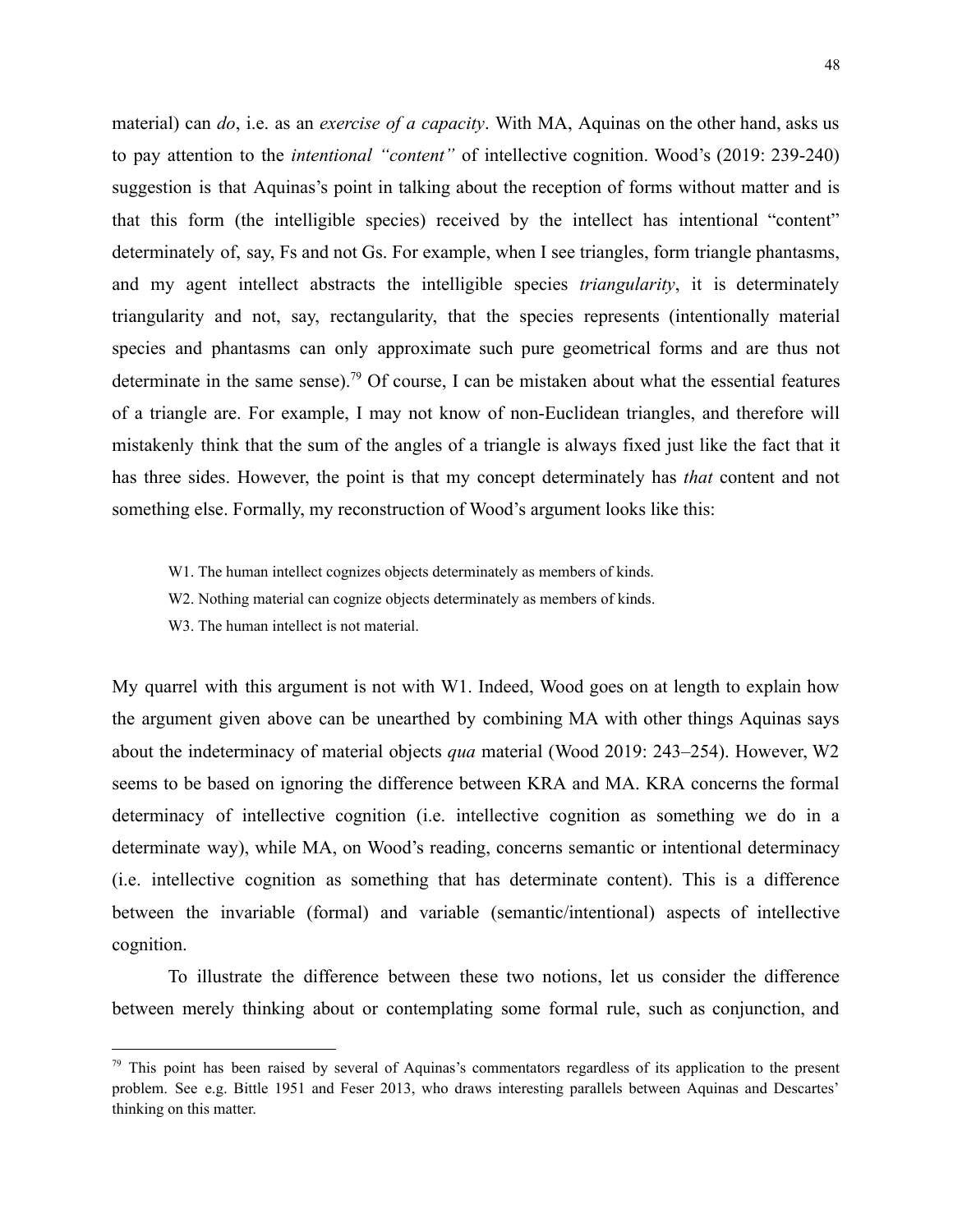49

actually engaging in the activity of conjoining. In the former case, the determinate content of thought is the formal rule itself. In the latter case, the determinate content is whatever is being conjoined (e.g. propositions p and q), whereas the formal rule, conjunction, is the formal aspect of the thought (see Díaz 2018: 15).

KRA makes no claims about the immateriality of intellective cognition based on its semantic determinacy. Unlike MA, it is an argument entirely based on the determinacy of the formal aspect of thinking (and the formal indeterminacy of all physical processes). This is how KRA, but not MA, avoids the content fallacy. Now, perhaps it is not invalid to argue that, since intellective cognition is formally determinate, and therefore naturally immaterial, its intentional/semantic determinacy is also a mark of its independence from matter. However, such reasoning makes MA superfluous, since the natural immateriality of the intellect is already assumed to be proven by KRA.

If, on the other hand, KRA is taken as a model for reconstructing MA in a way that avoids the content fallacy, then I don't see how Wood's proposal is meant to work. KRA is immune to the content fallacy precisely because it is not based on considerations about the content of intellective cognition but on the claim that the formal aspect of intellective cognition is determinate in a way that nothing material can be. Thus, W2 remains unjustified, unless something further can be said for this proposal. However, I think there is much to be said for Wood's idea that the intentional universality and intentional determinacy of intellectual cognition are necessarily connected, but I will return to that in 5.1.

#### <span id="page-49-0"></span>**4. The causal universality argument (CA)**

If SA and MA appear unsalvageable, is there any hope for a successful universality argument? Aquinas presents SA and MA in a theoretical context that initially seems advantageous and promising. All other types of intellectual cognizers, God and the angels, are naturally immaterial, so it seems reasonable to hope that some argument can be given for why the human intellect must be naturally immaterial as well. However, it is because a proper theory of cognition must coherently account for divine and angelic knowledge that a distinction between intentional being (vs natural being) and immaterial being (vs material being) is required (as I argue in 2.2).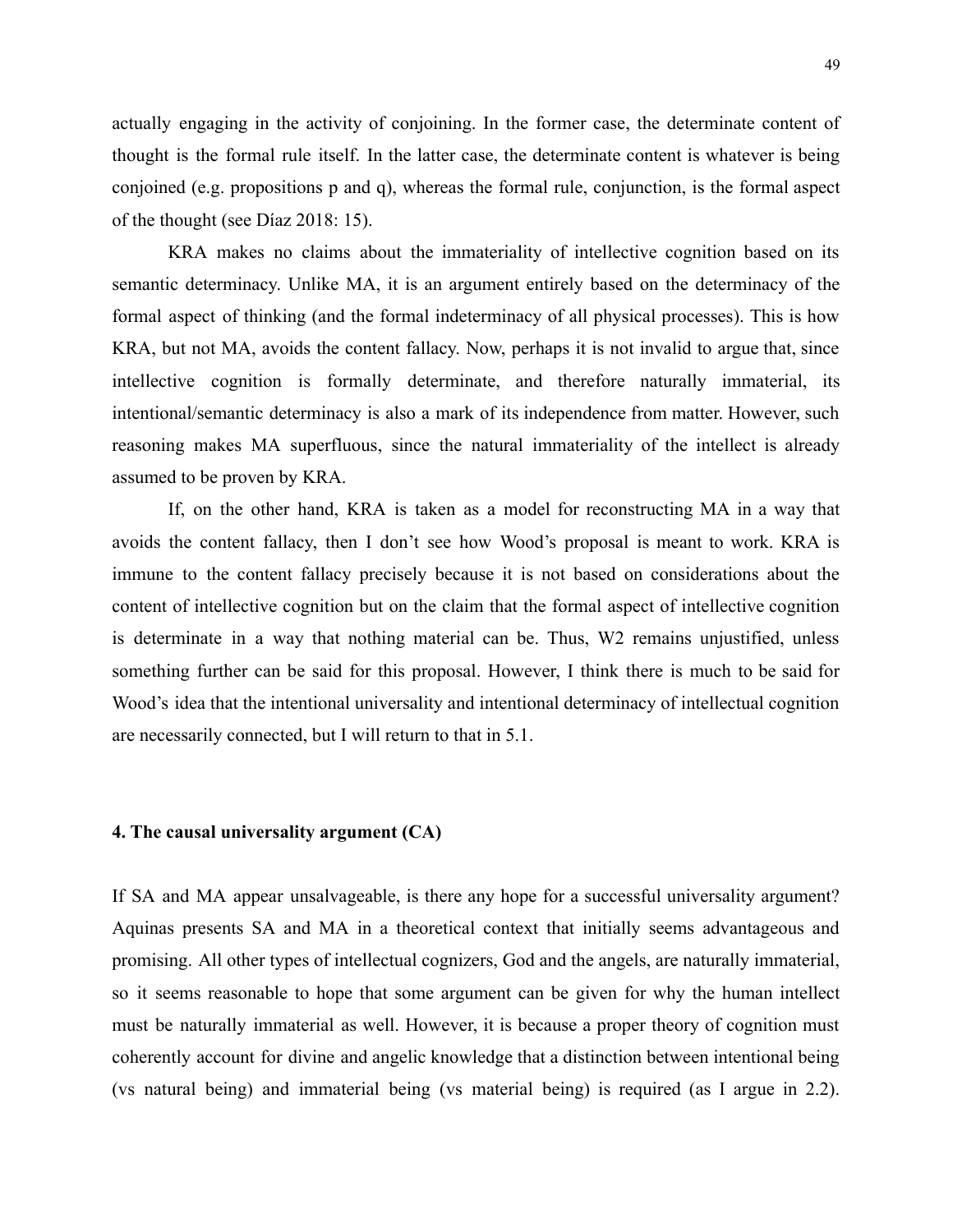Because of this possibility of a form existing simultaneously as 1) a naturally immaterial accident and 2) either an intentional material *or* intentional immaterial species, Aquinas seems to allow a "mismatch" between the intentional and the natural, and therefore there does not seem to be a compelling reason to reject the hypothesis that the fully actualized human capacity for intellectual cognition could only be intentionally immaterial while being naturally material.

I argue that this is because all attempts to salvage SA and MA so far have focused exclusively on the ontological status of the intelligible species, or the passive power of the possible intellect to become the intentional likeness of a universal nature, but not on the active power of the agent intellect to actualize those universal and intelligible intentions in partnership with the partially passive and partially active power of the phantasm, which provides the determinate "content" of a potentially intelligible nature capable of being share by a potential infinity of things.<sup>80</sup>

In my view, the right way to argue is not "the intelligible species is naturally immaterial because it is intentionally immaterial" but rather "whatever *causes* the intelligible species to be intentionally immaterial must be naturally immaterial." In other words, whereas other suggestions I am aware of hinge on the details of Aquinas's understanding of intellectual cognitive representation alone (which is understandable, because MA is an argument based on considerations regarding the how the intellect represents universals), mine combines these representational considerations with Aquinas's views on causation which also forms a part of the theoretical basis for his theory of cognition. Therefore, the solution is entirely based on Aquinas's own philosophical thought, although he nowhere explicitly presents this argument, which I call the *causal universality argument* (CA):

CA1: Since a human cognizer can receive an actually intelligible species in the possible intellect, some power must actualize the potential intelligibility of the phantasm from which the intelligible species is abstracted

CA2: Whatever actualizes the intelligibility of the intelligible species is that which intentionally immaterializes it. (Because human intelligible species are intentionally universal, they must be intentionally immaterial)

<sup>&</sup>lt;sup>80</sup> Even Blain's (2018) suggestion, which appeals to the intelligible species' role as the principle of the act of intellectual cognition, is ultimately an appeal to the passive and representational aspects of intellectual cognition.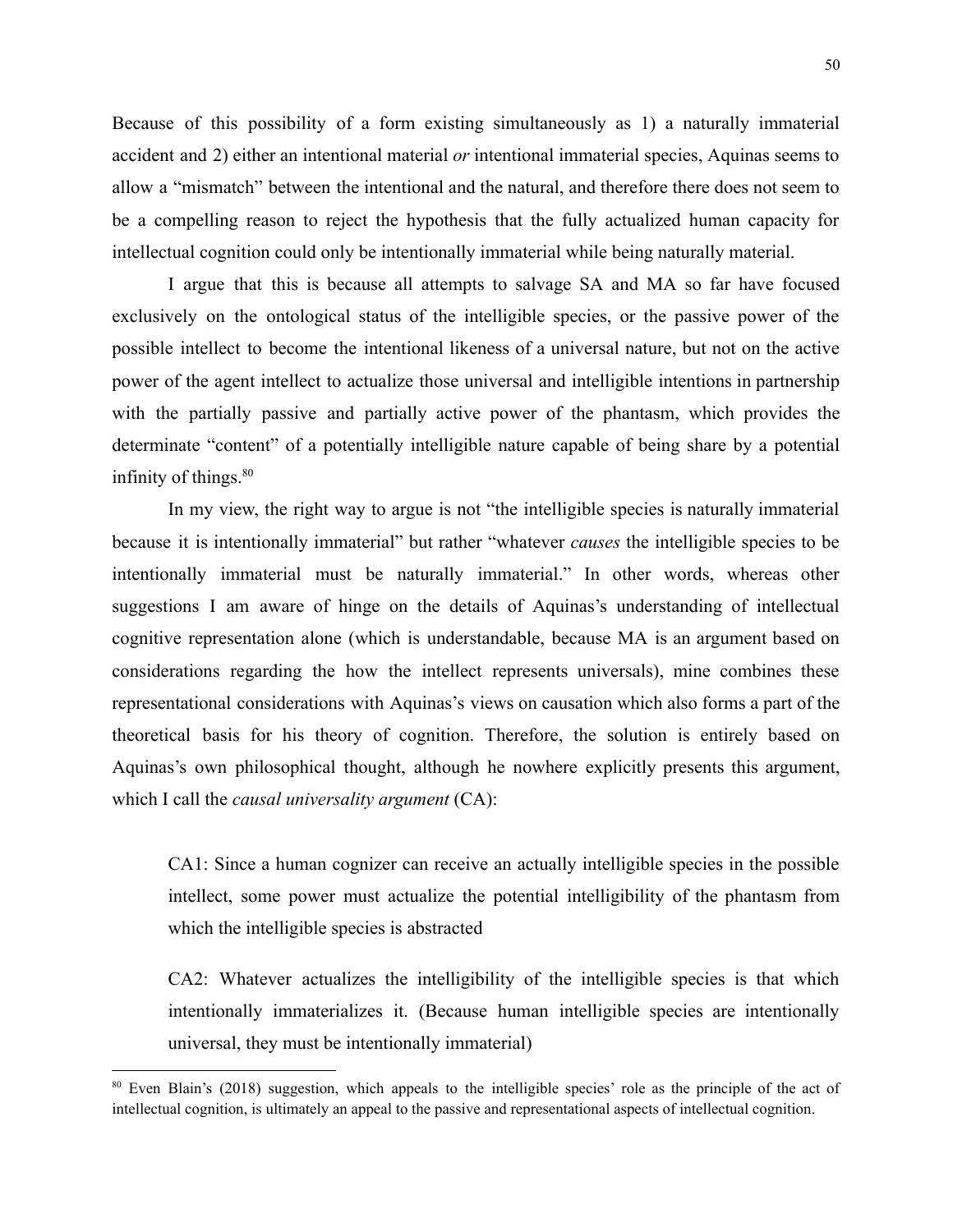CA3: Whatever intentionally immaterializes the intelligible species must be naturally immaterial

CA4: Whatever intentionally immaterializes the intelligible species is nothing outside the intellect, and it cannot be the possible intellect itself, so it must be the agent intellect.

CA5: The agent intellect is naturally immaterial. (From CA1, CA2, CA3, CA4)

The idea behind this argument can be illustrated by the following diagram (Figure 3):



Figure 3: The arrows and yellow color indicate the causal origins of the potentially intelligible "content" of the intentionally immaterial intelligible species in a naturally material light source and illuminated object. The blue color indicates the need for an active intentionally immaterializing, naturally immaterial power to contribute actual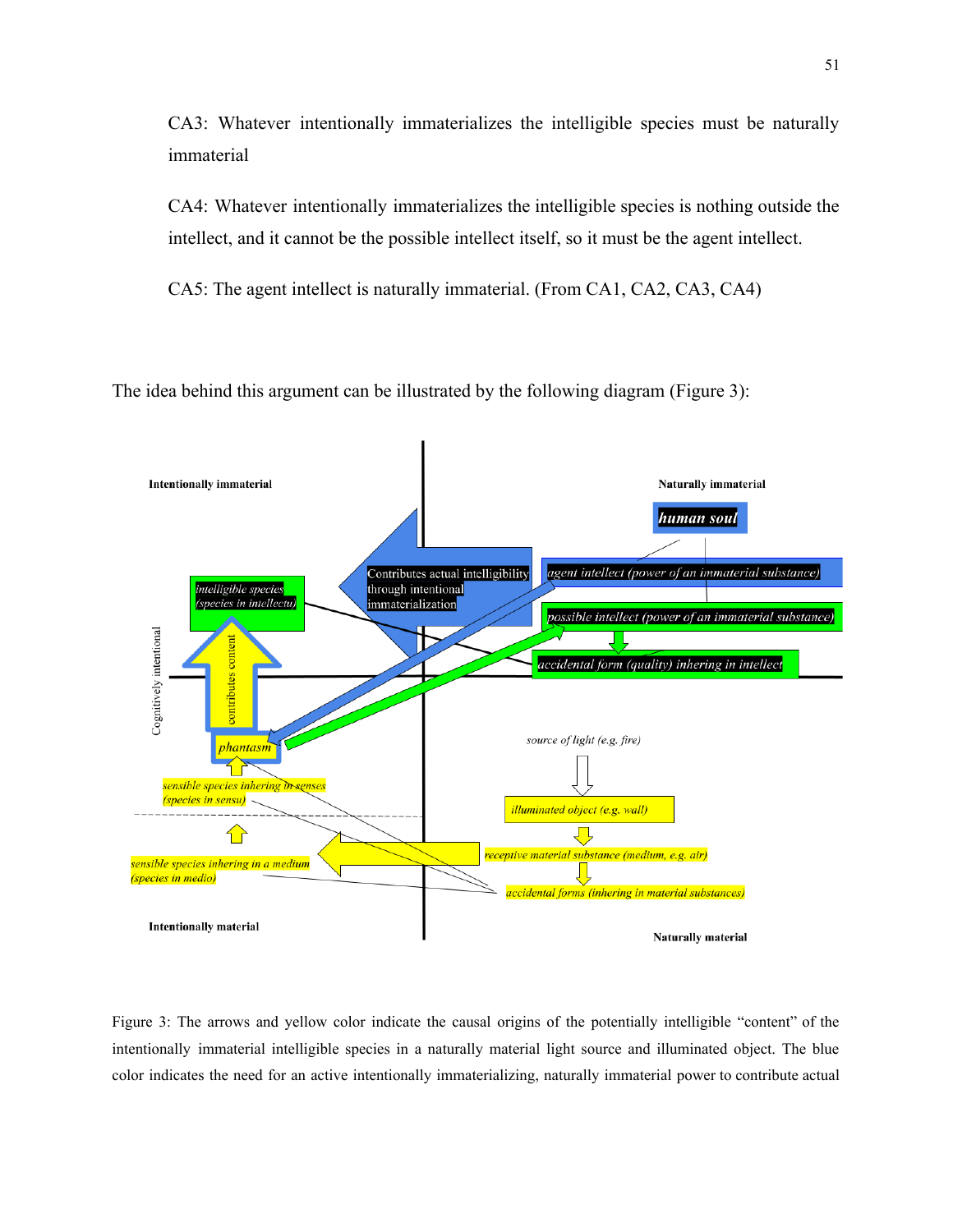intelligibility. The interaction of that power and the phantasm results in an intentionally immaterial species with actually intelligible determinate "content," indicated by the green color.

Now follows the justification of the premises: CA1 begins with taking for granted the fact that we are actually able to receive an intelligible species in the possible intellect. However, the essences of naturally material things are not actually but only potentially intelligible to us. Likewise, the phantasm created by our inner senses is only potentially intelligible as a universal essence, because it represents whatever it represents as a singular thing and not as universal, and is therefore not alone capable of actualizing the intellect's power to cognize universal essences. However, since we actually do cognize universal essences, we must assume that *some* power is responsible for actualizing the potential intelligibility of the phantasm. Therefore, we must accept CA1.

Now, taking for granted that there is a power that actualizes the potential intelligibility of the phantasm, which results in the actually intelligible species that represents a universal essence, there must be a power that intentionally universalizes the "content" of the phantasm. Because there are no intentionally material universals, intentional universalization requires intentional immaterialization.<sup>81</sup> If we accept this, then we accept CA2.

Now, the key premise of CA is CA3: whatever intentionally immaterializes the intelligible species must be naturally immaterial. The justifiability of this premise (relative to the theoretical context of Aquinas's universality arguments) is probably the least obvious among the four premises of CA, and this premise is the one that trades most on Aquinas's analogy between physical illumination and intellection (see 2.3.3 above). Let us begin with the fact that, although a color existing naturally and materially is actually visible according to Aquinas's mature view (see Cory 2015b), a naturally colored material object cannot emit a sensible species unless light acts upon it. Only then can the colored object act on the eye. However, the colored object is only a secondary "quasi-instrumental" agent of this act (see Cory 2015b: 38). Although the objects we are surrounded by determine (for their own part) *what* we see, the primary agent, light, determines *that* we see *at all*. Therefore, properly speaking, light is the active causal principle of

 $81$  As I mentioned in 3.2, one does not have to think, as Aquinas thinks, that all human intellectual cognition is of universals for MA to work. The same applies to CA: it is enough to accept that *some* human intellectual cognition is of universals. This allows us to deduce that *some* of the intelligible species we receive are intentionally universal and thus intentionally immaterial. Thus, even if, for some reason, Aquinas's claim about the proper objects of human intellectual cognition had to be weakened, the argument would go through.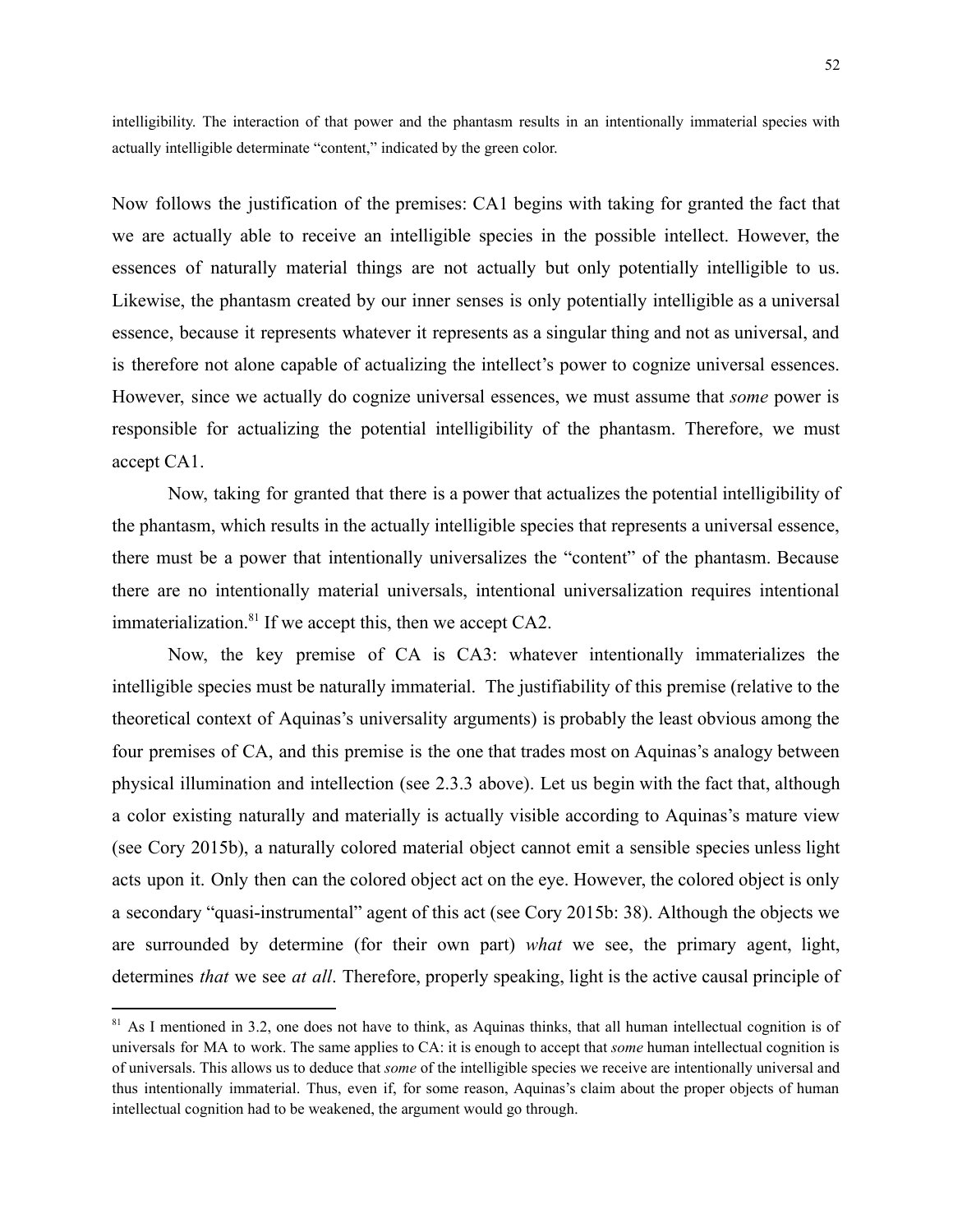vision, at least insofar as vision is passive: although it is we who see, we cannot help but see *something* if there is enough light, an appropriate medium (e.g. air), our eyes are open, our body is functioning normally, and so on (cf. Fisher 2017a: 64–65).

In the *Summa theologiae*, Aquinas offers a principled reason for considering intellection analogous with light in the relevant sense required for CA. The text is worth quoting at length due to its crucial importance for the argument:

"There are two ways in which it is proper (*convenit*) for a name to be predicated: (a) in accord with the name's first imposition and (b) in accord with the usage of the name. This is clear in the case of the name 'see' (*visio*), which was first imposed to signify the act of the sense of sight. But then, because of the dignity and certitude of this sense, the name 'see', in accord with the usage of speakers, was extended to all cognition on the part of the other senses (for we say, "See how it tastes" or "See how it smells" or "See how hot it is"), and, further, even to the intellect's cognition—this according to Matthew 5:8 ("Happy are the clean of heart, for they shall see God"). Something similar should be said about the name 'light' (*lux*). For it was first instituted to signify that which effects manifestation in the case of the sense of sight, and then afterwards it was extended to signify *everything that ef ects manifestation (manifestatio) in the case of any kind of cognition whatsoever.* Therefore, if the name 'light' (*lumen*) is taken according to its first imposition, then it is predicated metaphorically in the case of spiritual things, as Ambrose claims. However, if it is taken according to the way it is extended in the usage of speakers to *any kind of manifestation*, then it is properly predicated in the case of spiritual things." (*ST* Ia.67.1 co, mod. trans. Freddoso, emphases mine)

In characteristic fashion, Thomas's reasoning takes the form of drawing a distinction, which can straightforwardly be adapted to the present context: when one compares an intentionally immaterializing light to a physical light, this is merely metaphorical insofar as *what* these two different powers manifestate, and *how* they manifestate, differ. But insofar as both do manifestate something, i.e. make something clearly available for cognizing, the meaning is univocal. Light (the active principle) makes colors available to sight (the passive principle), whereas the intentionally immaterializing intellectual power (the active power) makes an actually intelligible universal nature (represented *qua* potentially intelligible in the phantasm) available to the possible intellect (the passive principle).

Now, as discussed in 3.3, Aquinas has compelling reasons for holding that light has natural being: because light has natural being, it can make air actually luminous and thus act on the eye. Light also causes material transmutations unlike things that only have intentional being.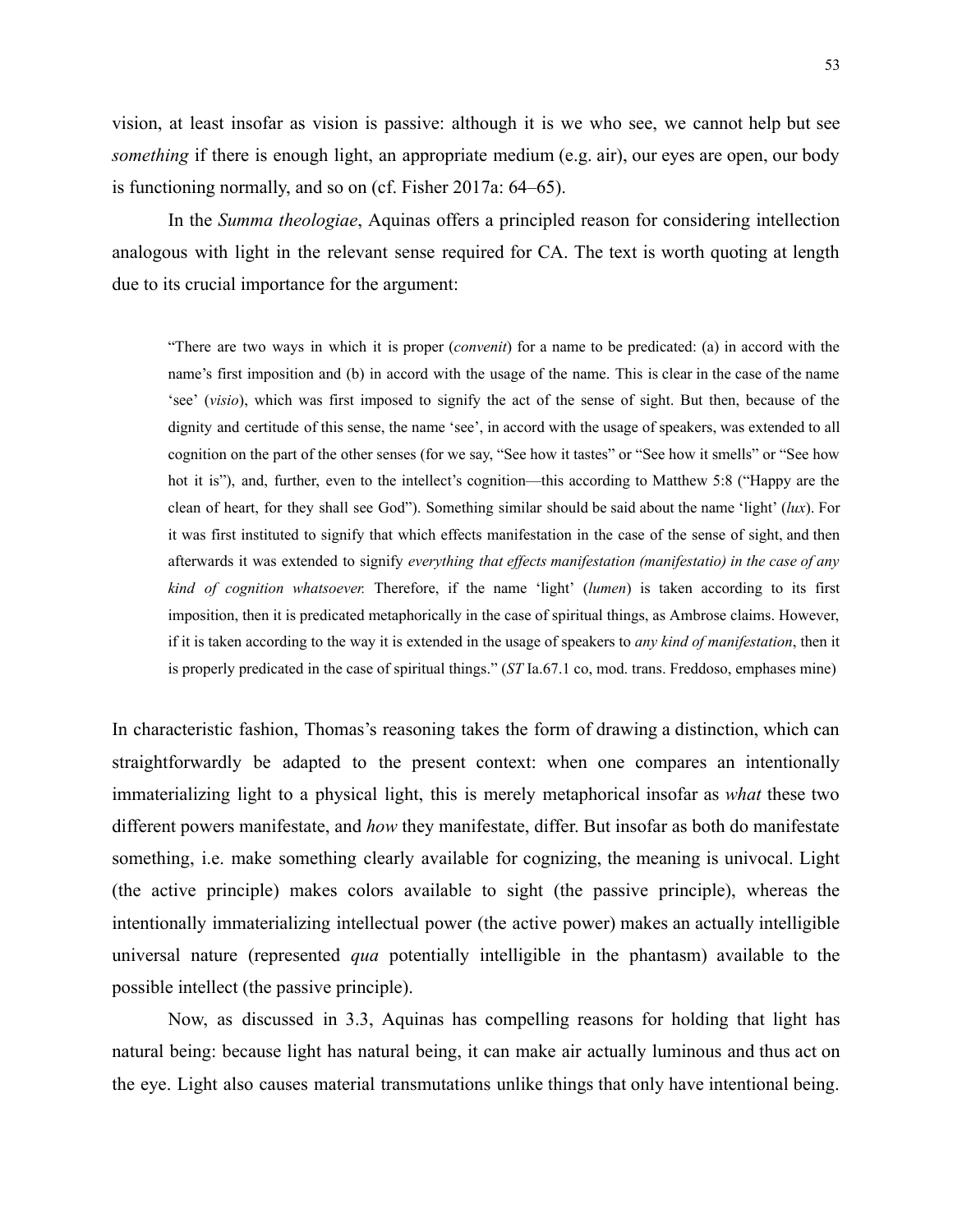Therefore, in the case of sensing, it seems to be true that for any intentionally material species to exist, something naturally material must have caused it. Since we have established the validity of comparing light to intellection univocally, insofar as both are understood as the active principle that makes something available for cognizing, the most straightforward way to secure CA3 would then be to simply generalize this principle (let us call it the *naturality principle* (NP)) as:

# NP: *If the recipient becomes intentionally f, then the agent that caused it must be naturally f.*

We could then apply this general principle straightforwardly to intellection to get:

# NPi: *If the recipient (i.e. possible intellect) becomes intentionally immaterial, then the agent that caused (intentionally immaterialized) it must be naturally immaterial.*

Accepting NP<sup>i</sup> would certainly entitle us to accept CA3 ("whatever intentionally immaterializes the intelligible species must be naturally immaterial") since it is really nothing but a more detailed restatement of it. NP seems to initially fit well into Aquinas's theoretical framework. Based on what has been said so far, it does seem that we can make no sense of the idea that an intentionally existing being, such as a sensible or intelligible species, could come into existence or exist in any way on its own, unless it has some causal origin in a naturally existing agent (barring divine intervention) of which it is an intentional likeness. There simply is no mysterious, independent realm of the intentional for Aquinas, in which such beings could arise spontaneously.<sup>82</sup> So, if there is a species, there must be some naturally existing agent, of which the species is a likeness, responsible for its existence.

However, NP also seems to be too strong, since we must take into account the ability of the imagination to combine the likenesses of say, gold and mountain, to create the phantasm golden mountain (see 2.3.1 above). In such a case, there is no one naturally existing thing that is a golden mountain, yet there is an intentionally existing phantasm of a golden mountain. Therefore, NP does not seem like a principle Aquinas could consistently subscribe to.

<sup>&</sup>lt;sup>82</sup> Nor does it seem possible to postulate an infinite causal chain of intentionally immaterial beings causing each other, because the existence of such a series would be just as inexplicable as the independent existence of one intentionally existing being.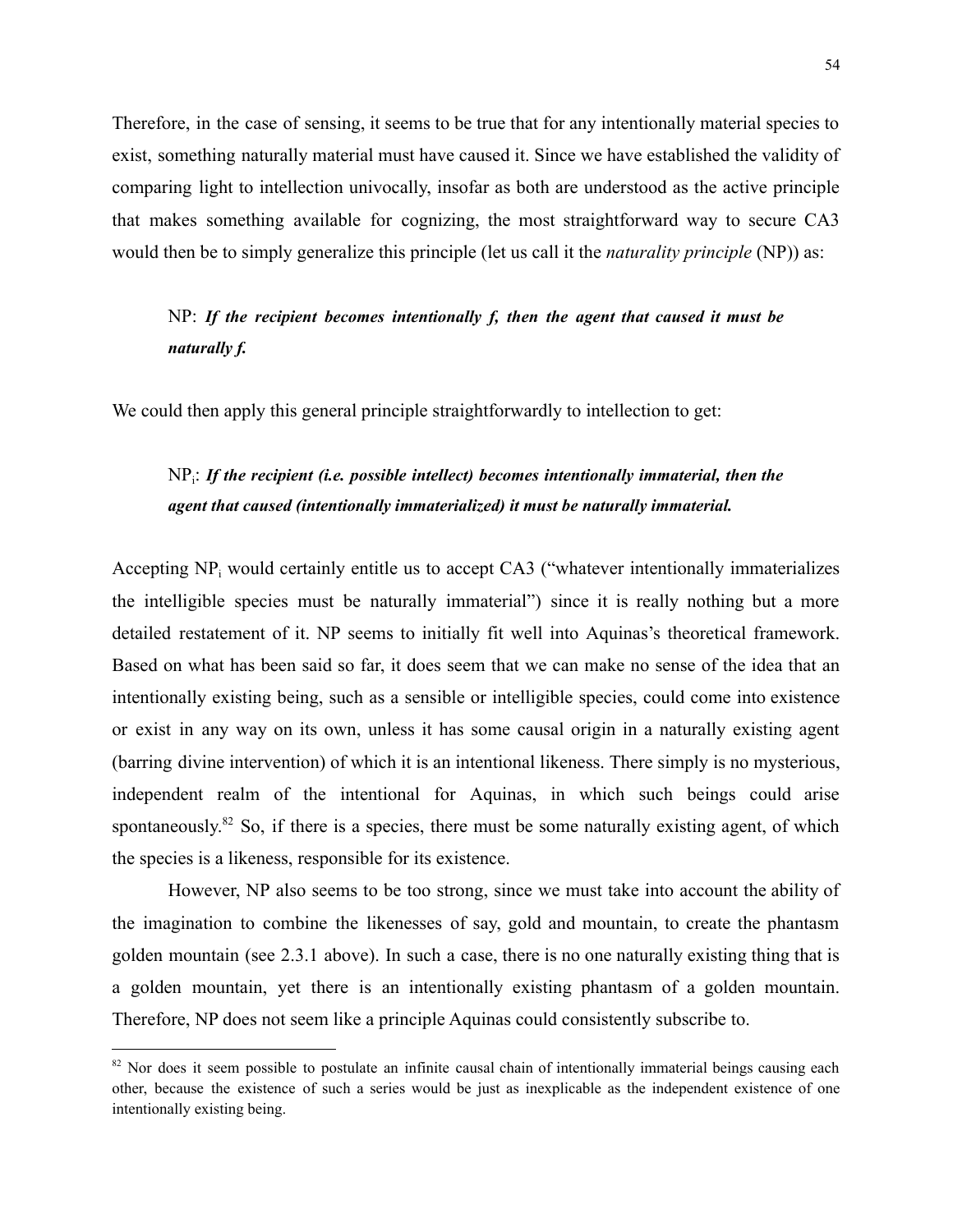A second, more difficult problem concerning the intelligible species emerges when we consider the fact that the intelligible species is intentionally universal, but not caused by any naturally universal agent (e.g. a separate universal Intellect) according to Aquinas. This also violates NP. I will address the problems in reverse order because solving the latter, more difficult problem will help us also see how the first problem is solved. My solution is to qualify the principle thus:

# NP\*: *If a species is intentionally f, then the agent(s) that caused it must be naturally f, either individually or through their powers collectively.*

To explain why I think NP\* captures the deeper causal principle underpinning Aquinas's universality arguments and this theory of abstraction, I will borrow from James Kintz (2019) the idea that a useful way to think of the causal interaction of the phantasm and the intentionally immaterializing power in Aquinas's model is through the notion of *partner powers*, since both agents make a causal contribution toward creating the likeness of something universal.<sup>83</sup>

Now, I take the notion of universality to have primarily two aspects in the present context:

1) a "one over many" -relationship to a potential infinity of things (self-evident),

2) immateriality (because the notion of a material universal is incoherent).

According to NP\*, the requirement is then that the causal agents which cause an intelligible species to have these characteristics of universality in *esse intentionale* must themselves have these characteristics in *esse naturale*, *but neither of them individually have to have both characteristics*.

<sup>83</sup> Kintz (2019: 14) derives this view from Anna Marmodoro's (2014) reading of Aristotle's theory of abstraction. As for Kintz's views on Aquinas''s abstraction theory in general: Kintz sides with Cory against the extraction model reading but criticizes some aspects of her reading. Although Kintz offers an interesting discussion, I have omitted it from the present work, because Kintz (2019: 9 n 6) himself seems to admit that Cory may also be read in a way that he does not object to, and I agree with him on this: there does not seem to be any difficulty in thinking of the two powers as partner powers, as Kintz's does, and simultaneously recognizing, as Cory does, that for Aquinas, the two powers form a ordered pair (primary and secondary agent). Kintz and Cory's readings thus seem perfectly complementary to me.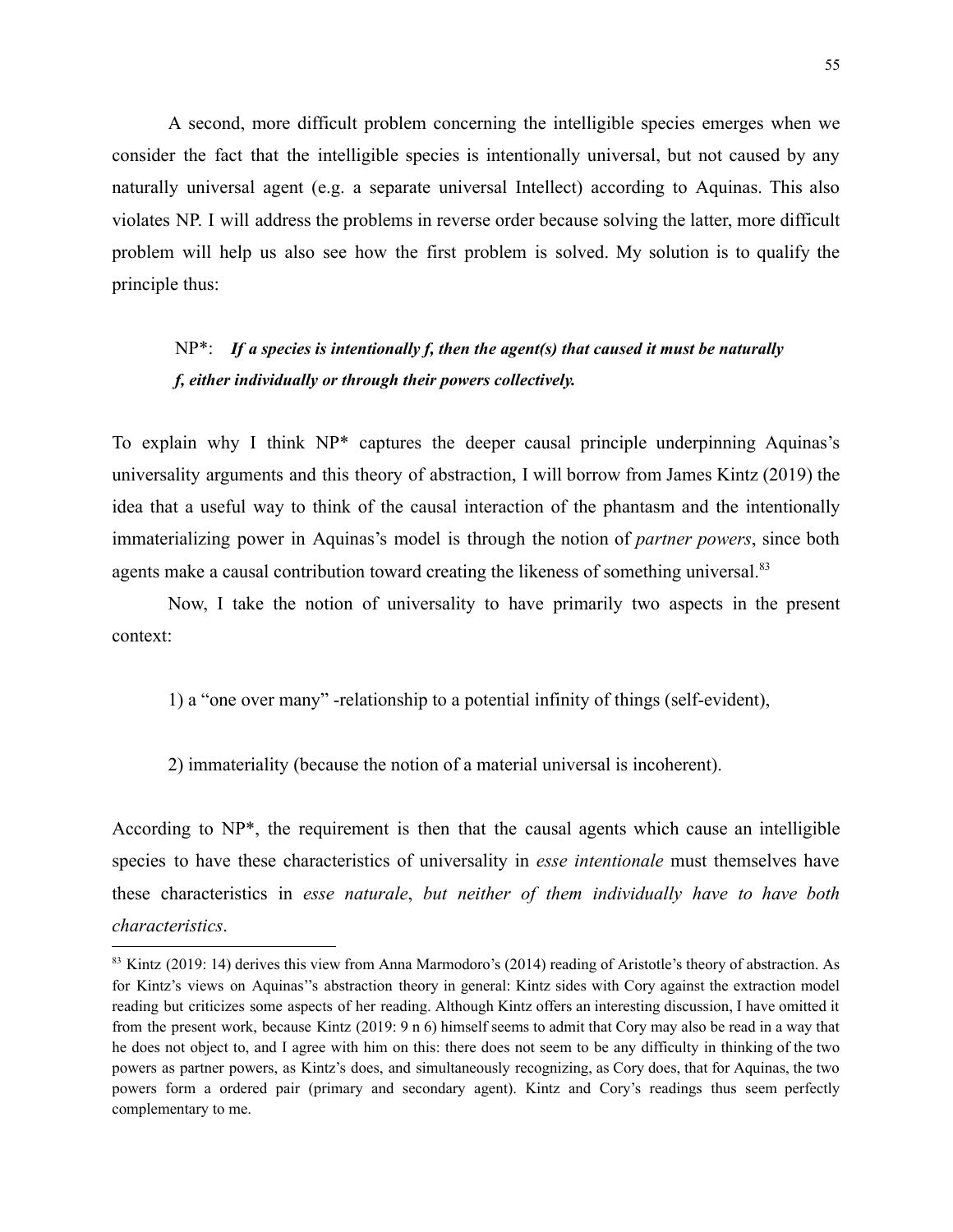In order to fulfill this condition, the intentionally immaterializing power provides "one half" of universality to the intelligible species, namely intentional immateriality, and only on the condition that it is naturally immaterial, per NP\*. The phantasm contributes "the other half" of universality, namely a potentially intelligible universal essence capable of being shared by a potential infinity of things.

When it comes to the phantasm, we must remember Aquinas's view that external agents (light and the material substances in our external environment) relate to the imagination as sufficient agents (although the co-operation of the inner senses is also required).<sup>84</sup> Thus, strictly speaking, the potentially intelligible universal essence capable of being shared by a potential infinity of things is really contributed by the external material substance itself (although it is already intentionalized before even reaching the eye, when the primary agent, light, acts on it, and creates a species *in medio*). Thus, the intentionally material mode of representation of the phantasm is made possible by the naturally material substances acting on the senses. Therefore, there turn out to be two conditions for having intentional universality "for free" (i.e. without Averroistic consequences), and without violating NP\*:

1) the species that is intentionally immaterialized is the intentional likeness of a naturally material *singular* agent (since it represents that agent's essence which, although it only exists naturally in concrete individuals, is capable of being shared by a potential infinity of things, and thus has the right kind of "one over many" -relation)

2) the species that is intentionally immaterialized is the intentional likeness of a naturally immaterial *singular* agent (since it represents the essence purified from individuating material conditions, i.e. immaterially).

Only the combination of 1) a naturally material agent (with the co-operation of the inner senses) and 2) a naturally immaterial agent gets us the right result while simultaneously respecting  $NP^*$ . because only these two types of singular agents have the appropriate causal powers collectively to create an intentionally universal species. Even multiple naturally material agents acting collectively could not secure the second condition without violating NP\*, since none of them

<sup>84</sup> *QQ* 8.2.1 co, as discussed in 2.3.1.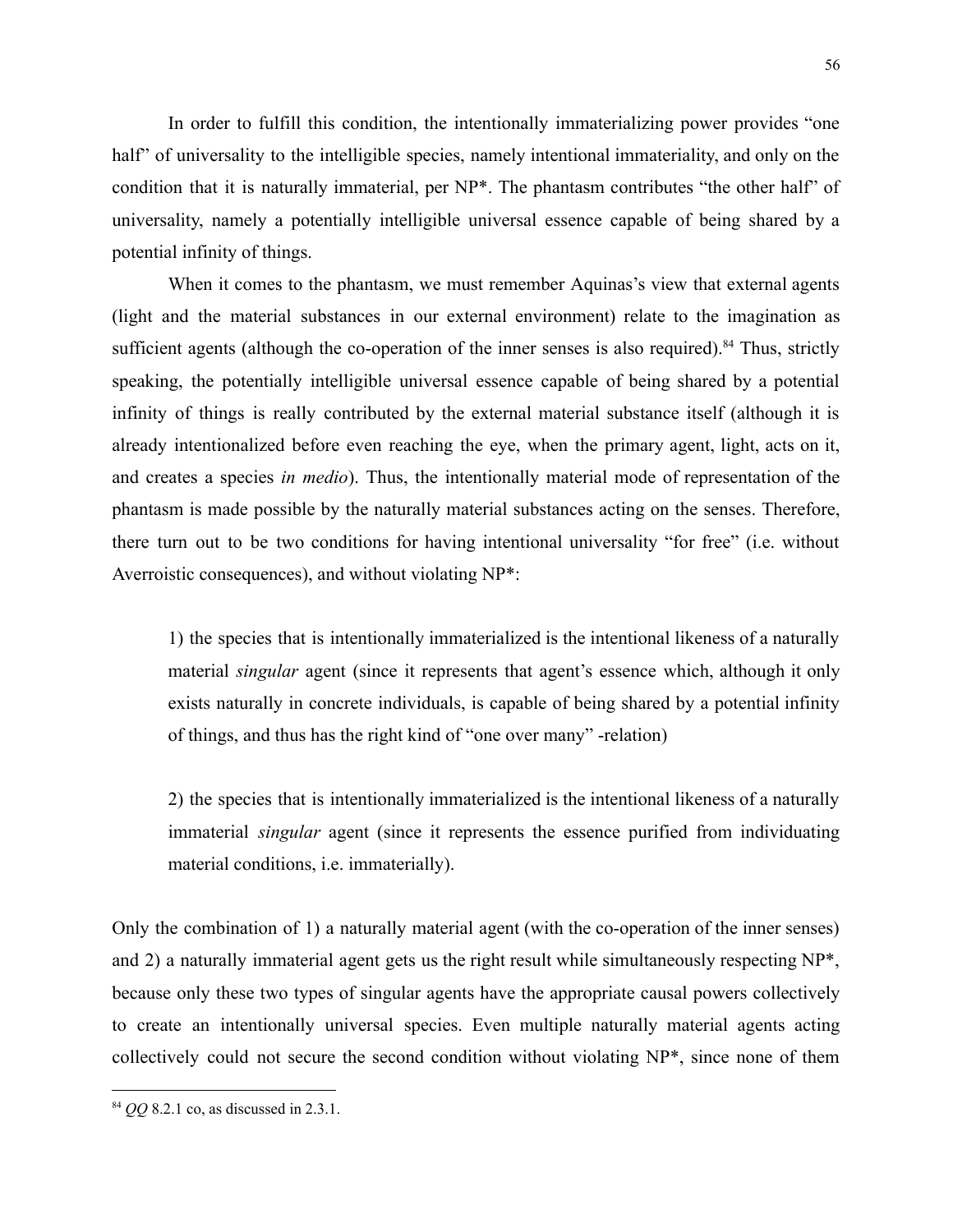have any immateriality to contribute, and thus one aspect of the intentional universality of the intelligible species (its intentional immateriality) would bet left unexplained per NP\*.<sup>85</sup>

This solution avoids the Averroistic consequences of the naïve NP and simultaneously grants us CA3: the second condition can be fulfilled only by a naturally immaterial power, so we now know that *some naturally immaterial power* is involved in abstracting the intelligible species. As for the problem of the golden mountain, it can be solved straightforwardly by applying the same reasoning: although there is no golden mountain in *esse naturale*, there must be some gold and some mountain in *esse naturale* in which the phantasm of a golden mountain has a causal origin. Thus, NP<sup>\*</sup> is not violated by that example either.

Once CA3 is secured, we have already bypassed the content fallacy objection. If I am right, we have successfully proceeded from claims about the intentional immateriality of the intelligible species to a claim about the natural immateriality of the agent that intentionally immaterializes it without fallacious inferences, *ad hoc* moves, or adding anything new to Aquinas's philosophical framework. But we have not yet identified that power with any power of the human soul. At this stage, CA becomes an argument by elimination. There are only four types of possible candidates for the job of a naturally immaterial power (or a substance with that power) to intentionally immaterialize: 1) a separate universal Intellect shared by all human beings, 2) God, 3) an angel, 4) the human intellect itself. If we are allowed to eliminate the first three, then we are entitled to CA4.

Aquinas's polemic against Option 1 is of course one of the most famous moments in 13th century philosophy, but an adequate treatment of the topic is outside the bounds of this work.<sup>86</sup> I will only mention one of the arguments Aquinas uses against the position, the famous *"this man understands" argument*. He argues that if Option 1 were correct, we could not say that

"this individual man understands; for we would never raise a question about the intellect unless we understood; and when we do raise a question about the intellect, we do not ask about any other principle than that by which we understand." (*DU* III.62, trans. Zedler (1968: 49)

 $85$  I take it that immateriality is irreducible in the sense that no combination of several material things (e.g. several phantasms) could create it.

<sup>86</sup> For discussions of the controversy and Aquinas's uncharacteristically polemical work *On the Unity of the Intellect Against the Averroists* (*De unitate intellectus contra Averroistas*), see e.g. Zedler 1968: 1–20, Mahoney 1974, 1982; Dales 1995, Bryson 2007, Marenbon 2007.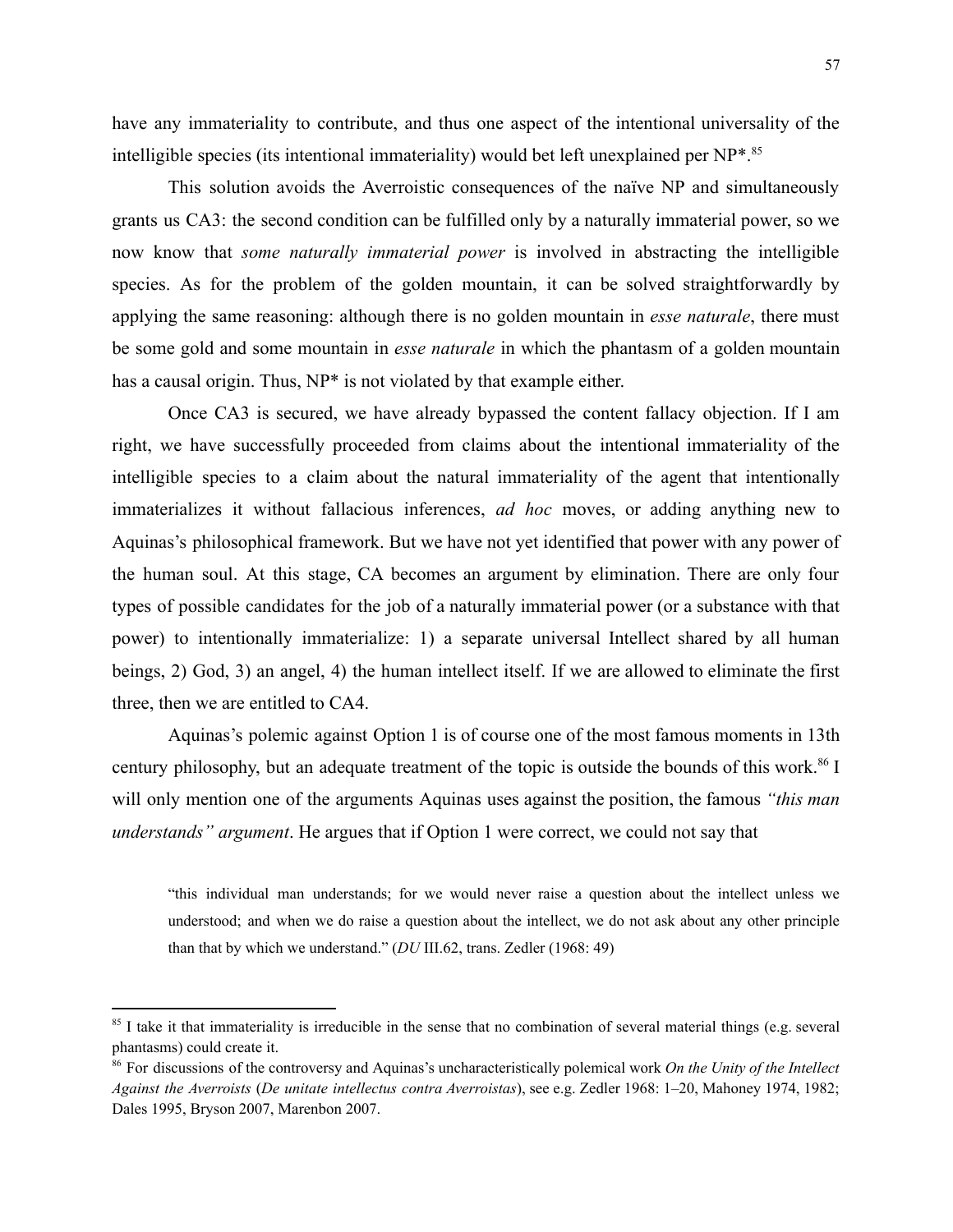Whatever we think about the adequacy of this or the many other arguments Aquinas offers against the view that all human beings share one universal Intellect (sometimes known as *monopsychism*), I take it that critics of Aquinas's universality arguments (e.g. Novak (1987) and Pasnau (1998)), or other potential scholarly critics, are willing to give Aquinas the premise that it really is the individual human being (or human soul) that thinks and understands, and thus it is something we can accept as part of the proper context of the arguments. Thus, we can reject Option 1.

Options 2 and 3 correspond to versions of what is loosely called *divine illumination theory*, which Pasnau (2020: Sec. 1) refers to as "the oldest and most influential alternative to naturalism in the areas of mind and knowledge." Although divine illumination does have an impressive philosophical pedigree, the version of it under consideration would have the same consequence for Aquinas as monopsychism, i.e. if God or an angel were the active principle of abstractive intellectual cognition, then it would be God or the angel who thinks and not the individual human being (or soul).<sup>87</sup> Therefore, Options 2 and 3 can also be rejected in the present context, which leaves us to conclude that the naturally immaterial power we are looking for is nothing external or extrinsic to the human intellect. This power cannot be the possible intellect, since it would be incoherent to say that the same power is active and passive in the same act of abstraction and in the same respect. Therefore, the active naturally immaterial causal principle of abstraction must be some other power of the human intellect, and that power is what Aquinas calls the agent intellect.

<sup>87</sup> According to Pasnau (2020: Section 5), Aquinas subscribes to a weak variant of divine illumination theory. Whether this is a correct interpretation or not, this weak variant of divine illumination does not compete with Aquinas's model of abstraction (and I am not aware of anyone claiming otherwise) and therefore does not threaten the soundness of CA.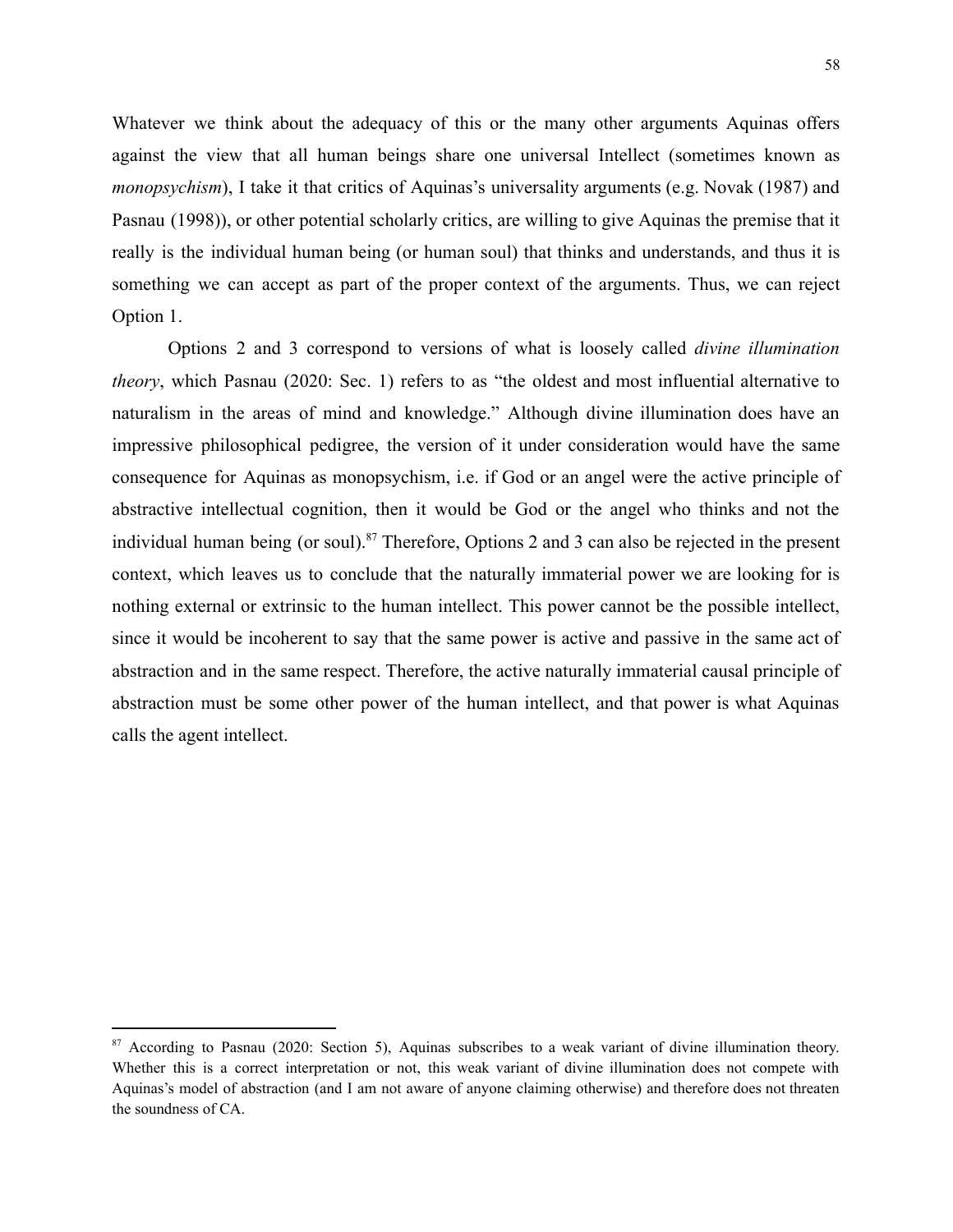#### <span id="page-59-0"></span>**5. Conclusion**

#### <span id="page-59-1"></span>5.1 Dialectical issues

If CA is sound in the context I have presented it, I suppose the next question will be about how I have presented the context. I suspect a critical reader may have started to wonder whether I might be engaging in the following kind of sophistry: by defining the theoretical context how I want, I get to squeeze out the "inevitable" conclusion I want. I wish to assure my reader that if that is what I am doing, it is out of ignorance rather than a deliberate wish to distort any facts about the debates that surround Aquinas's universality arguments.

It is my sincere understanding of the state of those debates (and especially the debate concerning the "content fallacy") that all participants in the debates are ready to give Aquinas as elaborate a theory of cognition as he wants, as long as 1) the natural immateriality of the intellect is not among the assumptions included in the premises of the arguments which are meant to establish that very fact, and 2) that theory of cognition is coherent and genuinely explanatory, at least with regard to those features that must be assumed to secure the desired conclusion.

The second requirement reflects the fact that an argument for the immateriality of the intellect that requires appealing to an incoherent set of premises or an explanatorily worthless theory of cognition is a worthless argument. I take abstraction at least to be a relevant causal model that must be coherent and of explanatory value for CA to not rely on an incoherent or worthless theory. I will say something about that in 5.2.

As for the first requirement, circularity could occur in several ways: firstly, an assumption I have given could simply be straightforwardly question-begging, i.e. assuming my own view to be correct. At this point, I will leave that for the reader to judge. Another way would be if I assumed some feature *x* of Aquinas's model of human intellectual cognition in the premises of CA, and the only reason that Aquinas insists that *x* be part of the model would be because the human intellect must be immaterial. At least two features might be pointed out as candidates for being *x*: 1) the necessarily universal mode of human intellectual cognition, and 2) the necessarily singular mode of sense cognition, which explains the need for an active, abstractive intentionally universalizing intellectual power.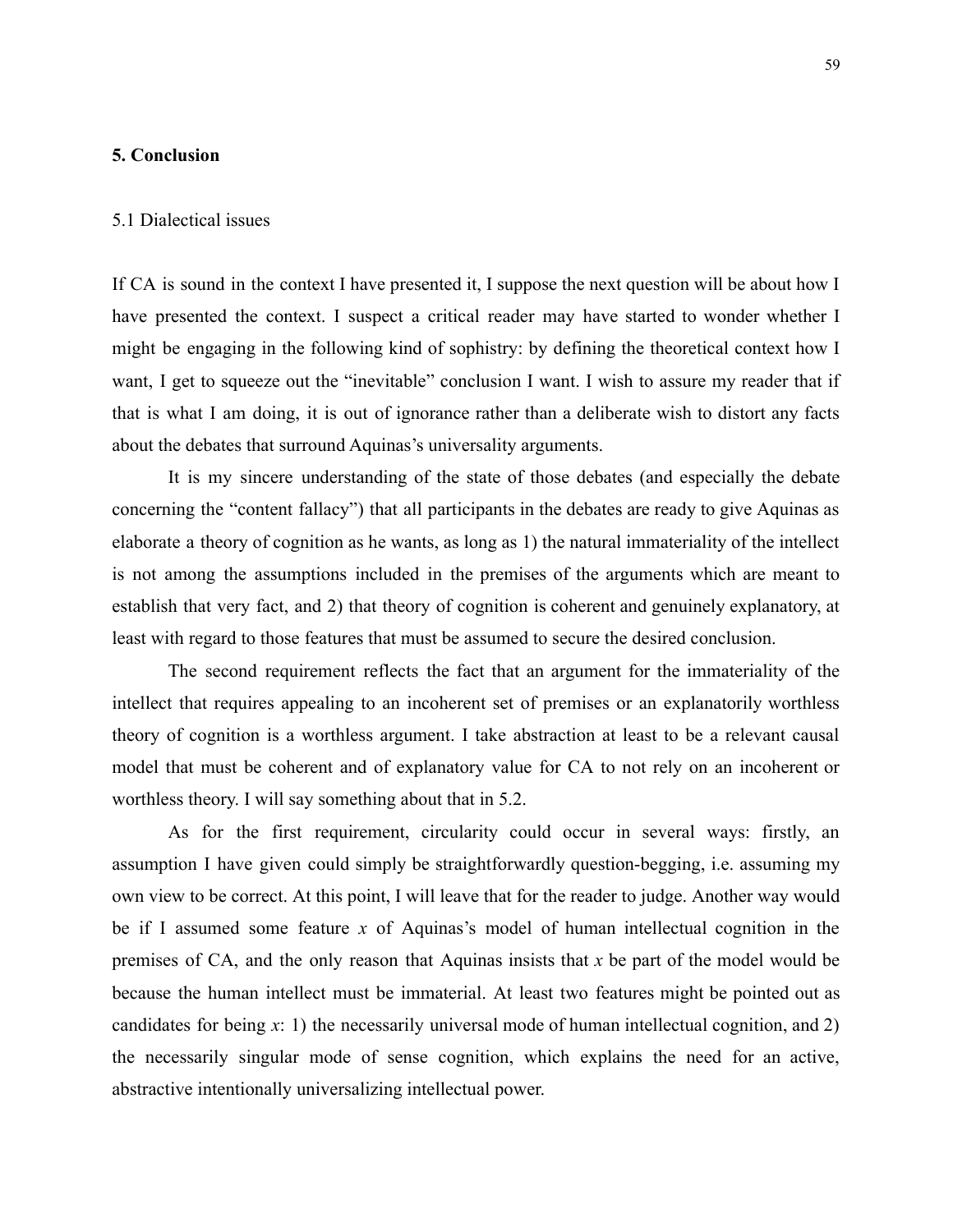To 1): I am not sure if it would be question-begging, in this context, to assume that the human intellect only cognizes universals, but in any case this is not an assumption I insist on. In the context of the universality arguments it suffices to accept that *some* intellectual cognition is like that.

To 2): it seems that the connection between intentional immateriality and intentional universality is motivated by other considerations than the immateriality of the intellect.<sup>88</sup> Still, one might wonder if Aquinas's insistence on the insufficiency of a sense power to cognize universally is question-begging. In fact, John Buridan would bring up precisely this point in the first half of the 14th century, in his *Questiones De Anima* (3.3): a thirsty horse does not desire this water or that water but water in general (see Pluta 2002 and Wood 2019: 239). Why, therefore, insist that animals with only a sensitive naturally material soul cannot cognize universals? If such animals could do that, then human beings might be such animals as well, since the ability to cognize universally is the supposed difference between the intellect and senses.

Although I critique Adam Wood's (2019: 239–254) suggestion for overcoming the content fallacy in 3.4, I think he hits the right mark with his characterization of Aquinas's understanding of the universal mode of cognition as necessarily intentionally/semantically determinate.<sup>89</sup> Let us consider the difference between an image or phantasm of a circle and an

<sup>88</sup> Intentional universality requires intentional immateriality because an intentionally material universal would represent the object of cognition as simultaneously singular and universal in the same respect, which would seem to result in an obliteration of the whole singular-universal distinction. When I look at a cup, I can of course cognize it *as* singular or *as* universal depending on how I want to consider it, and perhaps I can even do both at the same time, but these are still distinct aspects of the cognitive act. An intentionally material universal would represent in the way that denied the distinctness of these aspects and Aquinas's qualification "*sed tamen cum conditionibus materialibus*" would become meaningless. If a critical reader of mine insisted on disagreeing with me on this, I would at least have shown that CA is sound in a *non-trivial* context, since having to take the disagreement to such a fundamental level shows that Aquinas would have good reasons to consider CA sound in his context.

<sup>&</sup>lt;sup>89</sup> The is danger of confusing this with another diametrically opposed sense of determinacy used by Cory (2015a): the human intelligible species in *in*determinate insofar as it is not determined to represent any one individual, whereas the phantasm is determinate because it represents one individual rather than another and is thus "determined" to represent it. However, if we combine Cory's sense of determinacy with Wood's sense, we must also say that while the phantasm is "determined" (in a loose sense) to one individual rather than another (in contrast to the precise negative sense in which a human intelligible species is not determined to represent one individual rather than another), the phantasm still represents that individual vaguely to some extent. Firstly, because reality is far too complex for our limited sense powers to adequately cognize in all its complexity, and secondly, because any image or other sensory representation is indeterminate (in a precise sense) with regard to what it is a universal of. For instance, an image of a red circle does not determinately represent only either of its universal aspects, *circularity* or *redness*, whereas the concept of *circularity* or *redness*, which we can intellectually cognize (with), represents only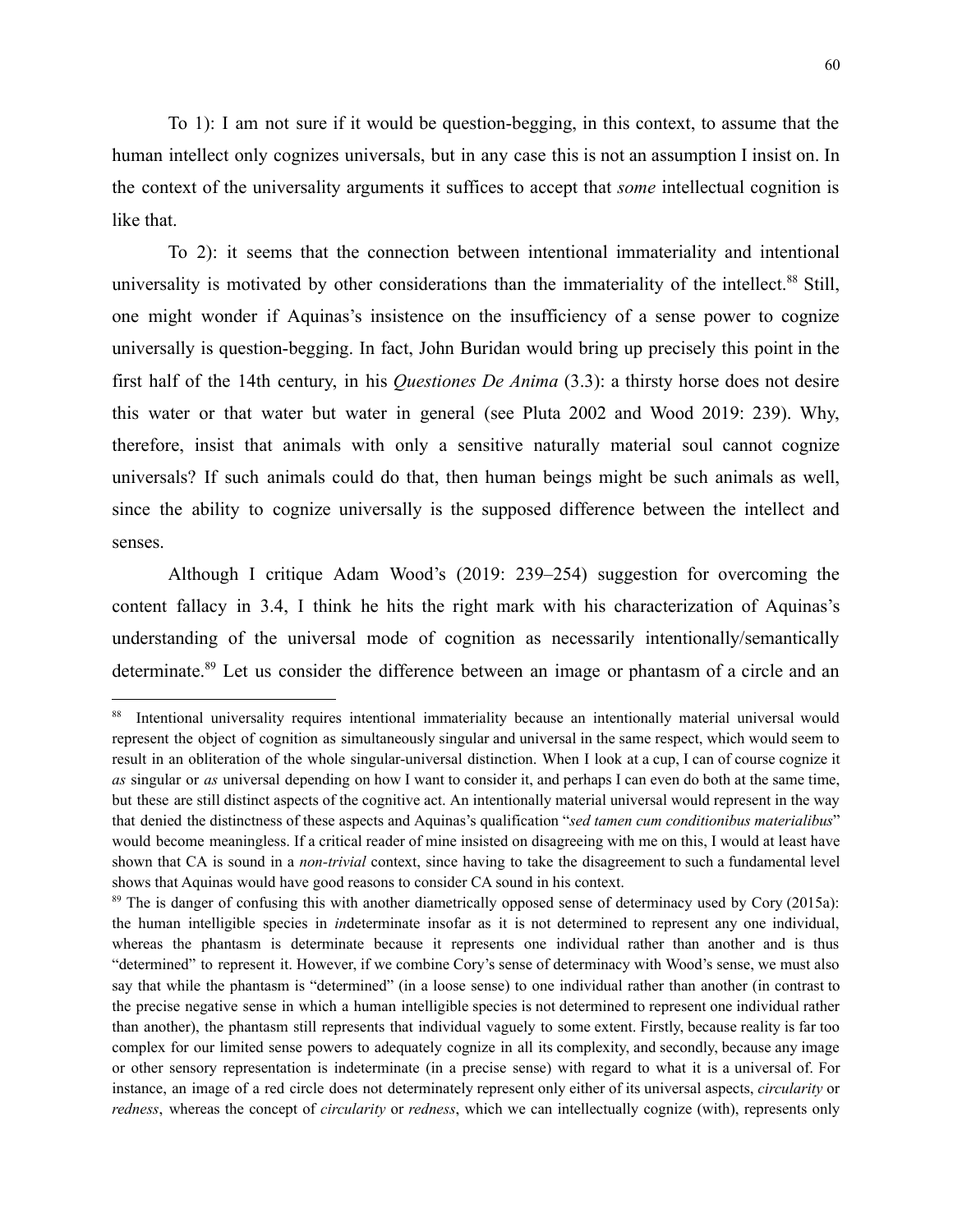intelligible species (or a concept, if you will) of a circle. Any image (mental or otherwise) is vague and inexact to some extent since there are no perfect circles in nature nor in our mental images. The intelligible species or concept or definition of a circle (or any intellectually cognized circle) is perfectly circular however (because that is what our idea of a circle is). While being vague, an image of a circle is simultaneously of a particular kind of circle: red, black-and-white, bluish-greenish-orangish, or however vague you like. It is still a particular kind of circle, not equally well representative of all circles as the concept of a circle is. Therefore, the intelligible species of a circle has "nobler" qualities compared to an image or phantasm: it can be both more general (its universal aspect) and more precise (its determinate aspect) simultaneously. Because of the nobler qualities of the intelligible species, it is fit for being the kind of thing involved in universal judgments, discursive reasoning, mathematical thinking and so on.<sup>90</sup> This, I think, motivates the explanatory gap between the senses and the intellect sufficiently, so that we can say that Aquinas has at least some kind of principled reasons for insisting on the need for an *active* abstractive power to intervene for the "content" of the phantasm to become universalized in the intelligible species. $91$ 

#### <span id="page-61-0"></span>5.2 Interpretive issues

When Robert Pasnau (1998) brought the "content fallacy" to the attention of a wider audience, he wrote: "I hope someone will find such a premise [i.e. a premise that will explain why Aquinas isn't committing the "content fallacy"] and acquit Aquinas of all charges. But I have been unable to find any such premise or premises." (Ibid.: 194, bracketed words are mine) Ten years later, in a 2008 addendum, he wrote: "When I published this paper, I expected there to be someone out there who could show me how to defend Aquinas against this seemingly

what it is a concept of. And thirdly, neither does the image represent *circularity* perfectly, because there are no perfect circles in material reality (except perhaps if spacetime points are actually fundamental, as David Lewis (1986: 76) holds, and at least one set of set of spacetime points equidistant from a some point constitutes some real being).

<sup>90</sup> See e.g. *DEE* 3.91–99.

<sup>&</sup>lt;sup>91</sup> See Feser 2013 for an extensive discussion on the differences between concepts and images and for some parallels between Aquinas, the Thomistic commentary tradition and Descartes. Also see Kintz 2019: 14–15 on why an *active* intellectual power is required.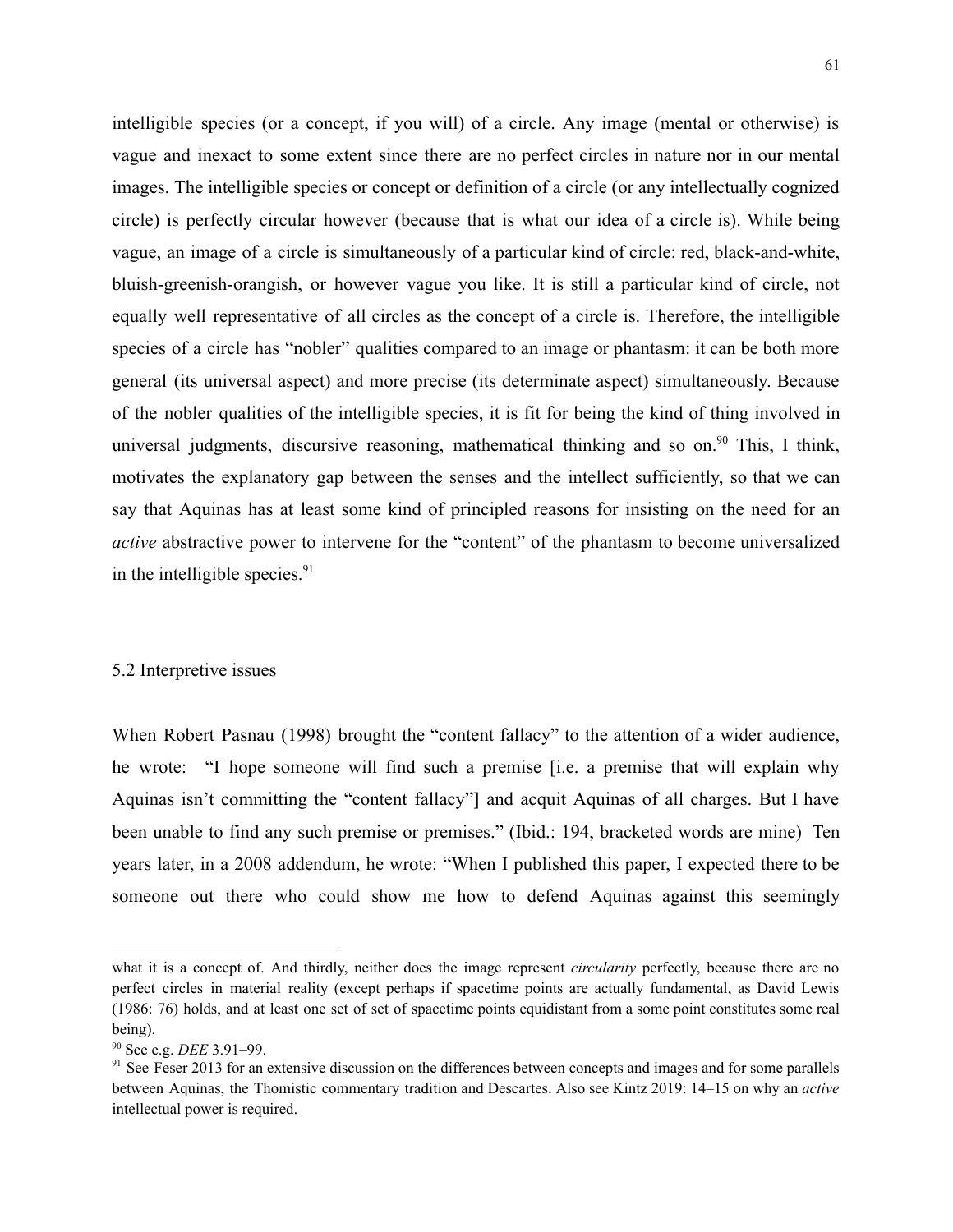devastating objection. It was when I realized there was no one out there who could do this that my philosophical adolescence was over." (Ibid.)

Whether I have successfully defended Aquinas against the content fallacy objection depends on whether Aquinas's reasoning in the universality arguments is based not only on representational but also on causal considerations. However, even if Aquinas argues purely on representational considerations, and never did intend to make the kind of causal universality argument (CA) I suggest, it is an argument that Aquinas *could have made coherently* without adding anything new to his philosophy, although presenting it in a dialectically satisfying form requires one to draw premises from various aspects of his framework.

I have presented CA as a deductive argument to remain in keeping with Aquinas's view that the immateriality of any intellectual substance can be demonstrated. Therefore, I believe CA stands or falls depending on the truth of all its individual premises and the validity of the deductive inferences employed. The justification I have provided for each of the premises is derived from what I sincerely take to be mostly uncontroversial readings of various aspects of Aquinas's general ontological framework, his philosophical theology, his philosophical angelology, as well as his theory of cognition.

However, two very specific interpretive theses are crucial for my treatment of the universality arguments, and these readings, although they might be controversial, should not be so in my opinion. The first reading concerns the specific way I present the overlap of various modes of being (natural, intentional, material, immaterial, singular, universal) in Aquinas's cognition theory. I have adopted the general idea of this reading from Pasnau's (1997) *orthogonality thesis*:

"[T]he problem is how the intelligible species of an angel differs from the angel itself. Aquinas explains that when one apprehends the essence of an angel one receives a species that exists intentionally, not naturally. But that species, the intentionally existing form of the angel, is plainly no less physical than the naturally existing form of the angel (i.e., the angel itself). What this shows, Aquinas points out, is that *the intentional-natural distinction is orthogonal to the physical-nonphysical distinction*." (Ibid.: 38, emphases mine)

Pasnau then goes on to quote the same passage (*ST* Ia.56.2 ad 3) that I quoted in 2.2 to make the same point that I have made. To my mind, Aquinas's view in the text could not be clearer: angels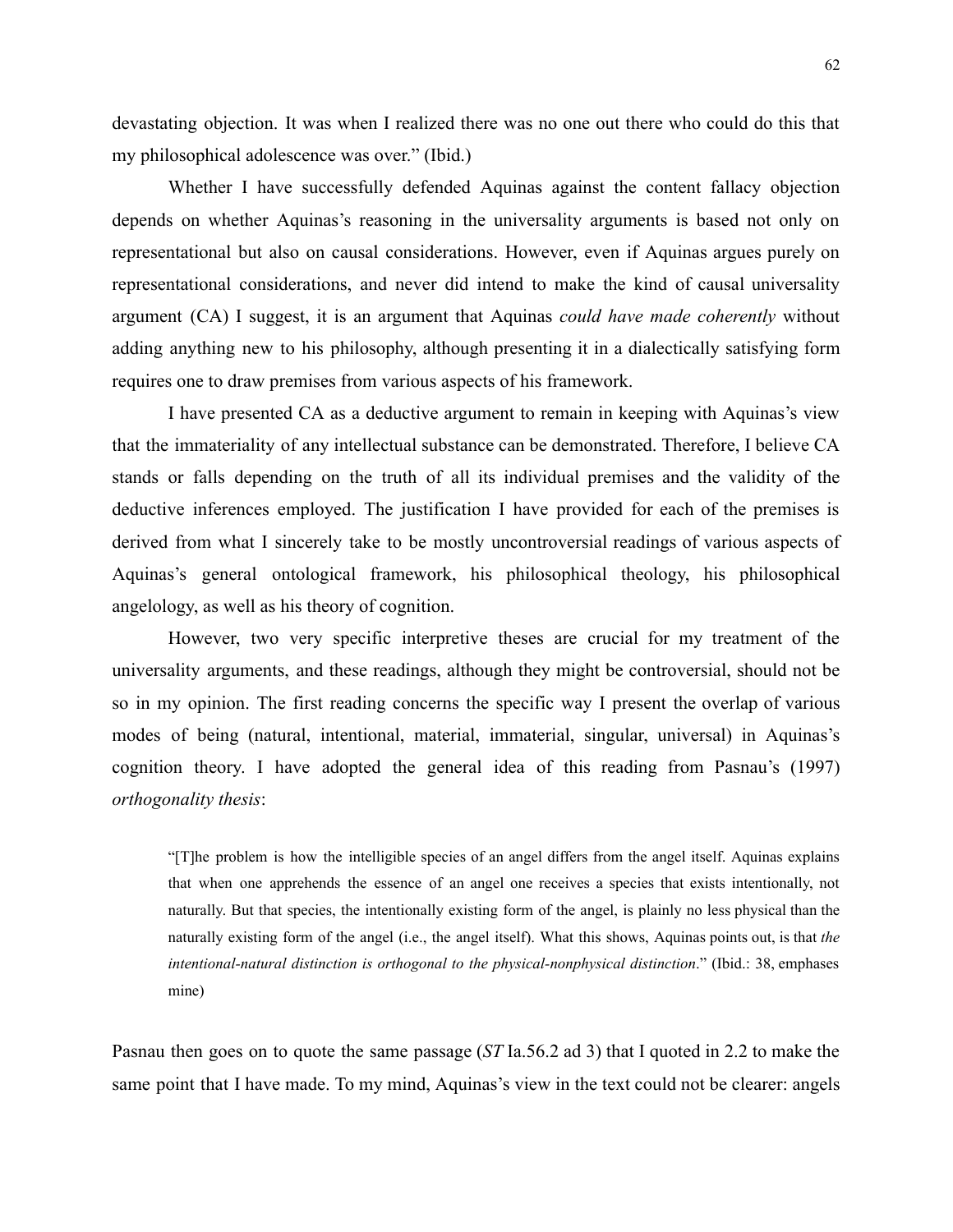themselves have both natural and immaterial being, whereas the intelligible species of the angel has only intentionally immaterial being *qua* representing form. However, *qua* accident inhering in a substance, it is a naturally immaterial form. Therefore, Aquinas's modes of being have the overlapping nature I describe in 2.2. However, there are further controversies regarding Aquinas's theory of cognitive representation that I have not addressed. For example, it is not entirely clear what cognitive representation *is* for Aquinas (see Brower and Brower-Toland 2008 for a review of the debate) or whether he has a unified notion of cognition in the first place.<sup>92</sup> In any case, I have attempted to treat SA, MA and CA in a way that is neutral between the many interpretive controversies surrounding Aquinas's cognition theory and philosophy in general. If I have favored one interpretation over another – or gone against all of them somehow – and I have not been transparent about it, I have not done so deliberately.

The second interpretive thesis someone might consider controversial but is crucial to the soundness of CA especially, can be found in Therese Cory's (2015a, b) "active principle model" reading of Aquinas's abstraction theory. The "active principle model" stands in contrast to the more usual "extraction model" reading, which has serious problems that make Aquinas's abstraction theory look incoherent and non-explanatory. As I have argued in 2.3.3, the "active principle model" solves the theoretical problems of the "extraction model" and makes better sense of Aquinas's characterization of the agent intellect as an "intellectual light." It is therefore the superior interpretation on both systematic and textual grounds.<sup>93</sup> I have nothing substantive to add to those considerations.

In conclusion, then, I hope to have argued adequately for the following thesis: Aquinas's metaphysical model of cognition contains a sound (relative to Aquinas's own theoretical context) deductive universality argument for the natural immateriality of the agent intellect. Aquinas is, in this theoretical context, entitled to the conclusion that the human soul, to which the activity of the agent intellect is most appropriately attributed, is naturally immaterial, and thus a subsistent naturally immaterial (incomplete) substance in its own right. In his theoretical context, then,

 $92$  See Cory 2018 for the view that different intellectual cognizers are so radically different for Aquinas that their modes of cognition cannot be compared univocally. See also Cory 2020 for a re-evaluation and re-division of many of the debates regarding Aquinas's cognition theory.

<sup>&</sup>lt;sup>93</sup> I also employ aspects of James Kintz's (2019) reading of Aquinas's abstraction theory (namely, that the agent intellect and phantasm should be thought of as having partner powers that successfully explain the characteristics of the intentionally universal and immaterial species), but I believe his account and Cory's are compatible, as Kintz (2019: 9 n 6) himself seems to admit despite criticizing (his reading of) some aspects of Cory's view. See note 83.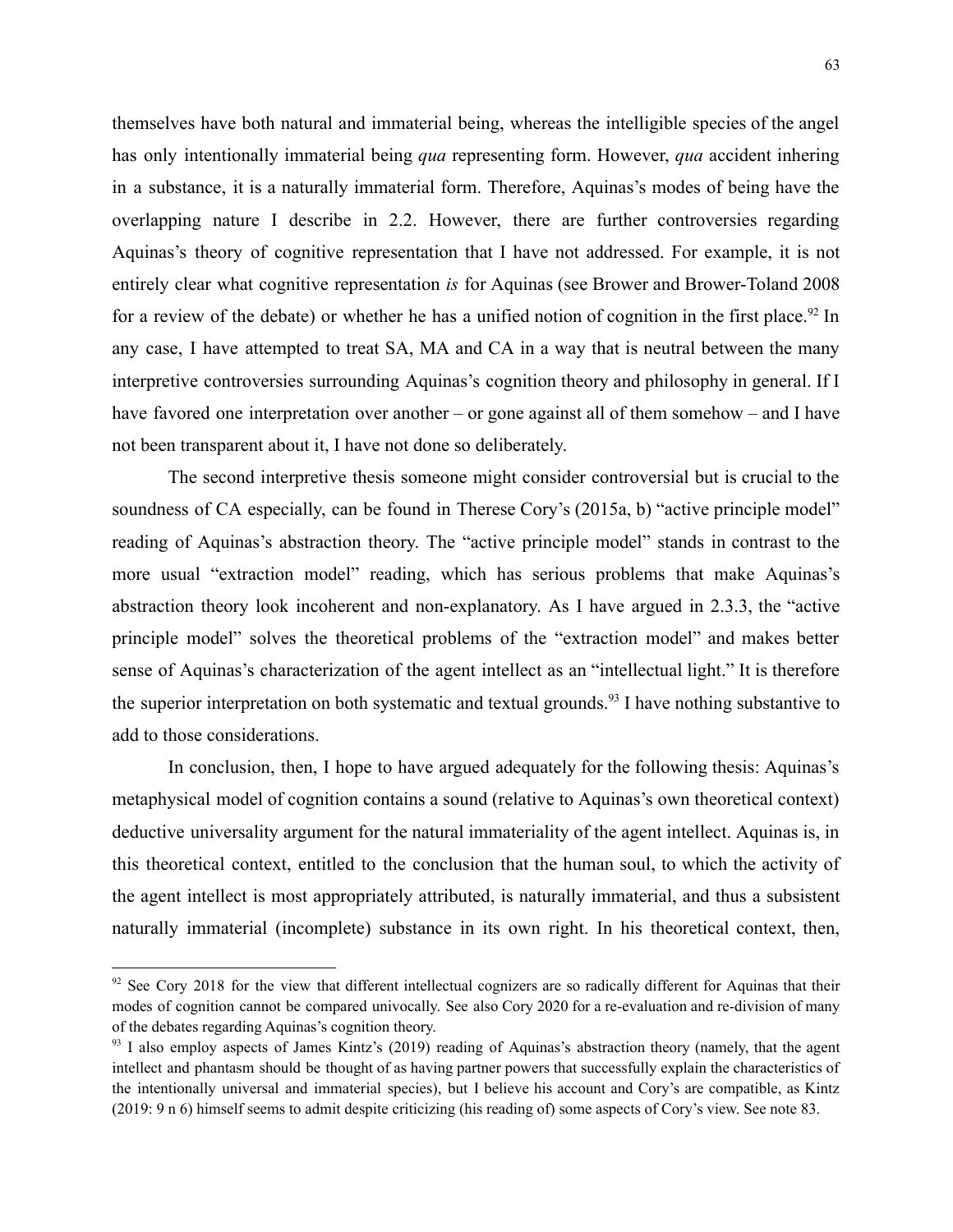Aquinas has a good basis on which to argue for the further claim that the soul is incorruptible, which grounds the yet further claim that the numerically same human being can be resurrected *post mortem*. But all of this requires further elaboration and argumentation that lies outside the bounds of my discussion.<sup>94</sup>

# <span id="page-64-0"></span>**References**

## <span id="page-64-1"></span>**Original works by Aquinas**

| Thomas Aquinas. | (1856). Scriptum super libros Sententiarum magistri Petri<br>Lombardi. Parma.                                                                |
|-----------------|----------------------------------------------------------------------------------------------------------------------------------------------|
|                 | (1882–). Sancti Thomae Aquinatis, Doctoris angelici, opera omnia, iussu<br><i>impensaque Leonis XIII P.M. edita.</i> S.c. de propaganda Fide |
|                 | (1964). In duodecim libros Metaphysicorum Aristotelis expositio. Marietti.                                                                   |

## <span id="page-64-2"></span>**Translations used**

| Aristotle,      | trans. Smith, John Alexander. (1984). <i>De Anima</i> . In Barnes, Jonathan (ed.)<br><i>The Complete Works of Aristotle Vol 1.</i> Princeton University Press.<br>$641 - 692.$ |
|-----------------|--------------------------------------------------------------------------------------------------------------------------------------------------------------------------------|
| Thomas Aquinas, | trans. Rowan, John Patrick. (1949). The Soul (Quaestiones disputatae de<br><i>anima</i> ). B. Herder Book Co.                                                                  |
|                 | trans. Mulligan, Robert W. (1952). Truth: Questiones Disputatae de<br>Veritate. Henry Regnery Company.                                                                         |
|                 | trans. Anderson, James F. (1955–57). On the Truth of the Catholic Faith.<br>Summa Contra Gentiles. Book II. Hanover House.                                                     |

<sup>&</sup>lt;sup>94</sup> On how Aquinas argues from the immateriality of the intellect to the subsistence and incorruptibility of the soul, see Fisher 2017a, 2017b, 2019. On the numerical identity of the original and the resurrected human being, see Fitzpatrick 2017.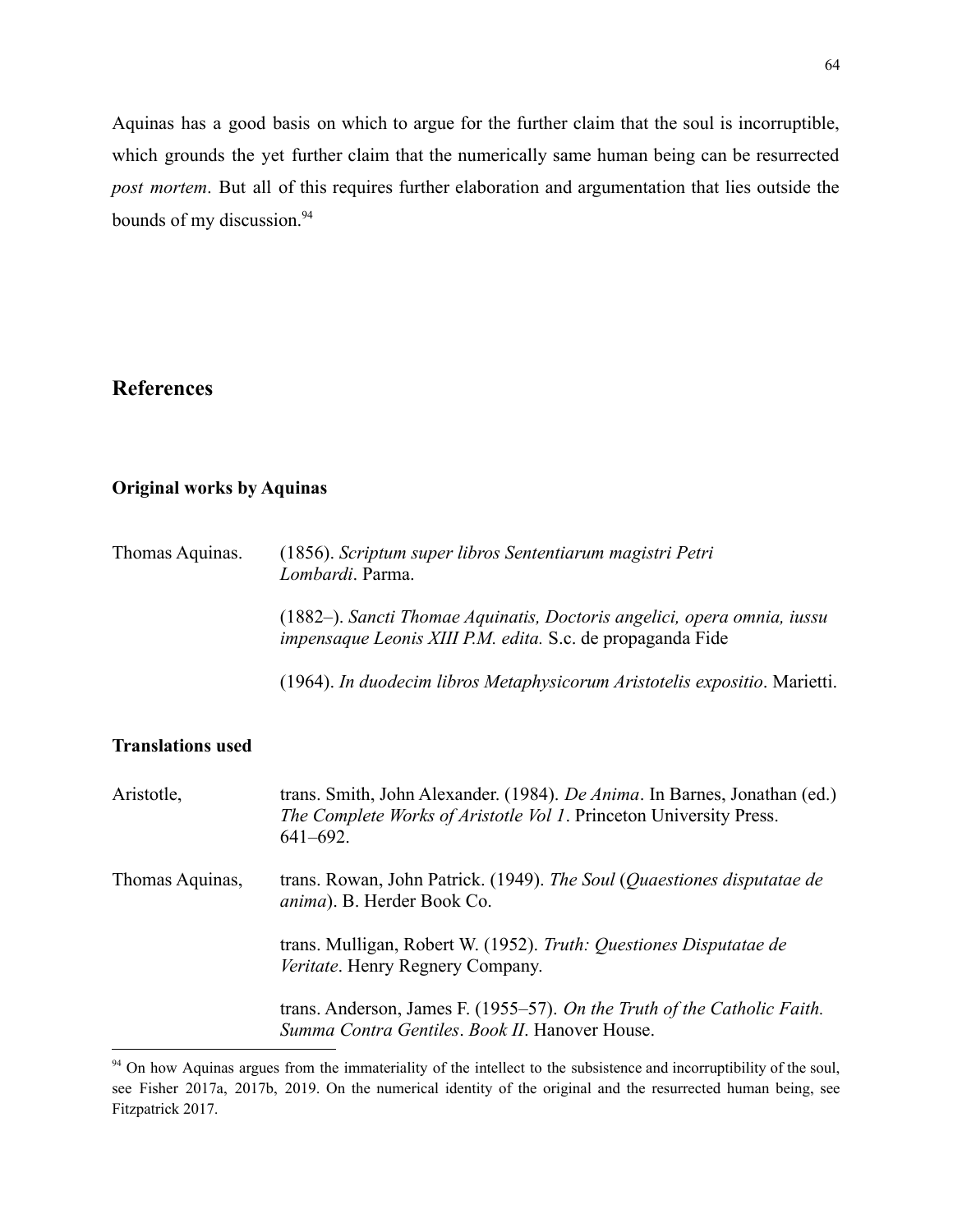trans. Zedler, Beatrice. H. (1968). *On the Unity of the Intellect against the Averroists (De Unitate Intellectus Contra Averroistas). Mediaeval Philosophical Texts in Translation*. Marquette University Press.

trans. Pasnau, Robert. (1999). *A Commentary on Aristotle's De Anima*. Yale University Press.

trans. Pasnau, Robert. (2002). *Treatise on Human Nature. Summa Theologiae* 1A 75-89. Hackett Publishing Company.

trans. Davies, Brian and Nevitt, Turner. (2019). *Thomas Aquinas's Quodlibetal Questions. Quodlibet VIII*. Oxford University Press.

trans. Freddoso, Alfred. *New English Translation of St. Thomas Aquinas's Summa Theologiae (Summa Theologica)*. Available at URL = <<https://www3.nd.edu/~afreddos/summa-translation/TOC.htm>>. Accessed 1st March, 2022.

#### <span id="page-65-0"></span>**Secondary literature**

Ben Ahmed, Fouad and Robert Pasnau. (2021). "Ibn Rushd [Averroes]." In Zalta, Edward N. (ed.) *The Stanford Encyclopedia of Philosophy (Fall 2021 Edition)*. URL = <<https://plato.stanford.edu/archives/fall2021/entries/ibn-rushd/>>.

Blain, Blaise E. (2018). *Thomas Aquinas on How Habits Affect Human Powers and Acts*. Ph.D. Diss. Catholic University of America.

Brower, Jeffrey E. (2014) *Aquinas's Ontology of the Material World. Change, Hylomorphism, and Material Objects*. Oxford University Press.

Brower, Jeffrey E. & Susan Brower-Toland. (2008). "Aquinas on Mental Representation: Concepts and Intentionality." *Philosophical Review* 117: 193–243.

Buechner, Jeff. (2011). "Not Even Computing Machines Can Follow Rules. Kripke's Critique of Functionalism." In Berger, A. (ed.). *Saul Kripke*. Cambridge University Press.

Burgess, John Patton. (2016). "Kripke on Functionalism." *Crítica* 48: 144. 3–18.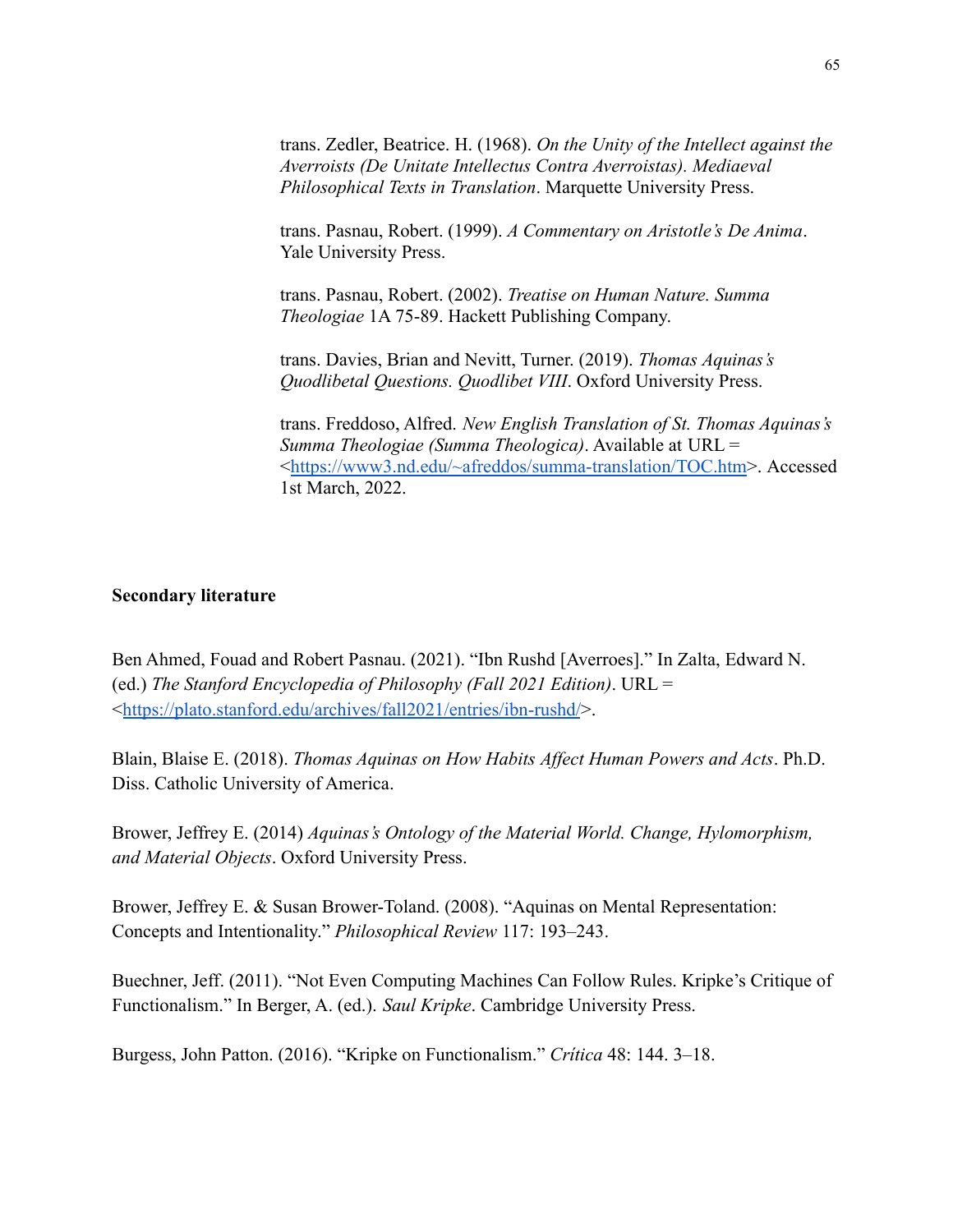Cory, Therese Scarpelli. (2013). *Aquinas on Human Self-Knowledge*. Cambridge University Press.

Cory, Therese Scarpelli. (2015a). "Rethinking Abstractionism: Aquinas's Intellectual Light and Some Arabic Sources." *Journal of the History of Philosophy* 53: 607–646.

Cory, Therese Scarpelli (2015b). "Averroes and Aquinas on the Agent Intellect's Causation of Intelligibles." *Recherches de Theologie et Philosophie Medievales* 82:1–60

Cory, Therese Scarpelli. (2017). "Knowing as Being? A Metaphysical Reading of the Identity of Intellect and Intelligibles in Aquinas." *American Catholic Philosophical Quarterly* 91: 333–351.

Cory, Therese Scarpelli. (2018). "Non-Embodied Modes of Knowing in Aquinas: Different Universals, Different Intelligible Species, Different Intellects." *Faith and Philosophy* 35: 417–446.

Cory, Therese Scarpelli. (2020). "Aquinas's Intelligible Species as Formal Constituents." *Documenti e studi sulla tradizione filosofica medievale* 31: 261–309.

Cross, Richard. (2016). "Jeffrey E. Brower: Aquinas's Ontology of the Material World: Change, Hylomorphism, and Material Objects." *Notre Dame Philosophical Reviews*. URL = <[https://ndpr.nd.edu/reviews/aquinass-ontology-of-the-material-world-change-hylomorphism-an](https://ndpr.nd.edu/reviews/aquinass-ontology-of-the-material-world-change-hylomorphism-and-material-objects/) [d-material-objects/>](https://ndpr.nd.edu/reviews/aquinass-ontology-of-the-material-world-change-hylomorphism-and-material-objects/). Accessed February 24, 2022.

Dales, Richard C. (1995). *The Problem of the Rational Soul in the Thirteenth Century*. Brill.

Davidson, Herbert Alan. (1992). *Alfarabi, Avicenna, and Averroes on Intellect: Their Cosmologies, Theories of the Active Intellect, and Theories of Human Intellect*. Oxford University Press.

Feser, Edward. (2013). "Kripke, Ross, and the Immaterial Aspects of Thought." *American Catholic Philosophical Quarterly* 87: 1–32.

Fisher, Kendal Ann. (2017a). *Thomas Aquinas on the Metaphysical Nature of the Rational Soul and its Union with the Body*. Ph.D. Diss. Syracuse University.

Fisher, Kendal Ann. (2017b). "Thomas Aquinas on Hylomorphism and the In-Act Principle." *British Journal for the History of Philosophy* 25: 1053–1072.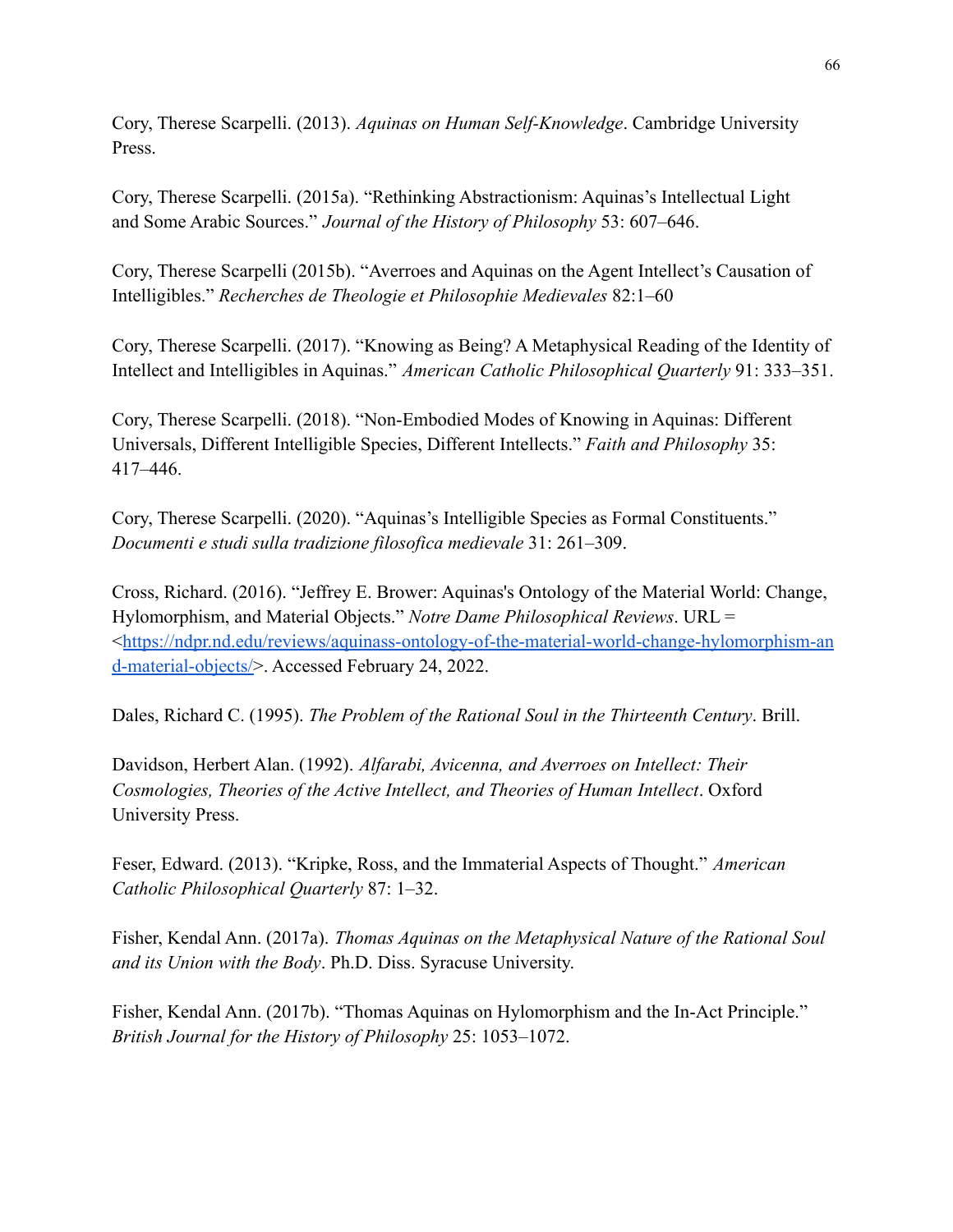Fisher, Kendall Ann. (2019). "Operation and Actuality in St. Thomas Aquinas's Argument for the Subsistence of the Rational Soul." *The Thomist* 83: 185–211.

Fitzpatrick, Antonia. (2017). *Thomas Aquinas on Bodily Identity*. Oxford University Press.

Foster, David Ruel. (1991). "Aquinas on the Immateriality of the Intellect." *The Thomist* 55: 415–38.

Geach, Peter. (1957). *Mental Acts: Their Content and Their Objects*. Routledge.

Gutas, Dimitri. (2016). "Ibn Sina [Avicenna]." In Zalta, Edward N. (ed.) *The Stanford Encyclopedia of Philosophy (Fall 2016 Edition)*. URL = <<https://plato.stanford.edu/archives/fall2016/entries/ibn-sina/>>.

Haldane, John Joseph. (2006). "The Metaphysics of Intellect(ion)." *Proceedings of the American Catholic Philosophical Association* 80: 39–55.

Kenny, Anthony. (1993). *Aquinas on Mind*. Routledge.

King, Peter. (2007). "Why Isn't the Mind-Body Problem Medieval?" In Lagerlund, Henrik (ed.) *Forming the Mind: Essays on the Internal Senses and the Mind/Body Problem. Studies in the History of Philosophy of Mind Vol. 5*. Springer. 187–205.

Kintz, James S. (2019). "The Illuminative Function of the Agent Intellect." *British Journal for the History of Philosophy* 27: 3–22.

Klima, Gyula. (2001a). "Aquinas's Proofs of the Immateriality of the Intellect from the Universality of Human Thought." *Proceedings of the Society for Medieval Logic and Metaphysics* 1: 19–28.

Klima, Gyula. (2001b). "A Reply to Bob Pasnau on Aquinas's Proofs for the Immateriality of the Intellect." *Proceedings of the Society for Medieval Logic and Metaphysics* 1: 37–44.

Klima, Gyula. (2009). "Aquinas on the Materiality of the Human Soul and the Immateriality of the Human Intellect." *Philosophical Investigations 32*: 163–182.

Klima, Gyula. (2013). "Three Myths of Intentionality Versus Some Medieval Philosophers." *International Journal of Philosophical Studies* 21:3. 359–376.

Koslicki, Kathrin. (2008). *The Structure of Objects*. Oxford University Press.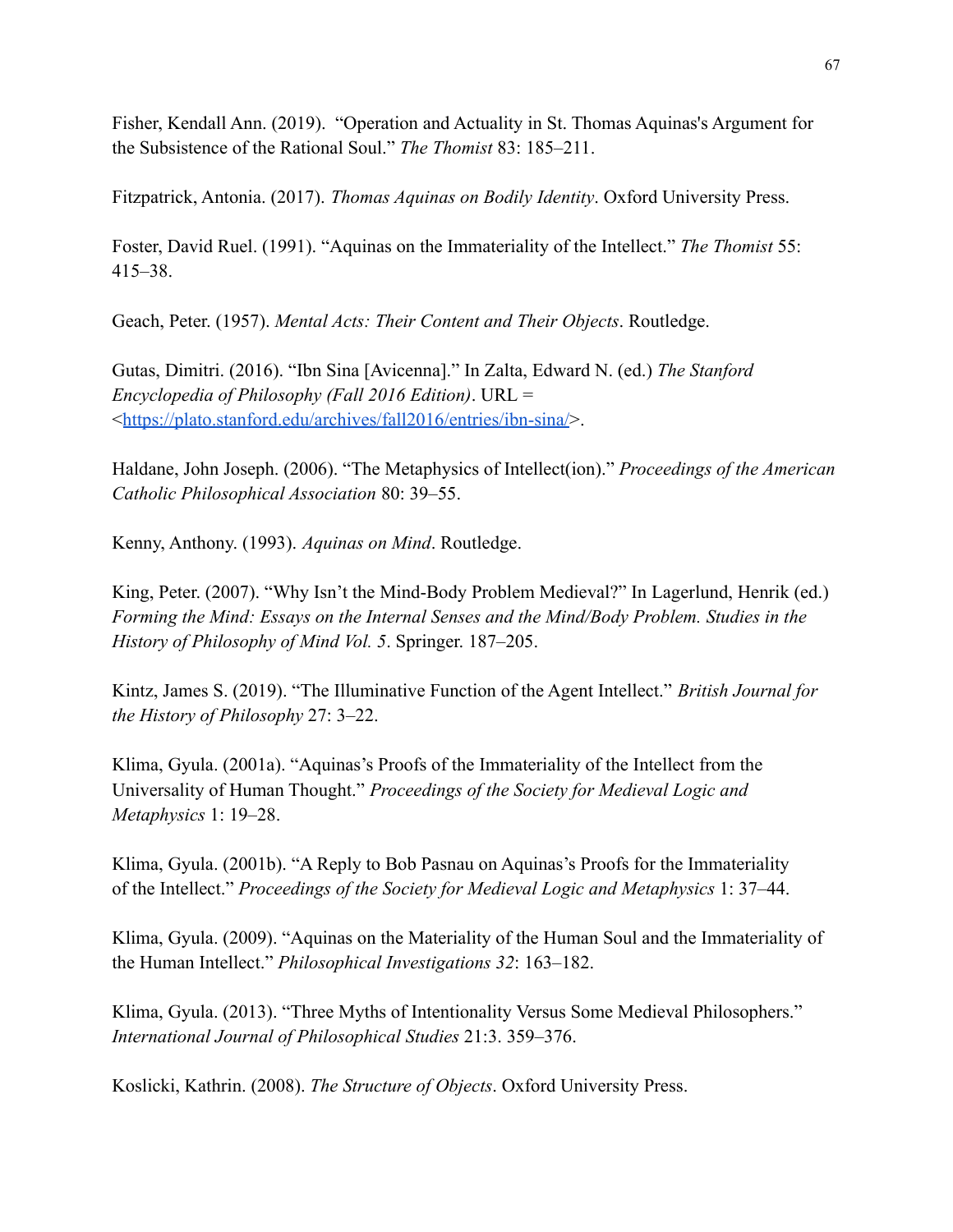Kretzmann, Norman. (1993). "Philosophy of Mind." In Kretzmann, N. and Stump, E. (eds.) *The Cambridge Companion to Aquinas*. Cambridge University Press, 128–59.

Kretzmann, Norman. (1999). *The Metaphysics of Creation: Aquinas's Natural Theology in Summa Contra Gentiles II*. Clarendon Press.

Kripke, Saul Aaron. (1982). *Wittgenstein on Rules and Private Language*. Harvard University Press.

Kripke, Saul Aaron. (Manuscript). "Lessons on Functionalism and Automata."

Lewis, David Kellogg. (1986). *On the Plurality of Worlds*. Blackwell.

Longeway, John. (2021). "Medieval Theories of Demonstration." In Zalta, Edward N. (ed.) *The Stanford Encyclopedia of Philosophy (Spring 2021 Edition)*. URL = <[https://plato.stanford.edu/archives/spr2021/entries/demonstration-medieval/>](https://plato.stanford.edu/archives/spr2021/entries/demonstration-medieval/).

Mahoney, Edward P. (1974). "Saint Thomas and Siger of Brabant Revisited." *Review of Metaphysics* 27: 3. 531–553

Mahoney, Edward P. (1982). "Sense, intellect, and imagination in Albert, Thomas, and Siger." In Kretzman, N.; Kenny, A.; Pinborg, J. and Stump, E. (eds.). *The Cambridge History of Later Medieval Philosophy*. Cambridge University Press. 602–623.

Marenbon, John. (2007). "Latin Averroism." In Akasoy, A.; Montgomery, J. E. and Pormann, P. E. (eds.). *Islamic Crosspollinations. Interactions in the Medieval Middle East*. Gibb Memorial Trust.

Marmodoro, Anna. (2014). *Aristotle on Perceiving Objects*. Oxford University Press.

Niederbacher, Bruno. (2016). "Jeffrey E. Brower, Aquinas's Ontology of the Material World: Change, Hylomorphism, and Material Objects." *Faith and Philosophy* 33: 109–112. URL = <[https://place.asburyseminary.edu/faithandphilosophy/vol33/iss1/7>](https://place.asburyseminary.edu/faithandphilosophy/vol33/iss1/7).

Novak, Joseph. (1987). "Aquinas and the Incorruptibility of the Soul." *History of Philosophy Quarterly* 4: 405–421.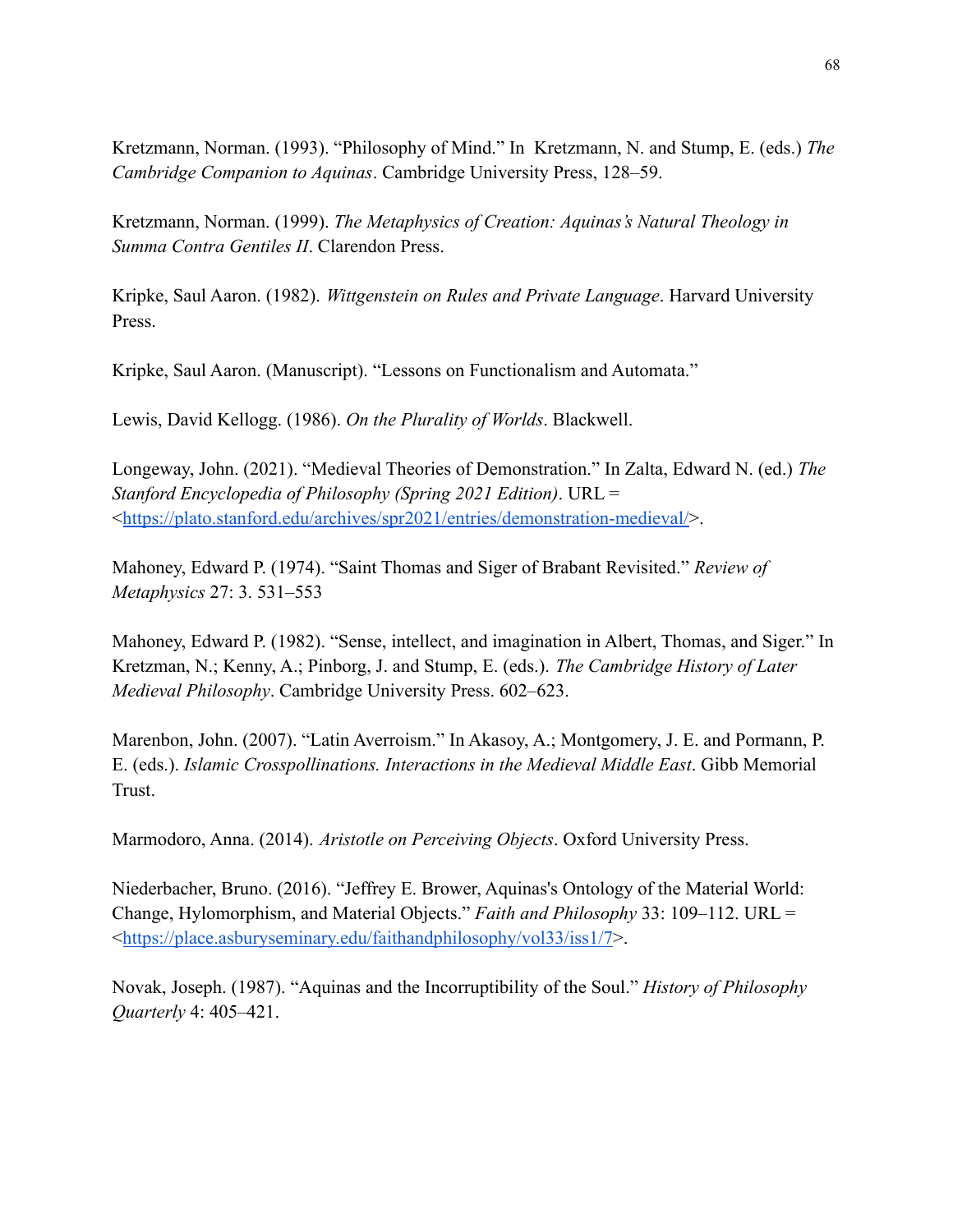O'Callaghan, John. (2002). "Aquinas, Cognitive Theory, and Analogy: A Propos of Robert Pasnau's Theories of Cognition in the Later Middle Ages." *American Catholic Philosophical Quarterly* 76: 451–82.

O'Callaghan, John. (2003). *Thomist Realism and the Linguistic Turn: Toward a More Perfect Form of Existence*. University of Notre Dame Press.

O'Callaghan, John. (2015). "The Immaterial Soul and Its Discontents." *Acta Philosophica* 42: 43–68.

Pasnau, Robert. (1997). *Theories of Cognition in the Later Middle Ages*. Cambridge University Press.

Pasnau, Robert. (1998). "Aquinas and the Content Fallacy." *Modern Schoolman* 75: 293-314.

Pasnau, Robert. (2001). "Comments on Gyula Klima, "Aquinas's Proofs of the Immateriality of Intellect."" *Proceedings of the Society for Medieval Logic and Metaphysics* 1: 29–36.

Pasnau, Robert. (2002). *Thomas Aquinas on Human Nature: A Philosophical Study of Summa theologiae 1a 75–89*. Cambridge University Press.

Pasnau, Robert. (2008). "Addendum: Aquinas and the Content Fallacy." URL = <<https://spot.colorado.edu/~pasnau/inprint/>>. Accessed March 15, 2022.

Pasnau, Robert. (2014). "On *Metaphysical Themes*: replies to critics." *Philosophical Studies* 171: 37–50.

Pasnau, Robert and Christopher Shields. (2016). *The Philosophy of Aquinas. Second Edition*. Oxford University Press.

Pluta, Olaf. (2002). "John Buridan on Universal Knowledge." *Bochumer Philosophisches Jahrbuch für Antike und Mittelalter* 7: 25–46. <https://doi.org/10.1075/bpjam.7.03plu>

Porro, Pasquale, trans. Trabbic, Joseph and Nutt, Roger W. (2016). *Thomas Aquinas: A Historical and Philosophical Profile (Tommaso d'Aquino: Un profilo storicofilosofico)*. Catholic University of America Press.

Ramos-Díaz, Antonio. (2018). *Mind and Formal Structures. The Kripke-Ross Argument Against Naturalizing Formal Understanding*. Ph.D. Diss. KU Leuven.